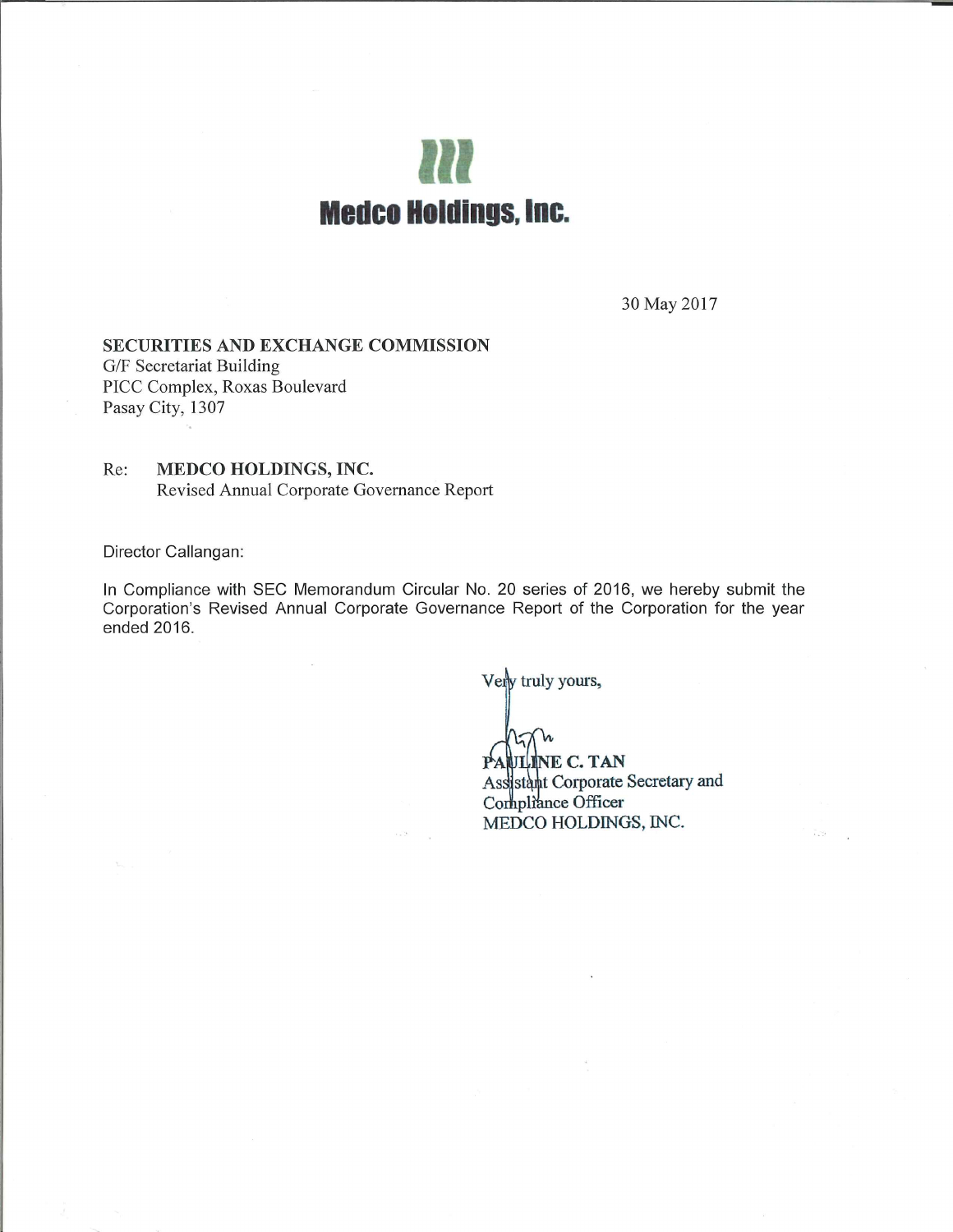### **SECURITIES AND EXCHANGE COMMISSION**

### **SEC FORM - ACGR**

### **ANNUAL CORPORATE GOVERNANCE REPORT**

- 1. Report is Filed for the Year: **2016**
- 2. Exact Name of Registrant as Specified in its Charter: **Medco Holdings, Inc.**
- 3. 3**1/F Rufino Pacific Tower, Ayala Avenue, Makati City 1226**  Address of Principal Office **Postal Code** Postal Code

4. SEC Identification Number: **39652** 5. SEC Use Only)

Industry Classification Code

- 6. BIR Tax Identification Number: **004-844-938**
- **7. (632)-811-0465 to 67** Issuer's Telephone number, including area code
- **8. N/A**

Former name or former address, if changed from the last report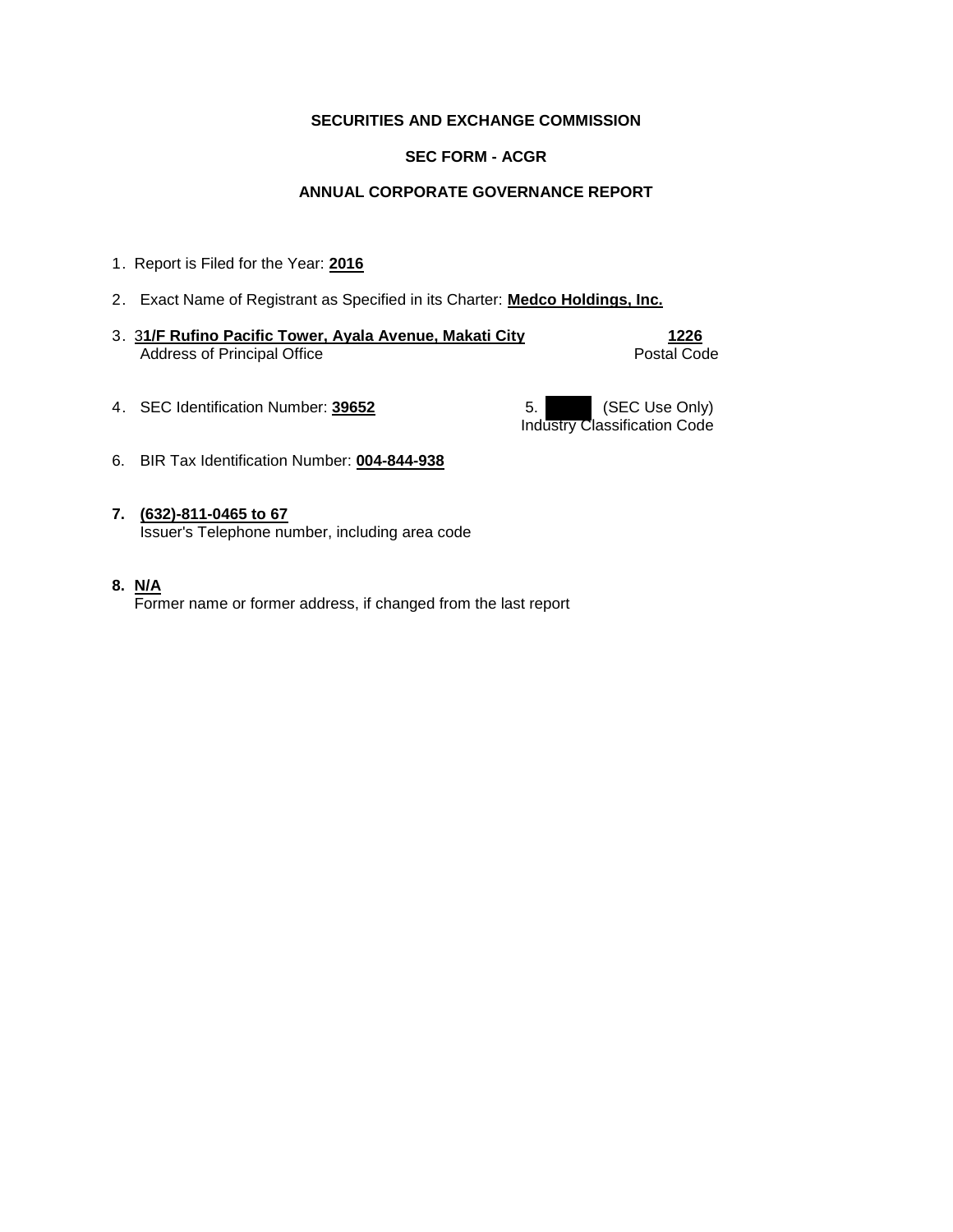|    | <b>I ADLE UF GUNTENTS</b>                                   | 4              |
|----|-------------------------------------------------------------|----------------|
| А. |                                                             |                |
|    | 1) BOARD OF DIRECTORS                                       |                |
|    |                                                             | $\overline{4}$ |
|    |                                                             | $\overline{4}$ |
|    |                                                             | $\overline{4}$ |
|    | 3) OTHER EXECUTIVE, NON-EXECUTIVE AND INDEPENDENT DIRECTORS | 6<br>4         |
|    |                                                             | 10             |
|    |                                                             | 13             |
|    |                                                             |                |
| В. |                                                             | 13             |
|    |                                                             | 13             |
|    |                                                             | 13             |
|    |                                                             | 13             |
|    |                                                             | 14             |
|    |                                                             | 15             |
|    |                                                             | 15             |
|    | 5) FAMILY, COMMERCIAL AND CONTRACTUAL RELATIONS             | 15<br>16       |
|    |                                                             |                |
| C. |                                                             | 16             |
|    |                                                             | 16             |
|    |                                                             | 16             |
|    | 3) SEPARATE MEETING OF NON-EXECUTIVE DIRECTORS              | 16             |
|    |                                                             | 17             |
|    |                                                             | 17             |
|    |                                                             | 17             |
| D. |                                                             | 18             |
|    |                                                             | 18             |
|    | 2) REMUNERATION POLICY AND STRUCTURE FOR DIRECTORS          | 18             |
|    |                                                             | 19             |
|    |                                                             | 20             |
|    | 5)                                                          | 20             |
| Е. |                                                             | 21             |
|    | 1) NUMBER OF MEMBERS, FUNCTIONS AND RESPONSIBILITIES        | 21             |
|    |                                                             | 22             |
|    |                                                             | 23             |
|    |                                                             | 24             |
|    |                                                             | 24             |
| Е. |                                                             | 25             |
|    | 1) STATEMENT ON EFFECTIVENESS OF RISK MANAGEMENT SYSTEM     | 25             |
|    |                                                             | 25             |
|    |                                                             | 25             |
| G. |                                                             | 25             |
|    | 1) STATEMENT ON EFFECTIVENESS OF INTERNAL CONTROL SYSTEM    | 26             |
|    |                                                             |                |

# TABLE OF CONTENTS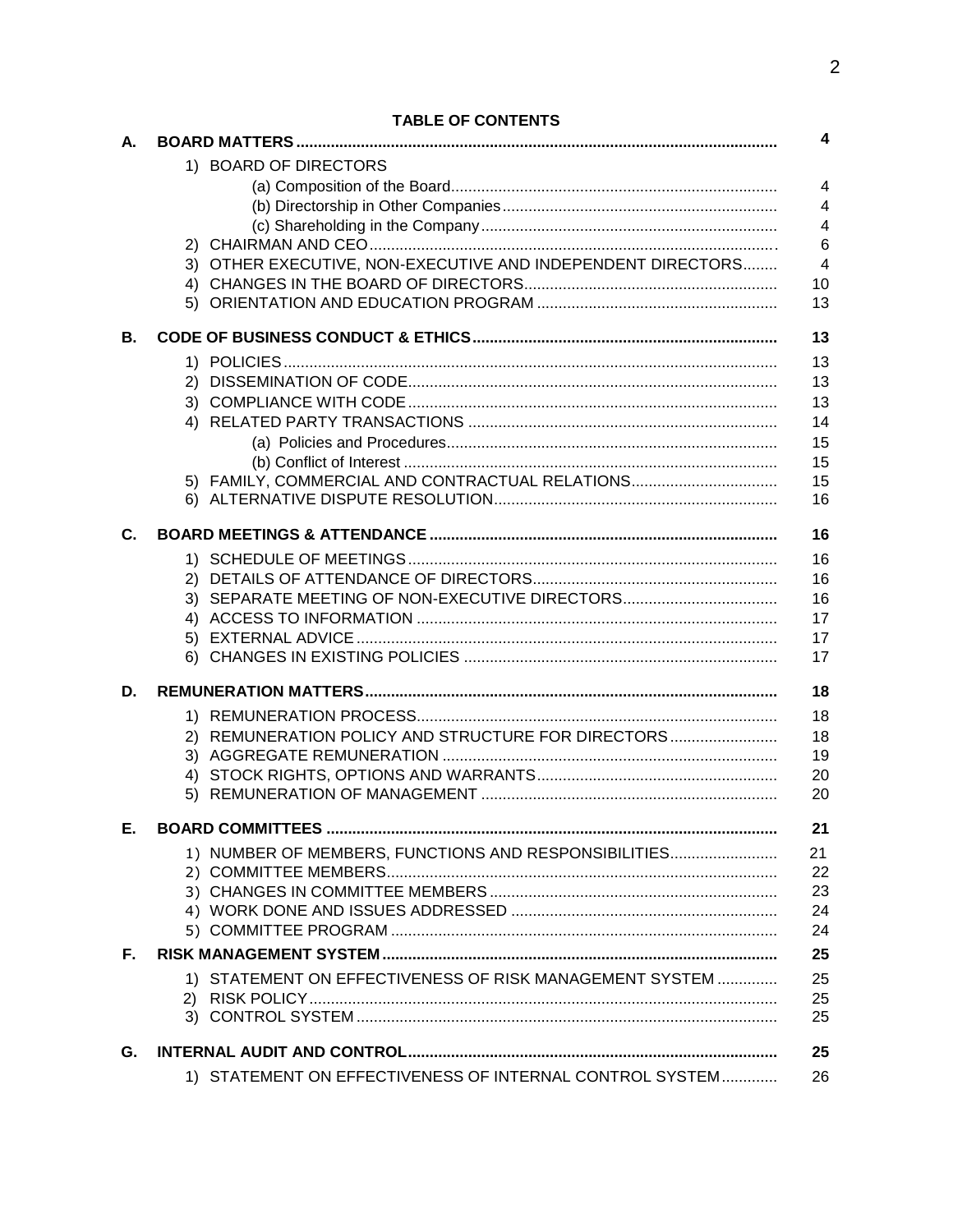|    | INTERNAL AUDIT<br>(2)                                               |    |
|----|---------------------------------------------------------------------|----|
|    |                                                                     | 26 |
|    |                                                                     | 26 |
|    |                                                                     | 26 |
|    |                                                                     | 26 |
|    | (e) Progress against Plans, Issues, Findings and Examination Trends | 26 |
|    | (f)                                                                 | 27 |
|    |                                                                     | 28 |
| Н. |                                                                     | 31 |
|    | 1) RIGHT TO PARTICIPATE EFFECTIVELY IN STOCKHOLDERS' MEETINGS       | 31 |
|    |                                                                     | 36 |
| L  |                                                                     | 36 |
| J. |                                                                     | 37 |
| Κ. |                                                                     | 37 |
|    |                                                                     | 37 |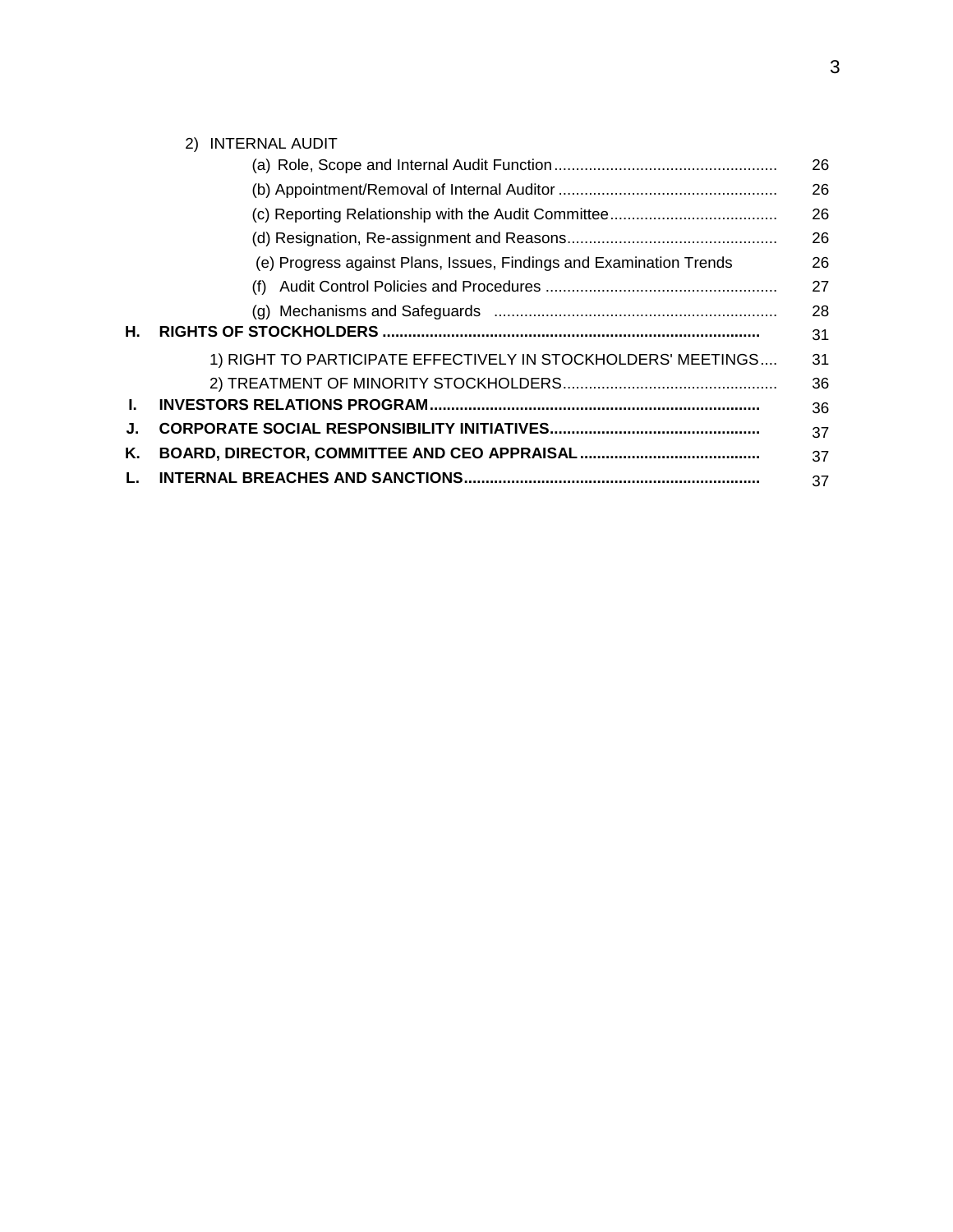### **A. BOARD MATTERS**

#### 1) Board of Directors

| Number of Directors per Articles of Incorporation |  |
|---------------------------------------------------|--|
|                                                   |  |
| Actual number of Directors for the year           |  |

#### (a) Composition of the Board

Complete the table with information on the Board of Directors:

| <b>Director's Name</b>            | <b>Type</b><br><b>IExecutive</b><br>(ED), Non-<br><b>Executive</b><br>(NED) or<br>Independent<br>Director (ID)] | lf<br>nominee,<br>identify<br>the<br>principal | Nominator in<br>the last election<br>(if ID, state the<br>relationship with<br>the nominator) | Date<br>first<br>elected | Date last elected<br>(if ID, state the<br>number of years<br>served as ID) <sup>1</sup> | Elected<br>when<br>(Annual<br>/Special<br>Meeting) | No. of<br>years<br>served<br>as<br>director |
|-----------------------------------|-----------------------------------------------------------------------------------------------------------------|------------------------------------------------|-----------------------------------------------------------------------------------------------|--------------------------|-----------------------------------------------------------------------------------------|----------------------------------------------------|---------------------------------------------|
| Sai Chong<br>Cheng                | <b>NED</b>                                                                                                      | Citivest Asia<br>Limited                       | Dionisio E.<br><u>Carpio, Jr.</u>                                                             | 2006                     | November 23,<br>2016                                                                    | Annual                                             | 10                                          |
| Dionisio E.<br><u>Carpio, Jr.</u> | <u>ED</u>                                                                                                       | Citivest Asia<br>Limited                       | Dionisio E.<br><u>Carpio, Jr.</u>                                                             | 1998                     | November 23,<br>2016                                                                    | Annual                                             | 18                                          |
| Pauline C. TanED                  |                                                                                                                 | Citivest Asia<br>Limited                       | Dionisio E.<br>Carpio, Jr.                                                                    | 2009                     | November 23,<br>2016                                                                    | <b>Annual</b>                                      | 7                                           |
| <b>Edna Reyes</b>                 | <b>NED</b>                                                                                                      | N/A                                            | Dionisio E.<br><u>Carpio, Jr.</u>                                                             | 2000                     | November 23,<br>2016                                                                    | Annual                                             | 16                                          |
| Pedro M.<br>Cadavida, Jr.*        | <b>NED</b>                                                                                                      | Citivest Asia<br>∟imited                       | Dionisio E.<br>Carpio, Jr.                                                                    | 2014                     | November 23,<br>2016                                                                    | Annual                                             | $\overline{2}$                              |
| Solomon R. B. ID<br><b>Castro</b> |                                                                                                                 | N/A                                            | Dionisio E.<br><u> Carpio, Jr. (no</u><br>relationship)                                       | 1998                     | November 23,<br>2016 (served 4<br><u>years as ID)</u>                                   | Annual                                             | 178                                         |
| Caly D. Ang                       | <u>ID</u>                                                                                                       | N/A                                            | Dionisio E.<br>Carpio, Jr. (no<br>relationship)                                               | 1995                     | November 23,<br>2016 (served 4<br><u>years as ID)</u>                                   | Annual                                             | 21                                          |

\* Resigned effective 31 January 2017.

 $\overline{a}$ 

(b) Provide a brief summary of the corporate governance policy that the board of directors has adopted. Please emphasize the policy/ies relative to the treatment of all shareholders, respect for the rights of minority shareholders and of other stakeholders, disclosure duties, and board responsibilities.

The Board should be transparent and fair enough in the conduct of the annual and special stockholders' meetings of the Corporation. The stockholders should be encouraged to personally attend such meetings. It is the duty of the Board to promote the rights of the stockholders, remove impediments to the exercise of those rights and provide an adequate avenue for them to seek timely redress for breach of their rights. The Board should take the appropriate steps to remove excessive or unnecessary costs and other administrative impediments to the stockholders' meaningful participation in meetings, whether in person or by proxy. Accurate and timely information should be made available to the stockholders to enable

<sup>1</sup> Reckoned from the election immediately following January 2, 2012.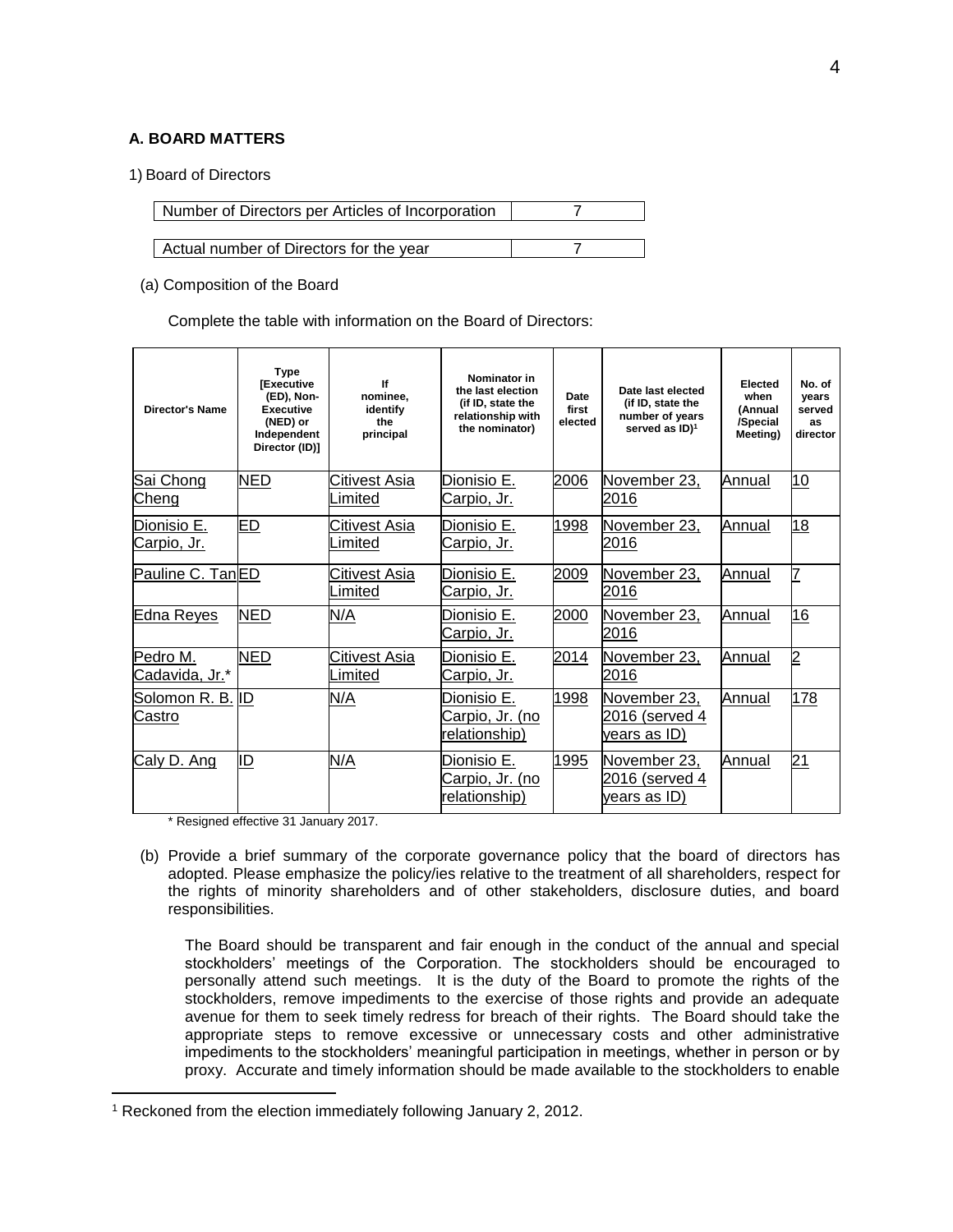them to make a sound judgment on all matters brought to their attention for consideration or approval. Although all stockholders should be treated equally or without discrimination, the Board should give minority stockholders the right to propose the holding of meetings and the items for discussion in the agenda that relate directly to the business of the Corporation.

(b) How often does the Board review and approve the vision and mission?

No specific period.

- (c) Directorship in Other Companies
	- (i) Directorship in the Company's Group<sup>2</sup>

Identify, as and if applicable, the members of the company's Board of Directors who hold the office of director in other companies within its Group:

| <b>Director's Name</b> | <b>Corporate Name of the</b><br><b>Group Company</b> | Type of. Directorship<br>(Executive, Non-Executive,<br>Independent). Indicate if<br>director is also the Chairman. |
|------------------------|------------------------------------------------------|--------------------------------------------------------------------------------------------------------------------|
| None                   | N.A.                                                 | N.A                                                                                                                |
| <u>N.A.</u>            | N.A.                                                 |                                                                                                                    |
|                        |                                                      |                                                                                                                    |

(ii) Directorship in Other Listed Companies

Identify, as and if applicable, the members of the company's Board of Directors who are also directors of publicly-listed companies outside of its Group:

| Director's Name | <b>Name of Listed Company</b> | <b>Type of. Directorship</b><br>(Executive, Non-Executive,<br>Independent). Indicate if<br>director is also the<br>Chairman. |
|-----------------|-------------------------------|------------------------------------------------------------------------------------------------------------------------------|
| None            | N.A.                          | N.A.                                                                                                                         |
| N.A.            | N.A.                          | N.A.                                                                                                                         |
| N A             |                               | N A                                                                                                                          |

(iii) Relationship within the Company and its Group

Provide details, as and if applicable, of any relation among the members of the Board of Directors, which links them to significant shareholders in the company and/or in its group:

| <b>Director's Name</b> | Name of the<br><b>Significant Shareholder</b> | <b>Description of the</b><br>relationship |
|------------------------|-----------------------------------------------|-------------------------------------------|
| None                   | N.A.                                          | N.A.                                      |
| N.A.                   | N.A.                                          | N.A.                                      |
| I A                    | N A                                           |                                           |

<sup>&</sup>lt;sup>2</sup> The Group is composed of the parent, subsidiary, and associates of the company.

 $\overline{a}$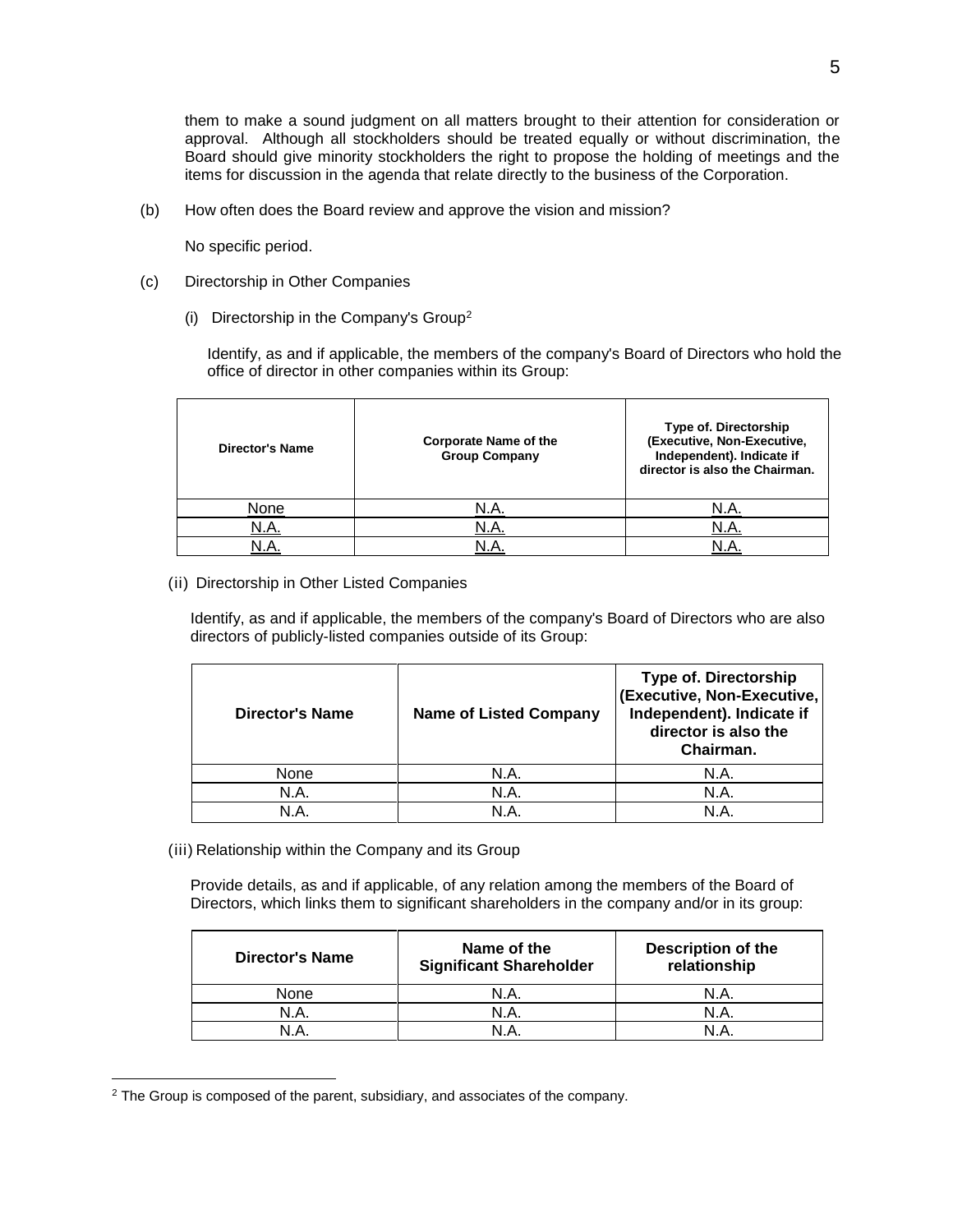(iv) Has the company set a limit on the number of board seats in other companies (publicly listed, ordinary and companies with secondary license) that an individual director or CEO may hold simultaneously? No. In particular, is the limit of five board seats in other publicly listed companies imposed and observed? *No.* If yes, briefly describe other guidelines**:** *Not Applicable (N/A)*

|                               | <b>Guidelines</b> | <b>Maximum Number of</b><br>Directorships in other.<br>companies |
|-------------------------------|-------------------|------------------------------------------------------------------|
| <b>Executive Director</b>     | N/A               | N/A                                                              |
| <b>Non-Executive Director</b> | N/A               | N/A                                                              |
| <b>CEO</b>                    | N/A               | N/A                                                              |

(e) Shareholding in the Company

Complete the following table on the members of the company's Board of Directors who directly and indirectly own shares in the company:

| Name of Director        | Number of Direct shares | Number of<br><b>Indirect shares</b> | $%$ of<br><b>Capital</b><br><b>Stock</b> |
|-------------------------|-------------------------|-------------------------------------|------------------------------------------|
| Dionisio E. Carpio, Jr. | 1,008                   | None                                | Nil                                      |
| Edna D. Reyes           | None                    | 50,000                              | Nil                                      |
| Solomon R. B. Castro    | 11                      | None                                | Nil                                      |
| Pauline C. Tan          |                         | None                                | Nil                                      |
| Caly D. Ang             |                         | None                                | Nil                                      |
| Sai Chong Cheng         |                         | None                                | Nil                                      |
| Pedro M. Cadavida, Jr.* |                         | None                                | Nil                                      |
| TOTAL                   | 1,023                   | 50,000                              |                                          |

\* Resigned effective 31 January 2017.

- 2) Chairman and CEO
	- (a) Do different persons assume the role of Chairman of the Board of Directors and CEO? If no, describe the checks and balances laid down to ensure that the Board gets the benefit of independent views.

| Yes | $\checkmark$<br>⋏ | No.<br>__ |  |  |
|-----|-------------------|-----------|--|--|
|-----|-------------------|-----------|--|--|

Identify the Chair and CEO:

| Chairman of the Board   Sai Chong Cheng |                         |
|-----------------------------------------|-------------------------|
| CEO/President                           | Dionisio E. Carpio, Jr. |

#### (b) Roles, Accountabilities and Deliverables

Define and clarify the roles, accountabilities and deliverables of the Chairman and CEO.

|      | Chairman                     | <b>CEO/President</b>         |
|------|------------------------------|------------------------------|
| Role | Ensures that the meetings of | a) To perform the duties of  |
|      | the Board are held in        | the Chairman of the Board in |
|      | accordance with the by-laws  | absence<br>the<br>the<br>of  |
|      | or as the Chairman may       | Chairman or because of the   |
|      | deem necessary               | latter's inability to act.   |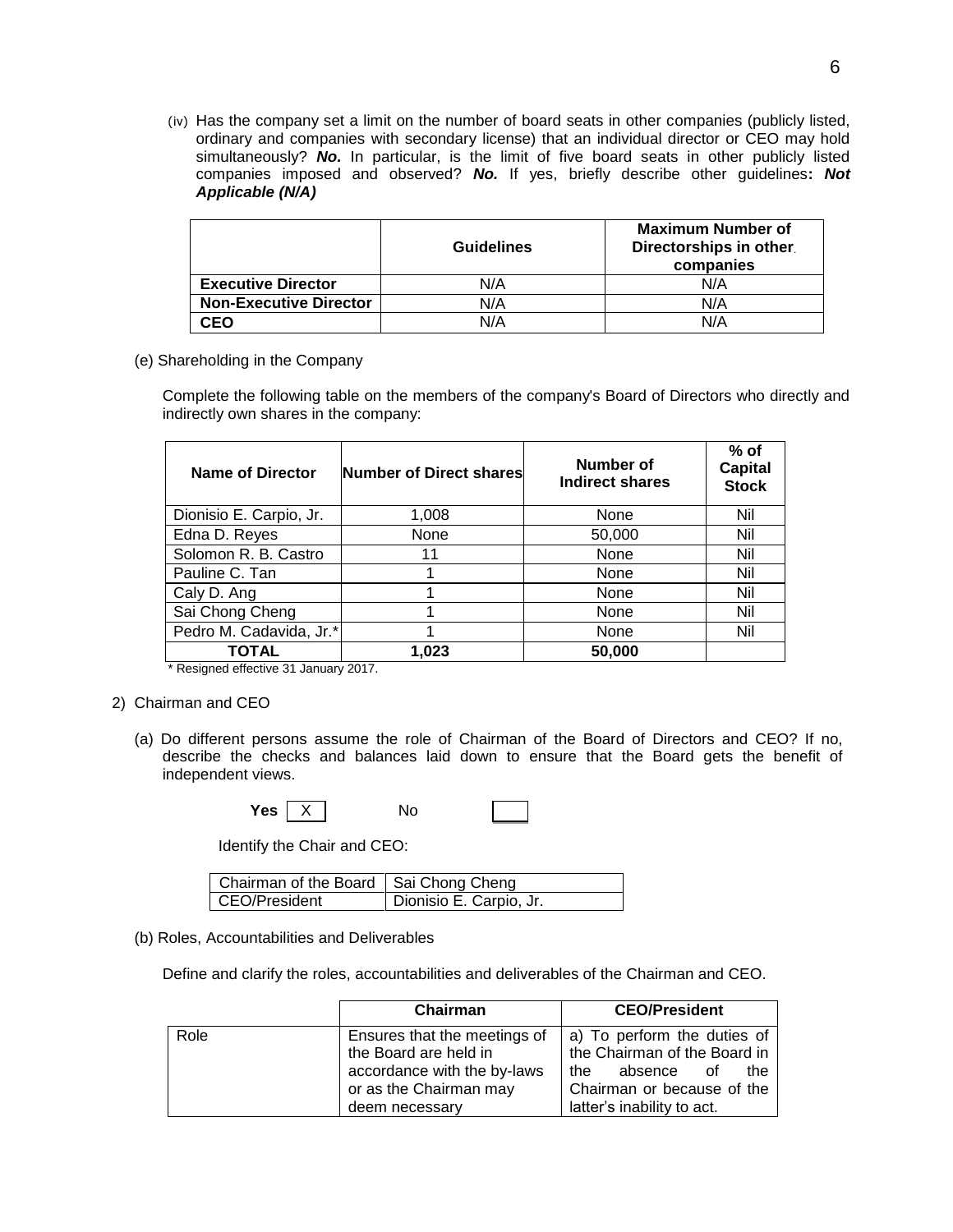|  | b) To sign certificates of<br>stock with the Corporate<br>Secretary or other officer<br>performing the latter's<br>duties.                                                                                                                                      |
|--|-----------------------------------------------------------------------------------------------------------------------------------------------------------------------------------------------------------------------------------------------------------------|
|  | c) To execute stockholders'<br>consents, attend meetings,<br>and act and vote in person<br>or by proxy at any meeting<br>of stockholders in which the<br>Corporation may own stock,<br>or designate his alternate or<br>alternates from among the<br>Board.     |
|  | d) To act as ex-officio<br>member of any and all<br>committee created by and in<br>the Board.                                                                                                                                                                   |
|  | e) To prescribe duties for<br>officers and employees that<br>are not otherwise defined.                                                                                                                                                                         |
|  | f) To prescribe duties for<br>officers and to countersign<br>checks, drafts and orders for<br>the payment of moneys.                                                                                                                                            |
|  | g) To exercise general<br>superintendent and direction<br>over all employees, agency<br>managers, general agents,<br>agents, and subordinate<br>personnel of the<br>Corporation, and shall see to<br>it that their respective duties<br>are property performed. |
|  | h) To suspend any of his<br>subordinate officers or<br>employees should the<br>exigency of the service so<br>require, submitting a report<br>thereon to the Board of<br>Directors.                                                                              |
|  | i) To make<br>recommendations to the<br>Board of Directors in regard<br>to transaction not provided<br>for by the By-laws.                                                                                                                                      |
|  | To submit such reports,                                                                                                                                                                                                                                         |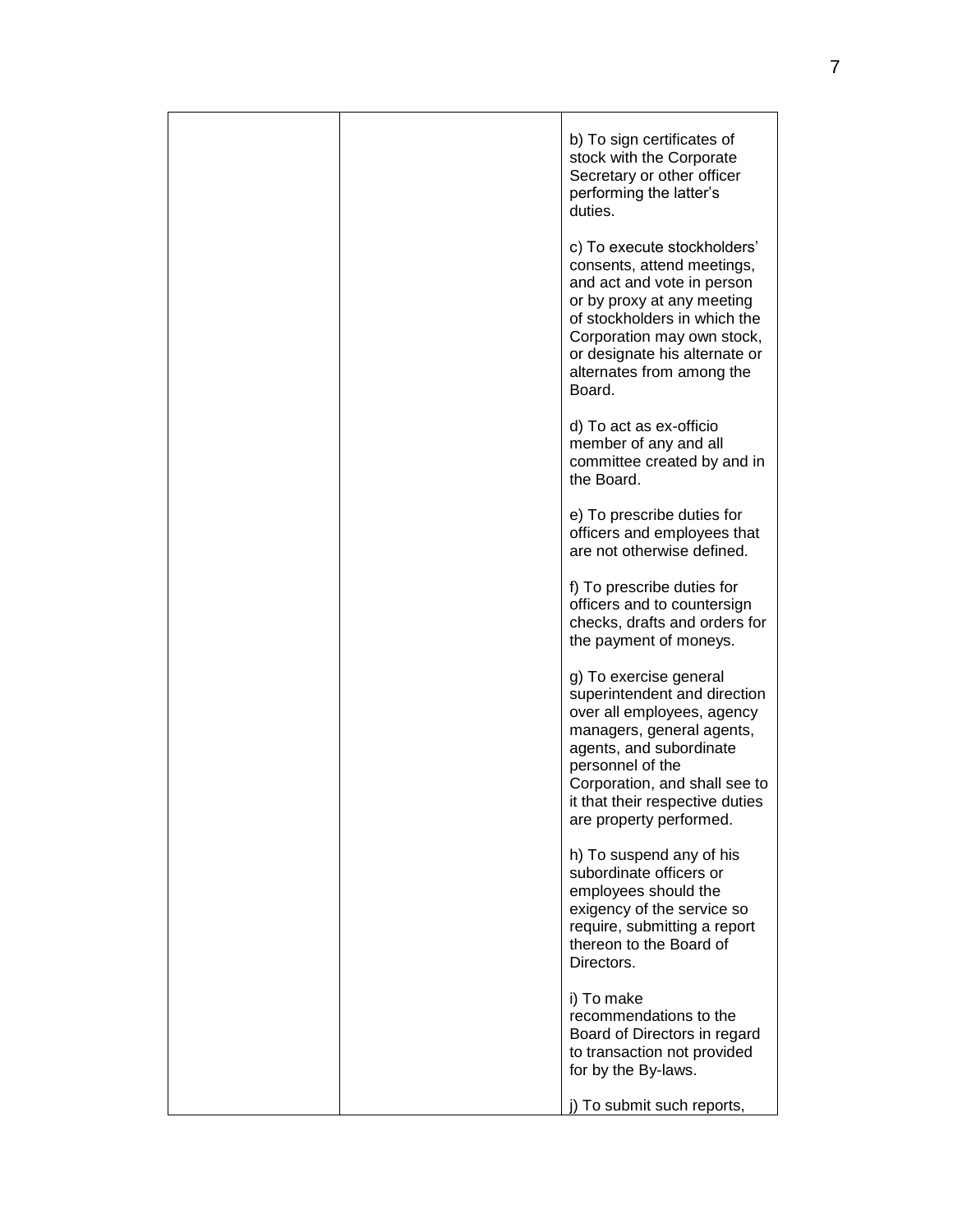|                   |                                                                                                                      | including annual reports, on<br>the operation of the<br>Corporation as the Board<br>may require. |
|-------------------|----------------------------------------------------------------------------------------------------------------------|--------------------------------------------------------------------------------------------------|
| Accountabilities  | Supervises the preparation of<br>the agenda of the meeting in<br>coordination with the<br><b>Corporate Secretary</b> | Please see above                                                                                 |
| <b>Deliveries</b> | Maintains qualitative and<br>timely lines of communication<br>and information between the<br>Board and Management    | Please see above                                                                                 |

3) Explain how the board of directors plan for the succession of the CEO/Managing Director/President and the top key management positions?

Top key management positions are filled up based on the requirements of the company and qualifications of the appointee.

4) Other Executive, Non-Executive and Independent Directors

Does the company have a policy of ensuring diversity of experience and background of directors in the board? *Yes.* Please explain. *Directors are nominated and elected based on their experience and background.*

Does it ensure that at least one non-executive director has an experience in the sector or industry the company belongs to? *Yes.* Please explain. *Directors are nominated and elected based on their experience and background.*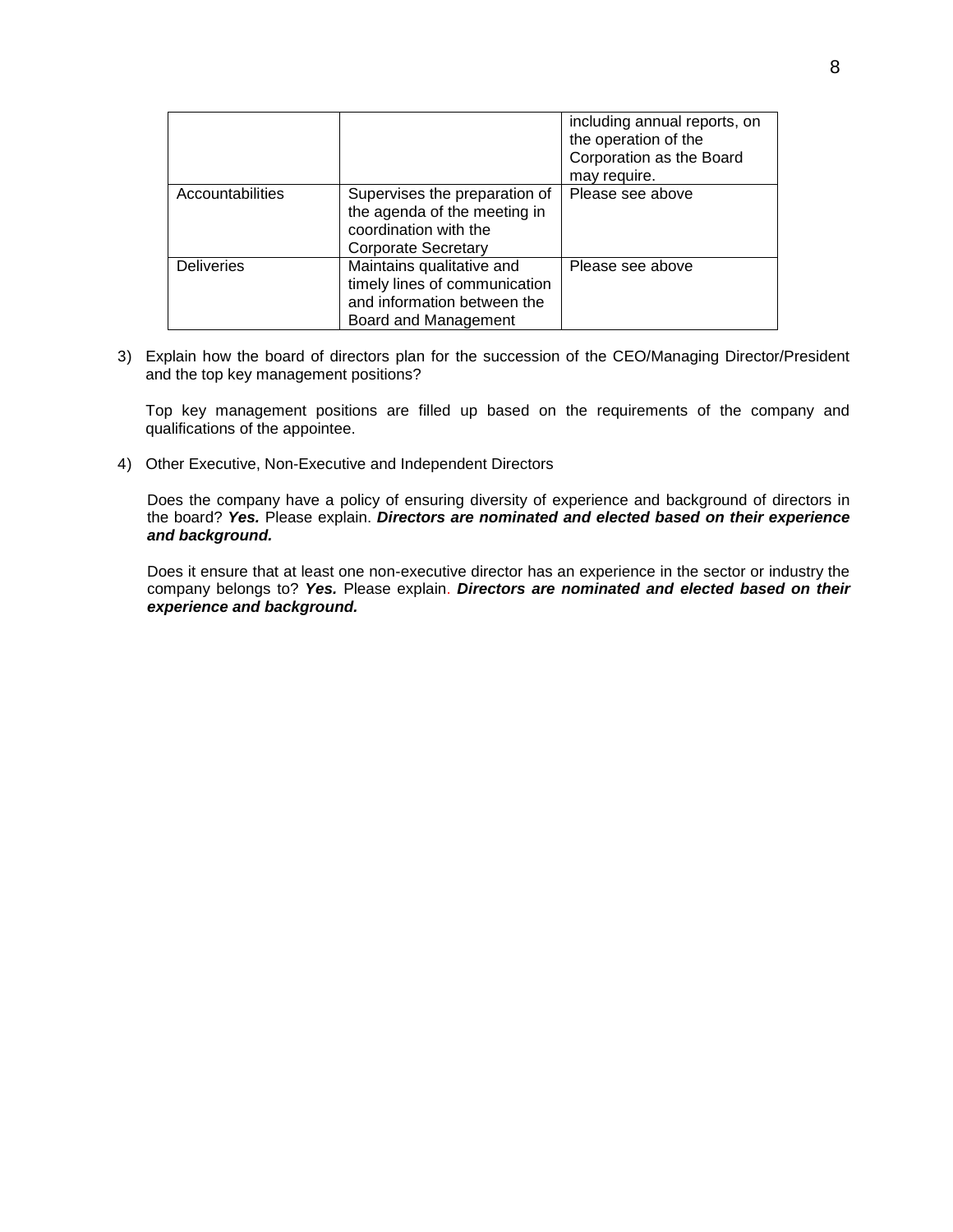Define and clarify the roles, accountabilities and deliverables of the Executive, Non-Executive and Independent Directors:

|                   | <b>Executive</b>      | <b>Non-Executive</b> | Independent<br><b>Director</b> |
|-------------------|-----------------------|----------------------|--------------------------------|
| Role              | Please see            | Same as Executive    | Same as Executive              |
|                   | footnote $3$          | <b>Directors</b>     | <b>Directors</b>               |
|                   | <b>Executive</b>      | <b>Non-Executive</b> | Independent<br><b>Director</b> |
| Accountabilities  | Please see            | Same as Executive    | Same as Executive              |
|                   | footnote $3$          | <b>Directors</b>     | <b>Directors</b>               |
| <b>Deliveries</b> | Please see            | Same as Executive    | Same as Executive              |
|                   | footnote <sup>3</sup> | <b>Directors</b>     | <b>Directors</b>               |

 $\overline{a}$ 

c) To invest the funds of the Corporation in another Corporation or business or for any purposes other than those for which the Corporation was organized, whenever in the judgment of the Board of Directors the interests of the Corporation would thereby be promoted, subject to such stockholders approval as may be required by law;

d) To incur such indebtedness as the Board may deem necessary and, for such purpose, to make and issue evidence of such indebtedness including, without limitation, notes, deeds of trust, instruments, bonds, debentures, or securities, subject to such stockholder approval as may be required by law, and/or pledged, mortgage, or otherwise encumber all or part of the properties and rights of the corporation;

e) To guarantee, where it is in the best interests of the Corporation, for and in behalf of the Corporation obligations of other Corporations or entities in which it has lawful interests;

f) To make provisions of the discharge of the obligations of the Corporation as they mature, including payment for any property, or in stocks, bonds, debentures, or other securities of the Corporation lawfully issued for the purpose;

g) To sell, lease, exchange, assign, transfer or otherwise dispose of any property, real or personal, belonging to the Corporation whenever in the Board's judgment, the Corporation's interest would thereby be promoted; provided that no agreement, contract, or obligation involving the payment of money or of the credit or liability of the Corporation shall be made without the approval of the Board of Directors, except by an officer or agent who is authorized generally or specifically, if the nature of the agreement requires specific authority, by the Board of Directors;

h) To establish pension, retirement, bonus, profit-sharing or other types of incentives or compensation plans for the employees, including officers and directors of the Corporation and to determine the persons to participate in any such plans and the amount of their respective participation:

i) To prosecute, maintain, defend, compromise or abandon any lawsuit in which the Corporation or its officers are either plaintiffs or defendants in connection with the business of the Corporation, and likewise, to grant installments for the payment or settlement of whatsoever debts are payment to the Corporation:

j) To delegate, from time to time, any of the powers of the Board which may lawfully be delegated in the course of the current business or businesses of the Corporation to any standing or special meeting or to any officer or agent and to appoint any persons to be agents of the Corporation with such powers (including the power to sub-delegate), and upon such terms, as may be deemed fit;

k) To implement these by-laws and to act on any matter not covered by these by-laws, provided such matter does not require the approval or consent of the stockholders under any existing law, rules or regulation.

<sup>&</sup>lt;sup>3</sup> Unless otherwise provided by law, the corporate powers of the Corporation shall be exercised, all business conducted and all property of the Corporation controlled and held by the Board of Directors to be elected by and from among the stockholders. Without prejudice to such general powers as may be granted by law, the Board of Directors shall have the following express powers:

a) From time to time, make and change rules and regulations not inconsistent with the Articles of Incorporation and these By-laws for the management of the Corporation's business and affairs;

b) To purchase, receive, take, or otherwise acquire in any lawful manner, for and in the name of the Corporation, any and all properties, rights, interests or privileges, including securities and bonds of other Corporations, as the transaction of the business of the Corporation may reasonably or necessarily require, for such consideration and upon such terms and conditions as the Board may deem proper or convenient;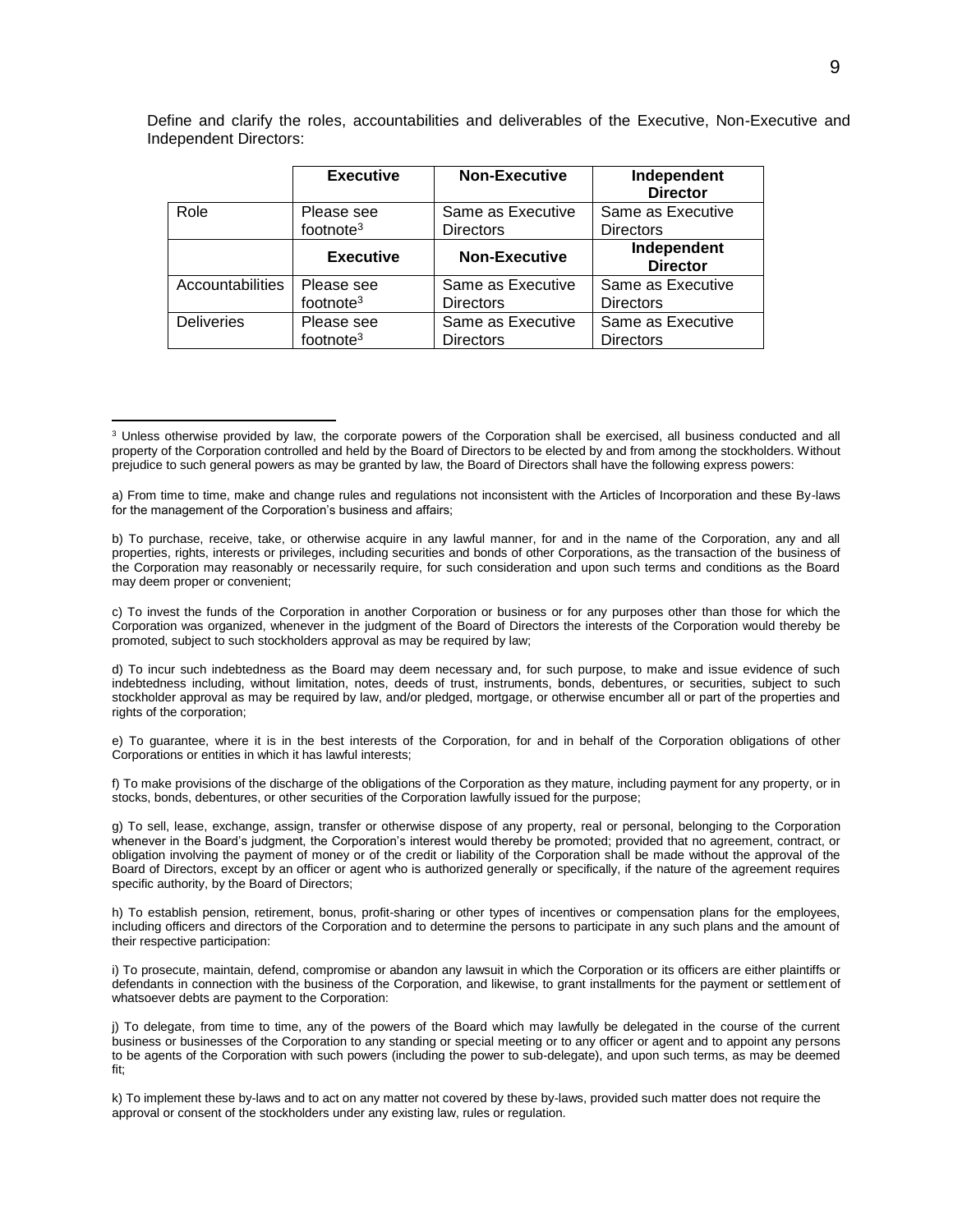Provide the company's definition of "independence" and describe the company's compliance to the definition.

Independent of management and free from any business or other relationship which could materially interfere, or could reasonably be perceived to materially interfere, with the exercise of independent judgement in carrying out one's responsibilities. The company complies strictly with this definition.

Does the company have a term limit of five consecutive years for independent directors? *Yes, pursuant to SEC Memorandum Circular No. 9 Series of 2011 which stipulates that an independent director can serve for five (5) consecutive years from January 2, 2012.* If after two years, the company wishes to bring back an independent director who had served for five years, does it limit the term for no more than four additional years? *No.* Please explain. *Under the aforementioned SEC Memorandum Circular No. 9, after a "cooling off" period of 2 years, a former independent director of a Company is eligible for re-election as such in the same Company and can serve for another five (5) consecutive years.*

- 5) Changes in the Board of Directors (Executive, Non-Executive and Independent Directors)
	- (a) Resignation/Death/Removal

Indicate any changes in the composition of the Board of Directors that happened during the period:

| <b>Name</b> | Position | <b>Date of Cessation</b> | Reason |
|-------------|----------|--------------------------|--------|
| ⊣None*      | N.A.     | N<br>                    | N.A.   |

\* Mr. Pedro Cadavida, Jr. resigned effective 31 January 2017

(b) Selection/Appointment, Re-election, Disqualification, Removal, Reinstatement and Suspension

Describe the procedures for the selection/appointment, re-election, disqualification, removal, reinstatement and suspension of the members of the Board of Directors. Provide details of the processes adopted (including the frequency of election) and the criteria employed in each procedure:

| <b>Procedure</b>         | <b>Process Adopted</b>           | Criteria                         |
|--------------------------|----------------------------------|----------------------------------|
| a. Selection/Appointment |                                  |                                  |
| (i) Executive Directors  | Please see footnote <sup>4</sup> | Please see footnote <sup>4</sup> |

<sup>4</sup> The Nomination Committee pre-screens and shortlists all candidates nominated to become a member of the Board of Directors in accordance with the following qualifications and disqualifications: Qualifications:

- Holder of at least one (1) share of stock of the Corporation;
- He shall be at least a college graduate or have sufficient experience in managing the business to substitute for such formal education;
- He shall be at least twenty one (21) years old;
- He shall have proven to possess integrity and probity; and
- He shall be assiduous.

Disqualifications:

 $\overline{a}$ 

- Any person finally convicted judicially of an offense involving moral turpitude or fraudulent act or transgressions;
- Any person finally found by the SEC or a court or other administrative body to have willfully violated, or willfully aided, abetted, counseled, induced or procured the violation of, any provision of the SRC, the Corporation Code, or any other law administered by the SEC or Bangko Sentral ng Pilipinas ("BSP"), or any rule, regulation or order of the SEC or BSP;
- Any person judicially declared to be insolvent;
- Any person finally found guilty by a foreign court or equivalent financial regulatory authority of acts, violations or misconduct similar to any of the acts, violations or misconduct listed in the foregoing paragraphs; and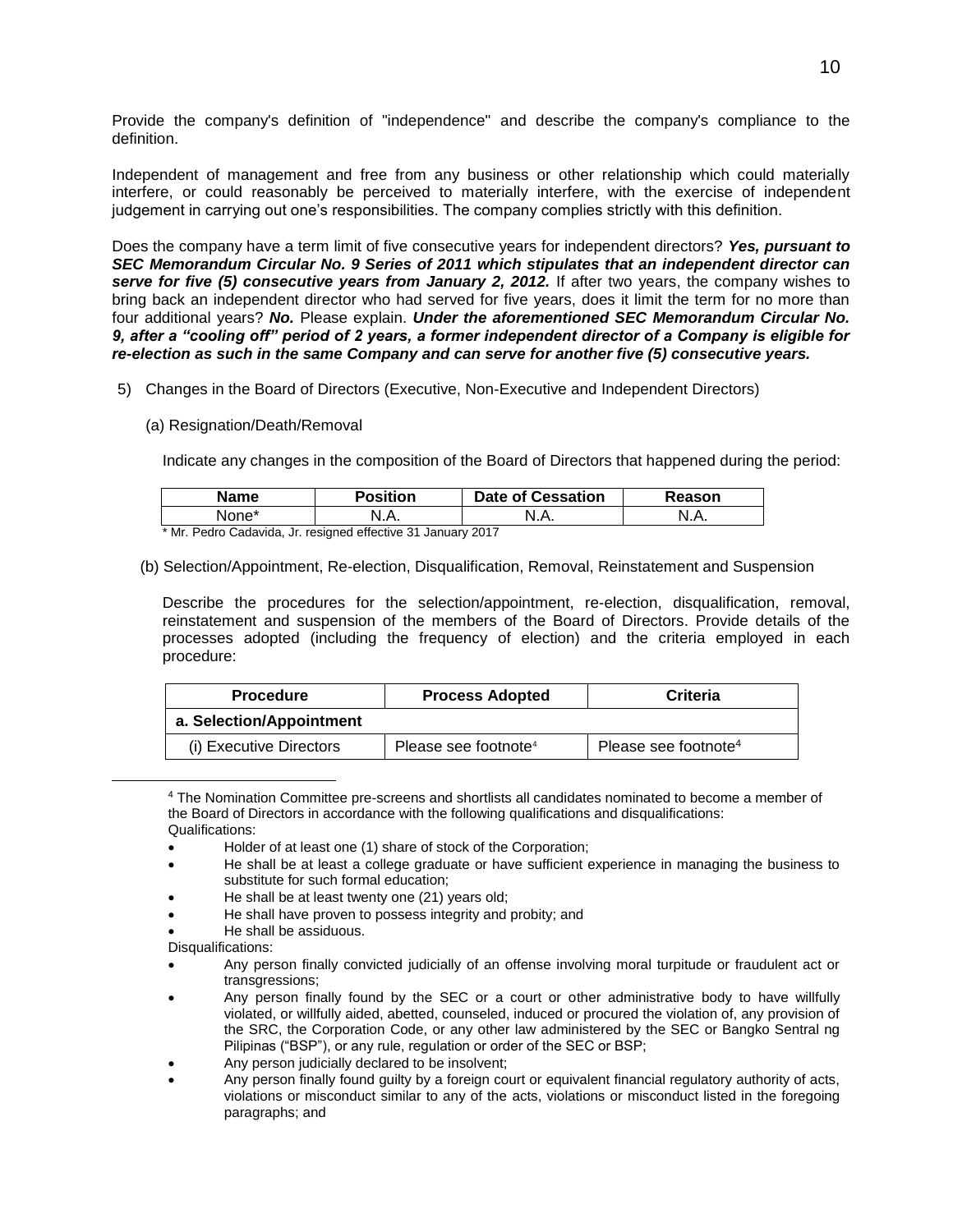| <b>Procedure</b>                      | <b>Process Adopted</b>                                                               | Criteria                              |
|---------------------------------------|--------------------------------------------------------------------------------------|---------------------------------------|
| (ii) Non-Executive Directors          | Same as Executive<br>Directors                                                       | Same as Executive<br>Directors        |
| (iii) Independent Directors           | Same as Executive<br><b>Directors</b>                                                | Same as Executive<br><b>Directors</b> |
| b. Re-appointment                     |                                                                                      |                                       |
| (i) Executive Directors               | Please see footnote <sup>4</sup>                                                     | Please see footnote <sup>4</sup>      |
| (ii) Non-Executive Directors          | Same as Executive<br><b>Directors</b>                                                | Same as Executive Directors           |
| (iii) Independent Directors           | Same as Executive<br><b>Directors</b>                                                | Same as Executive Directors           |
| c. Permanent Disqualification         |                                                                                      |                                       |
| (i) Executive Directors               | Please see footnote <sup>4</sup>                                                     | Please see footnote <sup>4</sup>      |
|                                       | (ii) Non-Executive Directors Same as Executive Directors Same as Executive Directors |                                       |
| <b>Independent Directors</b><br>(iii) | Same as Executive Directors Same as Executive Directors                              |                                       |
| d. Temporary Disqualification         |                                                                                      |                                       |
| (i) Executive Directors               | Please see footnote <sup>4</sup>                                                     | Please see footnote <sup>4</sup>      |
|                                       | (ii) Non-Executive Directors Same as Executive Directors Same as Executive Directors |                                       |
| (iii) Independent Directors           | Same as Executive Directors Same as Executive Directors                              |                                       |
| e. Removal                            |                                                                                      |                                       |
| (i) Executive Directors               | Please see footnote <sup>4</sup>                                                     | Please see footnote <sup>4</sup>      |

- Conviction by final judgment of an offense punishable by imprisonment for a period exceeding six (6) years, or a violation of the Corporation Code, committed within five (5) years prior to the date of his election or appointment.
- b. Any of the following shall be a ground for the temporary disqualification of a director:
- Refusal to fully disclose the extent of his business interest as required under the SRC and the implementing Rules and Regulations thereof. This qualification shall be in effect as long as his refusal persists;
- Absence or non-participation for whatever reason/s for more than 50% of all meetings, both regular and special, of the Board of Directors during the incumbency, or any twelve (12)-month period during said incumbency. In view of the modern technology, however, attendance at Board meetings through teleconference or videoconference will be allowed. This disqualification applies for purposes of the succeeding election;
- Dismissal/termination from directorship in another listed corporation for cause. This disqualification shall be in effect until he has cleared himself of any involvement in the alleged irregularity;
- Being under preventive suspension by the Corporation;
- If the independent director becomes an officer or employee of the same corporation he shall be automatically disqualified from being an independent director; or
- Conviction that has not yet become final referred to in the grounds for disqualification of directors.
- c. The Nomination Committee shall consider the following guidelines in the determination of the number of directorships for the Board:
- The nature of the business of the corporations which he is a director;
- Age of the director;

 $\overline{a}$ 

- Number of directorships/active memberships and officerships in other corporations or organizations; and
- Possible conflict of interest.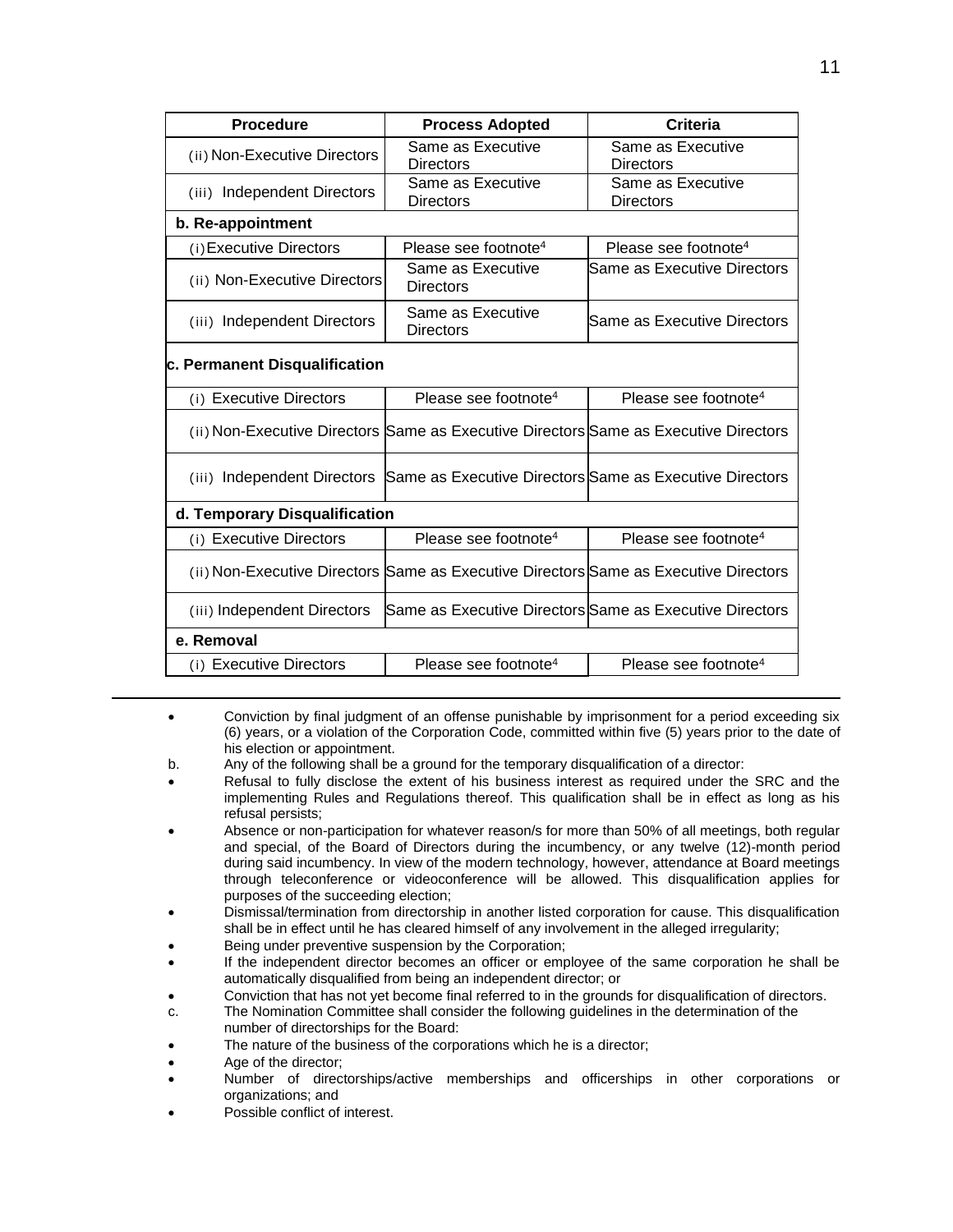| <b>Procedure</b>        | <b>Process Adopted</b>                                                               | Criteria                         |
|-------------------------|--------------------------------------------------------------------------------------|----------------------------------|
|                         | (ii) Non-Executive Directors Same as Executive Directors Same as Executive Directors |                                  |
| (iii)                   | Independent Directors Same as Executive Directors Same as Executive Directors        |                                  |
| f. Re-instatement       |                                                                                      |                                  |
| (i) Executive Directors | Please see footnote <sup>4</sup>                                                     | Please see footnote <sup>4</sup> |
|                         | (ii) Non-Executive Directors Same as Executive Directors Same as Executive Directors |                                  |
| (iii)                   | Independent Directors Same as Executive Directors Same as Executive Directors        |                                  |
| g. Suspension           |                                                                                      |                                  |
| (i) Executive Directors | Please see footnote <sup>4</sup>                                                     | Please see footnote <sup>4</sup> |
|                         | (ii) Non-Executive Directors Same as Executive Directors Same as Executive Directors |                                  |
| (iii)                   | Independent Directors Same as Executive Directors Same as Executive Directors        |                                  |

Voting Result of the last Annual General Meeting

| Name of Director        | <b>Votes Received</b> |
|-------------------------|-----------------------|
| Sai Chong Cheng         | 460,346,315           |
| Dionisio E. Carpio, Jr. | 460,346,315           |
| Edna D. Reyes           | 460,346,315           |
| Solomon R. B. Castro    | 460,346,315           |
| Pauline C. Tan          | 460,346,315           |
| Caly D. Ang             | 460,346,315           |
| Pedro M. Cadavida, Jr.* | 460,346,315           |
|                         |                       |

\* Resigned effective 31 January 2017

- 6) Orientation and Education Program
	- (a) Disclose details of the company's orientation program for new directors, if any. *Each new director is required to attend a formal corporate governance course for directors at an SECaccredited training institution.*
	- (b) State any in-house training and external courses attended by Directors and Senior Management for the past three (3) years: *Each new director is required to attend a formal corporate governance course for directors at an SEC-accredited training institution.*
	- (c) Continuing education programs for directors: programs and seminars and roundtables attended during the year.

| Name of<br><b>Director/Officer</b> | Date of Training | Program              | <b>Name of Training</b><br><b>Institution</b> |
|------------------------------------|------------------|----------------------|-----------------------------------------------|
| Sai Chong Cheng                    | November 22m     | 3rd Annual SEC-PSE   | Securities and Exchange                       |
|                                    | 2016             | Corporate Governance | Commission and                                |
|                                    |                  | lForum.              | Philippine Stock Exchange                     |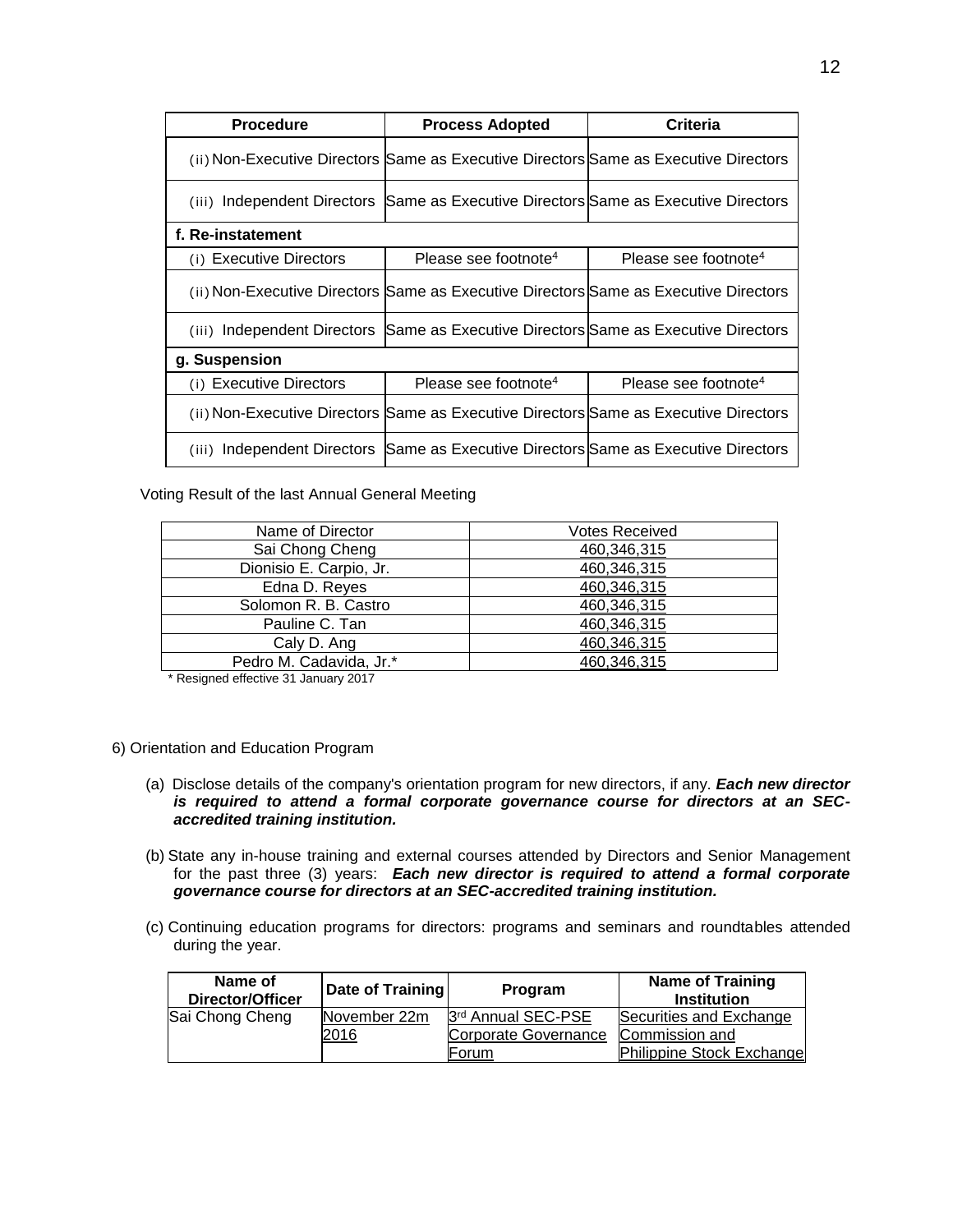| Dionisio E. Carpio, Jr. August 3, 2016 |                | <b>SEC Corporate</b><br>Governance Forum                                                                                          | <b>Securities and Exchange</b><br>Commission                       |
|----------------------------------------|----------------|-----------------------------------------------------------------------------------------------------------------------------------|--------------------------------------------------------------------|
| Edna D. Reyes                          |                | October 28, 2016 Seminar on Corporate<br>Governance                                                                               | Risks, Opportunities,<br>Assessment and<br><u>Management, Inc.</u> |
| Solomon R. B. Castro August 3, 2016    |                | <b>SEC Corporate</b><br>Governance Forum                                                                                          | <b>Securities and Exchange</b><br>Commission                       |
| Pauline C. Tan                         | August 3, 2016 | <b>SEC Corporate</b><br>Governance Forum                                                                                          | Securities and Exchange<br>Commission                              |
| Caly D. Ang                            |                | October 28, 2016 Seminar on Corporate<br>Governance                                                                               | Risks, Opportunities,<br>Assessment and<br><u>Management, Inc.</u> |
| Pedro M. Cadavida, Jr. August 3, 2016  |                | <b>SEC Corporate</b><br>Governance Forum                                                                                          | <b>Securities and Exchange</b><br>Commission                       |
| Alex Erlito S. Fider                   | Nov. 23, 2016  | Digital Governance:<br><b>Issues in Emerging</b><br>Technologies. Digital<br>Transformation, Risk<br>Management and<br>Governance | Metro Pacific Tollways                                             |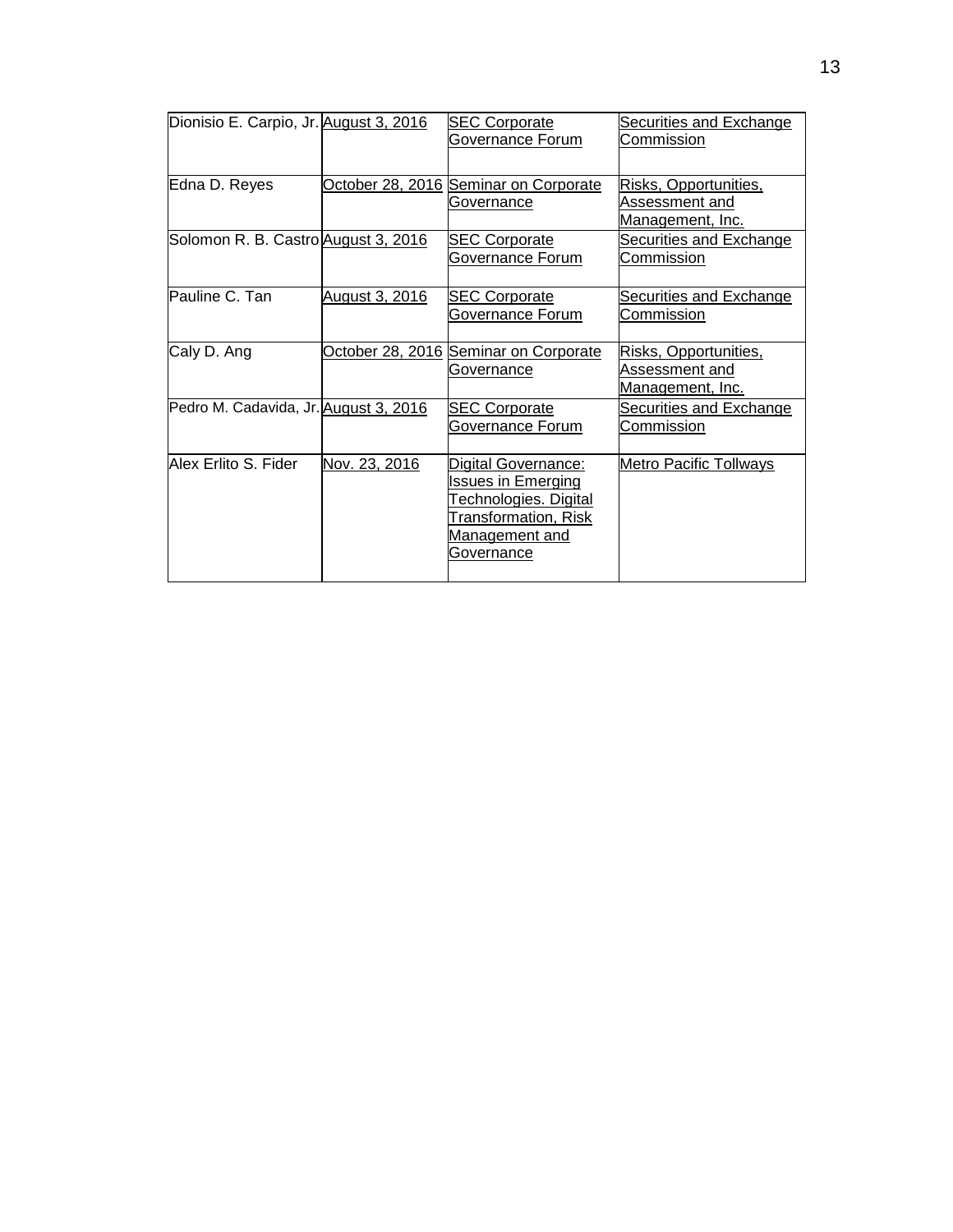# **B. CODE OF BUSINESS CONDUCT & ETHICS**

1) Discuss briefly the company's policies on the following business conduct or ethics affecting directors, senior management and employees:

|     | <b>Business Conduct &amp;</b><br><b>Ethics</b>                         | <b>Directors</b>                                                                                                                                                                                                                                        | <b>Senior</b><br><b>Management</b>                                                                                                                                                                                  | <b>Employees</b>                                                                                                                                                                                                |
|-----|------------------------------------------------------------------------|---------------------------------------------------------------------------------------------------------------------------------------------------------------------------------------------------------------------------------------------------------|---------------------------------------------------------------------------------------------------------------------------------------------------------------------------------------------------------------------|-----------------------------------------------------------------------------------------------------------------------------------------------------------------------------------------------------------------|
| (a) | Conflict of Interest                                                   | If an actual or potential<br>conflict of interest may<br>arise on the part of a<br>director, senior<br>management, or<br>employee, they should<br>fully and immediately<br>disclose it and should not<br>participate in the<br>decision-making process. | Please see previous<br>column                                                                                                                                                                                       | Please see previous<br>column                                                                                                                                                                                   |
| (b) | Conduct of<br><b>Business and</b><br><b>Fair Dealings</b>              | A director should act in<br>the best interest of the<br>Corporation in a manner<br>characterized by<br>transparency,<br>accountability and<br>fairness.                                                                                                 | Management must<br>actively manage and<br>in a sound, fair and<br>prudent manner.                                                                                                                                   | Employees must conduct<br>the business of the<br>operate the Corporation Corporation in a sound,<br>fair and prudent manner                                                                                     |
| (c) | Receipt of gifts from<br>third parties                                 | Same as above                                                                                                                                                                                                                                           | Same as above                                                                                                                                                                                                       | Same as above                                                                                                                                                                                                   |
| (d) | Compliance with<br>Laws &<br>Regulations                               | Have a working<br>knowledge of the<br>statutory requirements<br>that affect the<br>Corporation, including its<br>Articles of Incorporation<br>and By-Laws and the<br>rules and regulations of<br>the Commission.                                        | Have a working<br>knowledge of the<br>statutory requirements<br>that affect the<br>Corporation, including<br>its Articles of<br>Incorporation and By-<br>Laws and the rules and<br>regulations of the<br>Commission | Have a working<br>knowledge of the<br>statutory requirements<br>that affect the<br>Corporation, including its<br>Articles of Incorporation<br>and By-Laws and the<br>rules and regulations of<br>the Commission |
| (e) | <b>Respect for Trade</b><br>Secrets/Use of<br>Nonpublic<br>Information | A director should act in<br>the best interest of the<br>Corporation in a manner<br>characterized by<br>transparency,<br>accountability and<br>fairness.                                                                                                 | Management must<br>actively manage and<br>in a sound, fair and<br>prudent manner                                                                                                                                    | Employees must conduct<br>the business of the<br>operate the Corporation Corporation in a sound,<br>fair and prudent manner                                                                                     |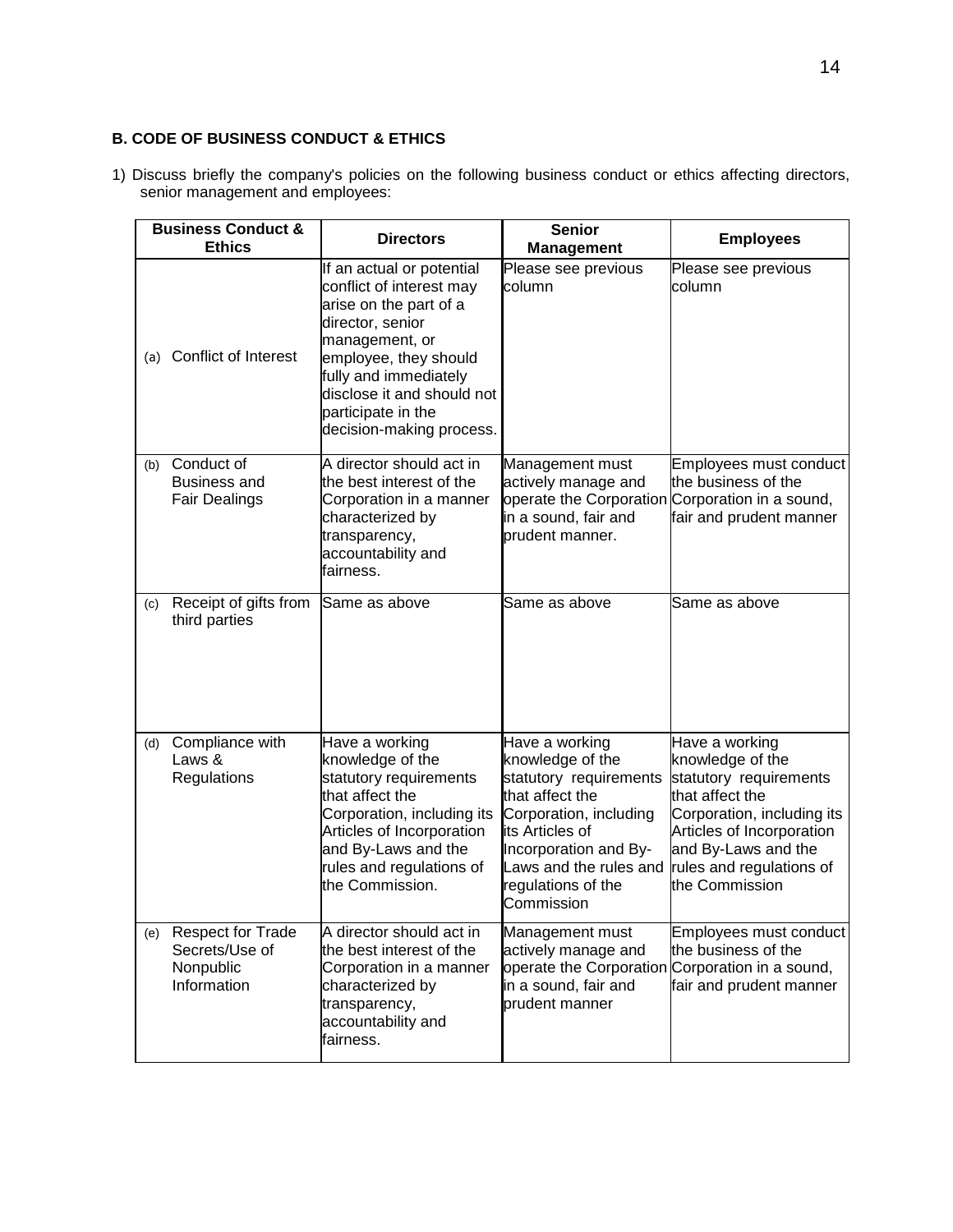| (f) | Use of Company<br>Assets<br>Funds.<br>and Information | <b>I</b> Same as above | Same as above | Same as above |
|-----|-------------------------------------------------------|------------------------|---------------|---------------|
| (g) | Employment &<br>Labor Laws &<br><b>Policies</b>       | Same as above          | Same as above | Same as above |
| (h) | Disciplinary action                                   | Same as above          | Same as above | Same as above |
| (i) | <b>Whistle Blower</b>                                 | Same as above          | Same as above | Same as above |
| (i) | <b>Conflict Resolution</b>                            | Same as above          | Same as above | Same as above |

2) Has the code of ethics or conduct been disseminated to all directors, senior management<sup>5</sup> and employees? *Yes*

#### 3) Discuss how the company implements and monitors compliance with the code of ethics or conduct. *The company, through its Board of Directors and management, strictly implements and monitors compliance with the code of ethics and conduct.*

- 4) Related Party Transactions
	- (a) Policies and Procedures

Describe the company's policies and procedures for the review, approval or ratification, monitoring and recording of related party transactions between and among the company and its parent, joint ventures, subsidiaries, associates, affiliates, substantial stockholders, officers and directors, including their spouses, children and dependent siblings and parents and of interlocking director relationships of members of the Board.

| <b>Related Party Transactions</b>                                         | <b>Policies and Procedures</b>                                                                                          |
|---------------------------------------------------------------------------|-------------------------------------------------------------------------------------------------------------------------|
| (1) Parent Company                                                        | Transactions must be fair and at arm's length. Related<br>party transactions are reviewed by the Board of<br>Directors. |
| (2) Joint Ventures                                                        | Same as above                                                                                                           |
| (3) Subsidiaries                                                          | Same as above                                                                                                           |
| (4) Entities Under Common<br>Control                                      | Same as above                                                                                                           |
| (5) Substantial Stockholders                                              | Same as above                                                                                                           |
| (6) Officers including<br>spouse/children/siblings/par<br>ents            | Same as above                                                                                                           |
| (7) Directors including<br>spouse/children/siblings/pa<br>rents           | Same as above                                                                                                           |
| (8) Interlocking director<br>relationship of Board of<br><b>Directors</b> | Same as above                                                                                                           |

(b) Conflict of Interest

 $\overline{a}$ 

<sup>5</sup> Senior Management refers to the CEO and other persons having authority and responsibility for planning, directing and controlling the activities of the company.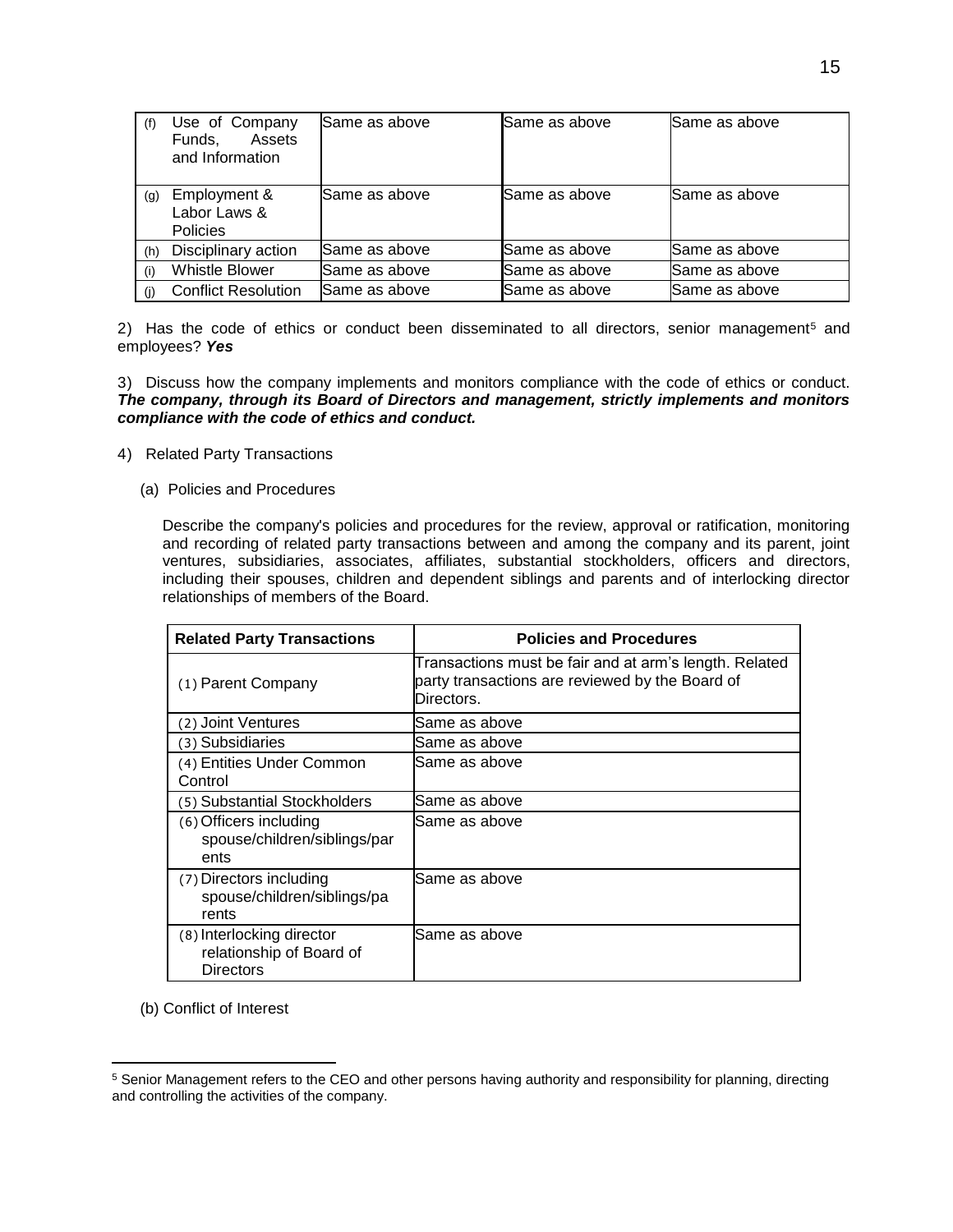(i) Directors/Officers and 5% or more Shareholders

Identify any actual or probable conflict of interest to which directors/officers/5% or more shareholders may be involved.

|                                  | <b>Details of Conflict</b><br>of interest (Actual or Probable) |
|----------------------------------|----------------------------------------------------------------|
| Name of Director/s               | <b>NONE</b>                                                    |
| Name of Officer/s                | <b>NONE</b>                                                    |
| Name of Significant Shareholders | <b>NONE</b>                                                    |

(ii) Mechanism

Describe the mechanism laid down to detect, determine and resolve any possible conflict of interest between the company and/or its group and their directors, officers and significant shareholders.

|         | Directors/Officers/Significant Shareholders                                                                                                    |  |
|---------|------------------------------------------------------------------------------------------------------------------------------------------------|--|
| Company | The company, through its Board of Directors and management,<br>strictly monitors and resolves all possible conflict of interest<br>situations. |  |
| Group   | Same as above.                                                                                                                                 |  |

- 5) Family, Commercial and Contractual Relations
	- (a) Indicate, if applicable, any relation of a family, $6$  commercial, contractual or business nature that exists between the holders of significant equity (5% or more), to the extent that they are known to the company:

| <b>Names of Related</b><br><b>Significant Shareholders</b> | <b>Type of Relationship</b> | <b>Brief Description of the</b><br><b>Relationship</b> |
|------------------------------------------------------------|-----------------------------|--------------------------------------------------------|
| None                                                       | N.A.                        | N.A.                                                   |

(b) Indicate, if applicable, any relation of a commercial, contractual or business nature that exists between the holders of significant equity (5% or more) and the company:

| Names of Related<br><b>Significant</b><br><b>Shareholders</b> | <b>Type of Relationship</b> | <b>Brief Description</b> |
|---------------------------------------------------------------|-----------------------------|--------------------------|
| None                                                          | N.A.                        | N.A.                     |

(c) Indicate any shareholder agreements that may impact on the control, ownership and strategic direction of the company:

| <b>Name of Shareholders</b> | % of Capital Stock affected<br><b>Parties</b> | <b>Brief Description of the</b><br>Transaction |
|-----------------------------|-----------------------------------------------|------------------------------------------------|
| None                        | N.A.                                          | N.A.                                           |

#### 6) Alternative Dispute Resolution

 $\overline{a}$ 

Describe the alternative dispute resolution system adopted by the company for the last three (3) years in amicably settling conflicts or differences between the corporation and its stockholders, and the

<sup>&</sup>lt;sup>6</sup> Family relationship up to the fourth civil degree either by consanguinity or affinity.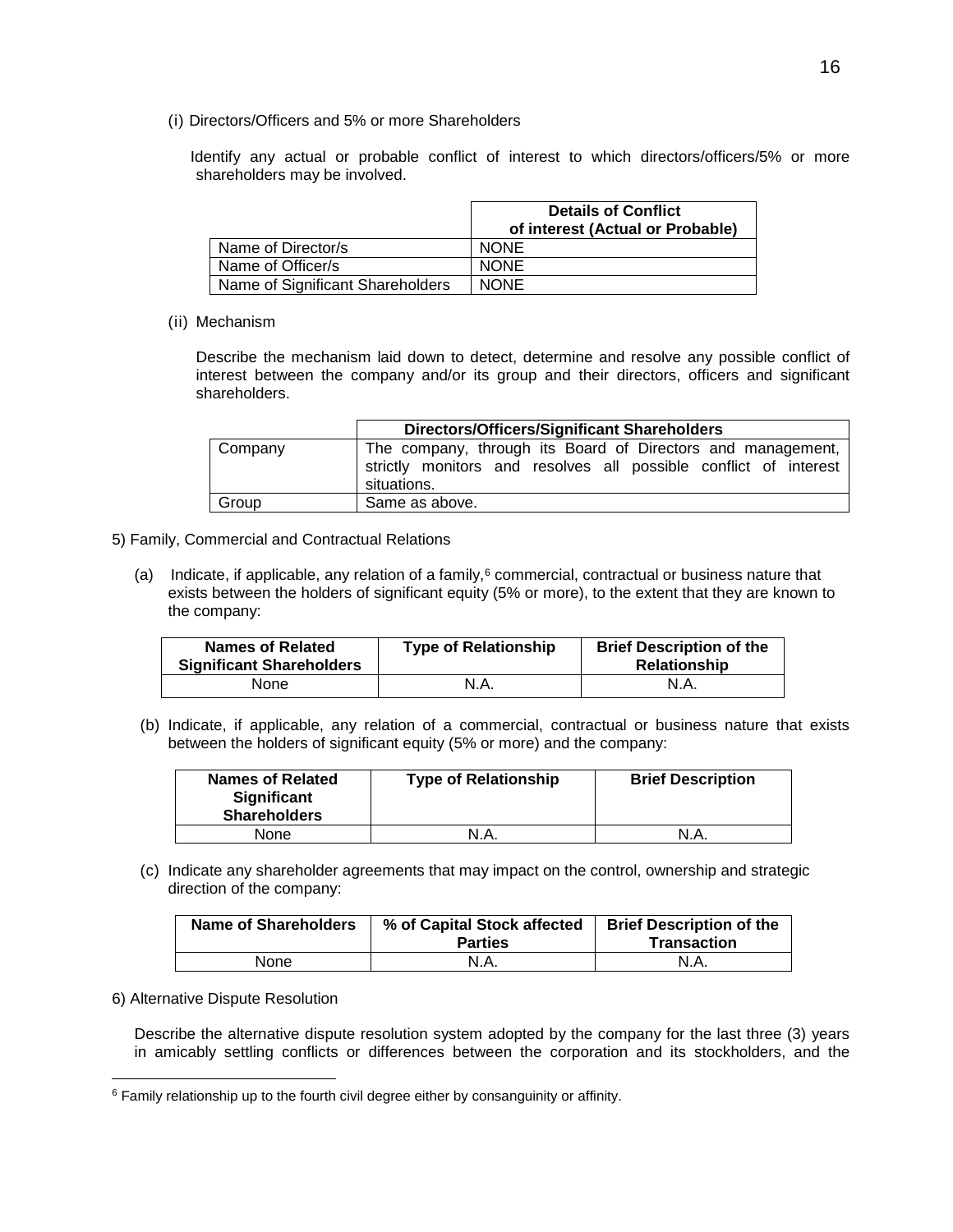corporation and third parties, including regulatory authorities. *Such conflicts and differences are resolved through rational discourse.*

|                                       | <b>Alternative Dispute Resolution System</b> |
|---------------------------------------|----------------------------------------------|
| <b>Corporation &amp; Stockholders</b> | None                                         |
| Name of Officer/s                     | None                                         |
| Name of Significant Shareholders      | None                                         |

### **C. BOARD MEETINGS & ATTENDANCE**

*1)* Are Board of Directors' meetings scheduled before or at the beginning of the year? *No. They are scheduled as required.*

2) Attendance of Directors

| <b>Board</b>            | <b>Name</b>                      | Date of<br><b>Election</b>                    | No. of<br><b>Meetings</b><br>Held<br>during the<br>year | No of<br><b>Meetings</b><br><b>Attended</b> | $\%$ |
|-------------------------|----------------------------------|-----------------------------------------------|---------------------------------------------------------|---------------------------------------------|------|
| Chairman                | Sai Chong Cheng                  | 12/15/2015 and<br>re-elected on<br>11/23/2016 | $\overline{3}$                                          | $\sqrt{3}$                                  | 100% |
| Member                  | Dionisio E. Carpio, Jr.          | 12/15/2015 and<br>re-elected on<br>11/23/2016 | 3                                                       | $\mathbf{3}$                                | 100% |
| Member                  | Pauline C. Tan                   | 12/15/2015 and<br>re-elected on<br>11/23/2016 | $\overline{3}$                                          | $\overline{3}$                              | 100% |
| Member                  | Edna D. Reyes                    | 12/15/2015 and<br>re-elected on<br>11/23/2016 | 3                                                       | 3                                           | 100% |
| Member                  | Pedro M. Cadavida, Jr.*          | 12/15/2015 and<br>re-elected on<br>11/23/2016 | $\overline{3}$                                          | $\overline{3}$                              | 100% |
|                         | Independent Solomon R. B. Castro | 12/15/2015 and<br>re-elected on<br>11/23/2016 | $\overline{3}$                                          | 3                                           | 100% |
| Independent Caly D. Ang |                                  | 12/15/2015 and<br>re-elected on<br>11/23/2016 | 3                                                       | $\overline{2}$                              | 67%  |

\* Resigned effective 31 January 2017.

<sup>3)</sup> Do non-executive directors have a separate meeting during the year without the presence of any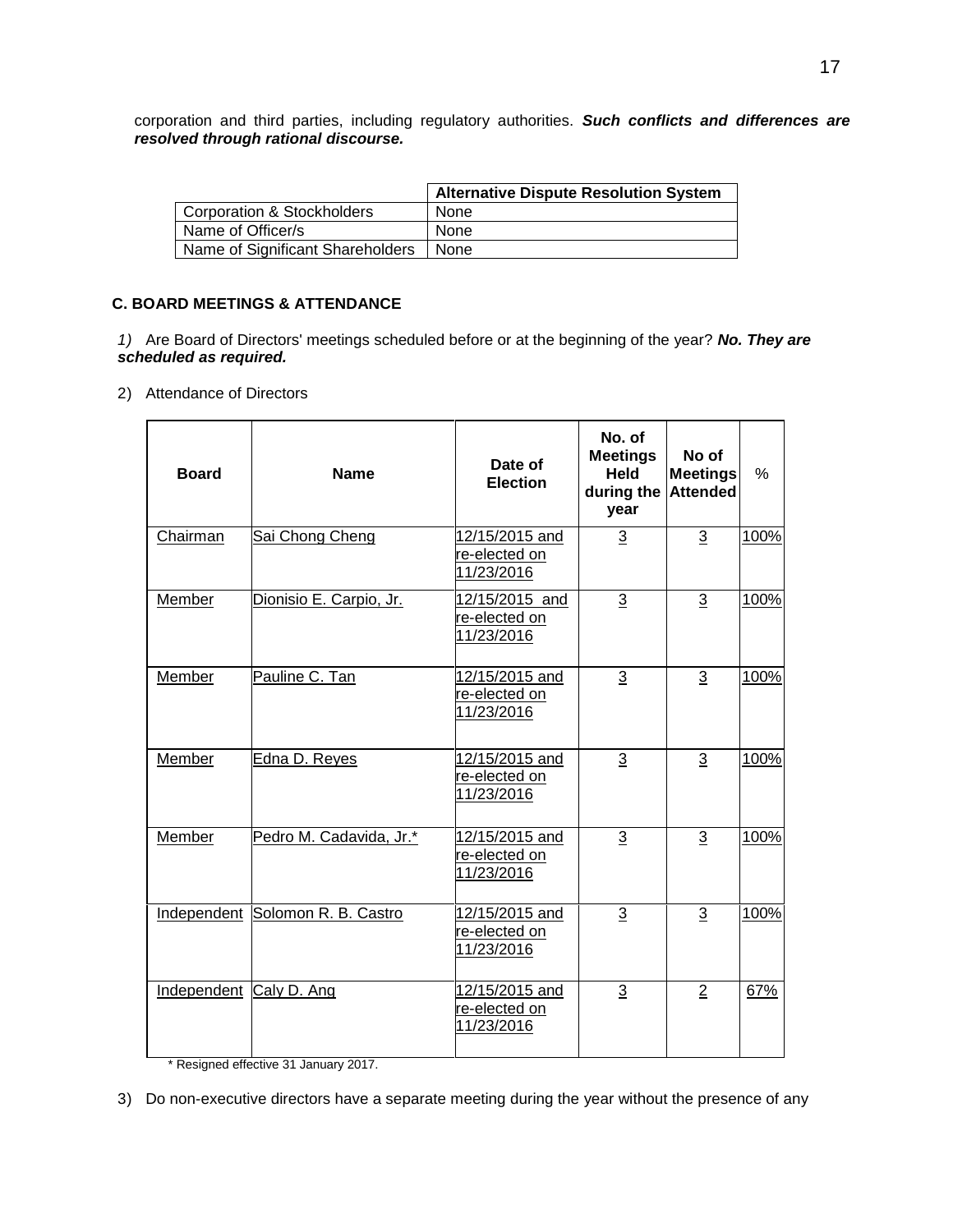- 4) Is the minimum quorum requirement for Board decision set at two-thirds of board members? Please explain. *No. The Corporation Code and By-laws of the Company only require a majority of the board for quorum in board meetings.*
- 5) Access to Information
	- (a) How many days in advance are board papers<sup>7</sup> for board of directors meetings provided to the board? *Three days.*
	- (b) Do board members have independent access to Management and the Corporate Secretary? *Yes.*
	- (c) State the policy of the role of the company secretary. Does such role include assisting the Chairman in preparing the board agenda, facilitating training of directors, keeping directors updated regarding any relevant statutory and regulatory changes, etc? *Yes, as follows: (1) Inform the members of the Board, in accordance with the by-laws, of agenda of their meetings and ensure that the members have before them accurate information that will*  enable them to arrive at intelligent decisions on matters that require their approval. *(2)Have appropriate administrative and interpersonal skills. (3) Be responsible for safekeeping and preservation of the integrity of the minutes of the meetings of the Board and its committees, as well as the other official records of the Corporation (4) if he is not at the same time the Corporation's legal counsel, be aware of the laws, rules and regulations necessary in the performance of his duties and responsibilities.*
	- (d) Is the company secretary trained in legal, accountancy or company secretarial practices? Please explain should the answer be in the negative. *Yes.*
	- (e) Committee Procedures

Disclose whether there is a procedure that Directors can avail of to enable them to get information necessary to be able to prepare in advance for the meetings of different committees:  $Yes \overline{v}$  No X

| <b>Committee</b> | Details of the procedures                                     |
|------------------|---------------------------------------------------------------|
| Executive        | N/A                                                           |
| Audit            | Such information is made available by the committee chairman. |
| Nomination       | Such information is made available by the committee chairman. |
| Remuneration     | Such information is made available by the committee chairman. |
| Others (specify) | N/A                                                           |

6) External Advice

 $\overline{a}$ 

Indicate whether or not a procedure exists whereby directors can receive external advice and, if so, provide details:

 $<sup>7</sup>$  Board papers consist of complete and adequate information about the matters to be taken in the board meeting.</sup> Information includes the background or explanation on matters brought before the Board, disclosures, budgets, forecasts and internal financial documents.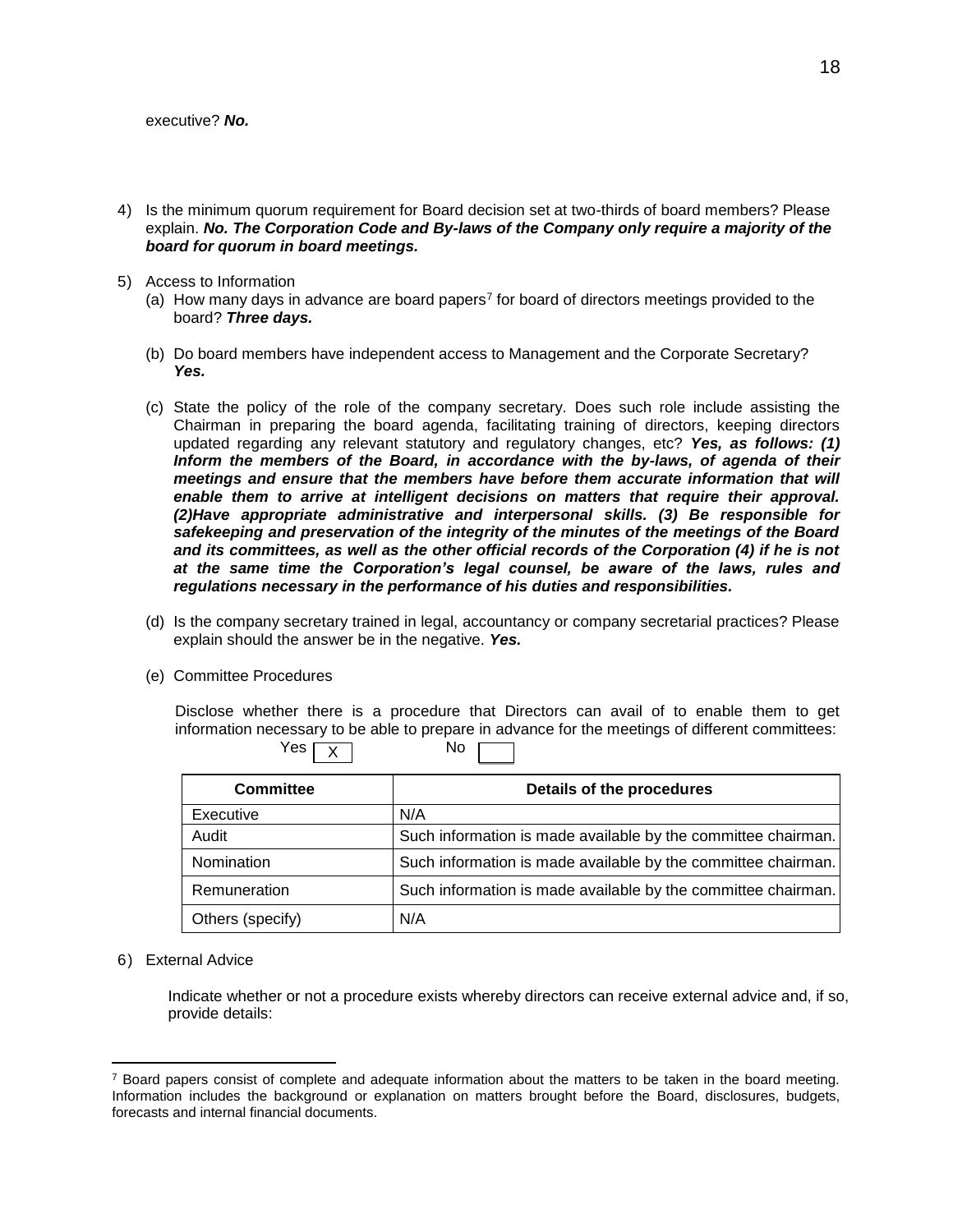| <b>Procedures</b> | <b>Details</b> |
|-------------------|----------------|
| None              |                |

7) Change/s in existing policies

Indicate, if applicable, any change/s introduced by the Board of Directors (during its most recent term) on existing policies that may have an effect on the business of the company and the reason/s for the change:

| <b>Existing Policies</b> | <b>Changes</b> | Reason |
|--------------------------|----------------|--------|
| None                     | N.A.           | N.A.   |

#### **D. REMUNERATION MATTERS**

1) Remuneration Process

Disclose the process used for determining the remuneration of the CEO *and* the four (4) most highly compensated management officers:

| <b>Process</b>                              | <b>CEO/President</b>                             | <b>Top 4 Highest Paid</b><br><b>Management Officers</b>                                                                                            |
|---------------------------------------------|--------------------------------------------------|----------------------------------------------------------------------------------------------------------------------------------------------------|
| (1) Fixed remuneration                      | <b>None</b>                                      | The remuneration of such officer is<br>determined by considering both her<br>duties and responsibilities and her<br>annual performance evaluation. |
| (2) Variable<br>remuneration                | None                                             | None                                                                                                                                               |
| (3) Per diem allowance                      | Determined by the Board<br>and the stockholders. | <b>None</b>                                                                                                                                        |
| $(4)$ Bonus                                 | None                                             | None                                                                                                                                               |
| (5) Stock Options<br>and other<br>financial | None                                             | None                                                                                                                                               |
| (6) Others (specify)                        | None                                             | None                                                                                                                                               |

2) Remuneration Policy and Structure for Executive and Non-Executive Directors

Disclose the company's policy on remuneration and the structure of its compensation package. Explain how the compensation of Executive and Non-Executive Directors is calculated.

|                                | Remuneration<br><b>Policy</b>       | <b>Structure of</b><br>Compensation<br><b>Packages</b> | How<br><b>Compensation is</b><br><b>Calculated</b> |
|--------------------------------|-------------------------------------|--------------------------------------------------------|----------------------------------------------------|
| <b>Executive Directors</b>     | Given a per diem<br>allowance only. | N.A.                                                   | N.A.                                               |
| <b>Non-Executive Directors</b> | Same as above.                      | N.A.                                                   | N.A.                                               |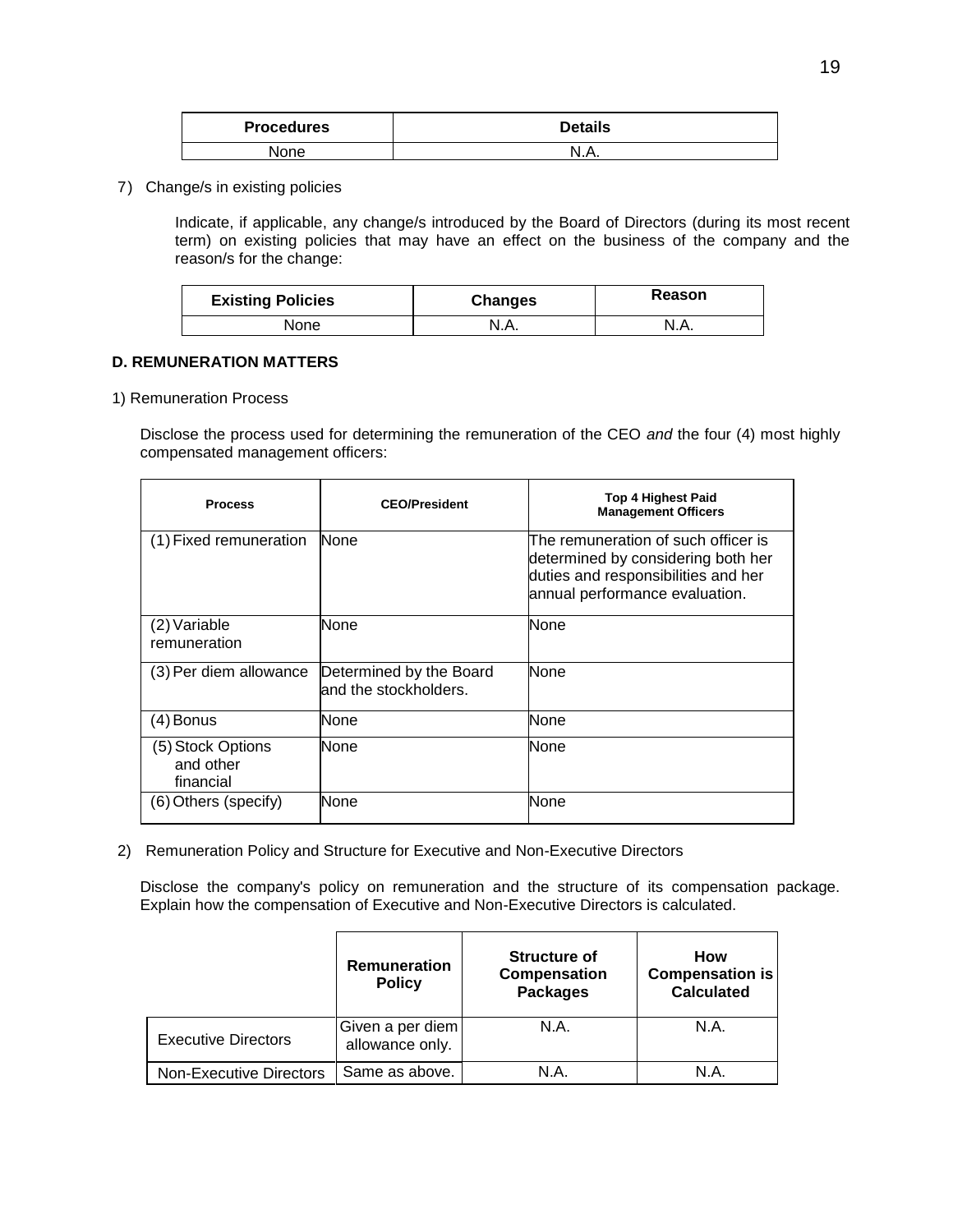Do stockholders have the opportunity to approve the decision on total remuneration (fees, allowances, benefits-in-kind and other emoluments) of board of directors? Provide details for the last three (3) years.

| <b>Remuneration Scheme</b> | Date of<br><b>Stockholders' Approval</b> |
|----------------------------|------------------------------------------|
| None                       | N.A.                                     |

### 3) Aggregate Remuneration

Complete the following table on the aggregate remuneration accrued during the most recent year:

| <b>Remuneration Item</b>                       | <b>Executive</b><br><b>Directors</b> | <b>Non-Executive</b><br><b>Directors</b><br>(other than<br>independent<br>directors) | Independent<br><b>Directors</b> |
|------------------------------------------------|--------------------------------------|--------------------------------------------------------------------------------------|---------------------------------|
| (a) Fixed Remuneration                         | P2,340,000                           | None                                                                                 | None                            |
| (b) Variable Remuneration                      | None                                 | None                                                                                 | None                            |
| (c) Per diem Allowance                         | P45,000                              | P <sub>180,000</sub>                                                                 | P90,000                         |
| (d) Bonuses                                    | None                                 | None                                                                                 | None                            |
| (e) Stock Options<br>and/or other<br>financial | None                                 | None                                                                                 | None                            |
| Others (Specify)<br>(f)                        | None                                 | None                                                                                 | None                            |
| Total                                          | P2,385,000                           | P <sub>180,000</sub>                                                                 | P 90,000                        |

| <b>Other Benefits</b>               | <b>Executive</b><br><b>Directors</b> | <b>Non-Executive</b><br><b>Director</b><br>(other than<br>independent<br>directors) | Independent<br><b>Directors</b> |
|-------------------------------------|--------------------------------------|-------------------------------------------------------------------------------------|---------------------------------|
| (a) Advances                        | None                                 | None                                                                                | None                            |
| (b) Credit granted                  | None                                 | None                                                                                | None                            |
| (c) Pension Plan/s<br>Contributions | With retirement<br>fund              | None                                                                                | None                            |
| (d) Pension Plans,<br>Obligations   | None                                 | None                                                                                | None                            |
| (e) Life Insurance Premium          | None                                 | None                                                                                | None                            |
| (f)<br><b>Hospitalization Plan</b>  | None                                 | None                                                                                | None                            |
| g) Car Plan                         | None                                 | None                                                                                | None                            |
| (h) Others (Specify)                | None                                 | None                                                                                | None                            |
| Total                               | None                                 | None                                                                                | None                            |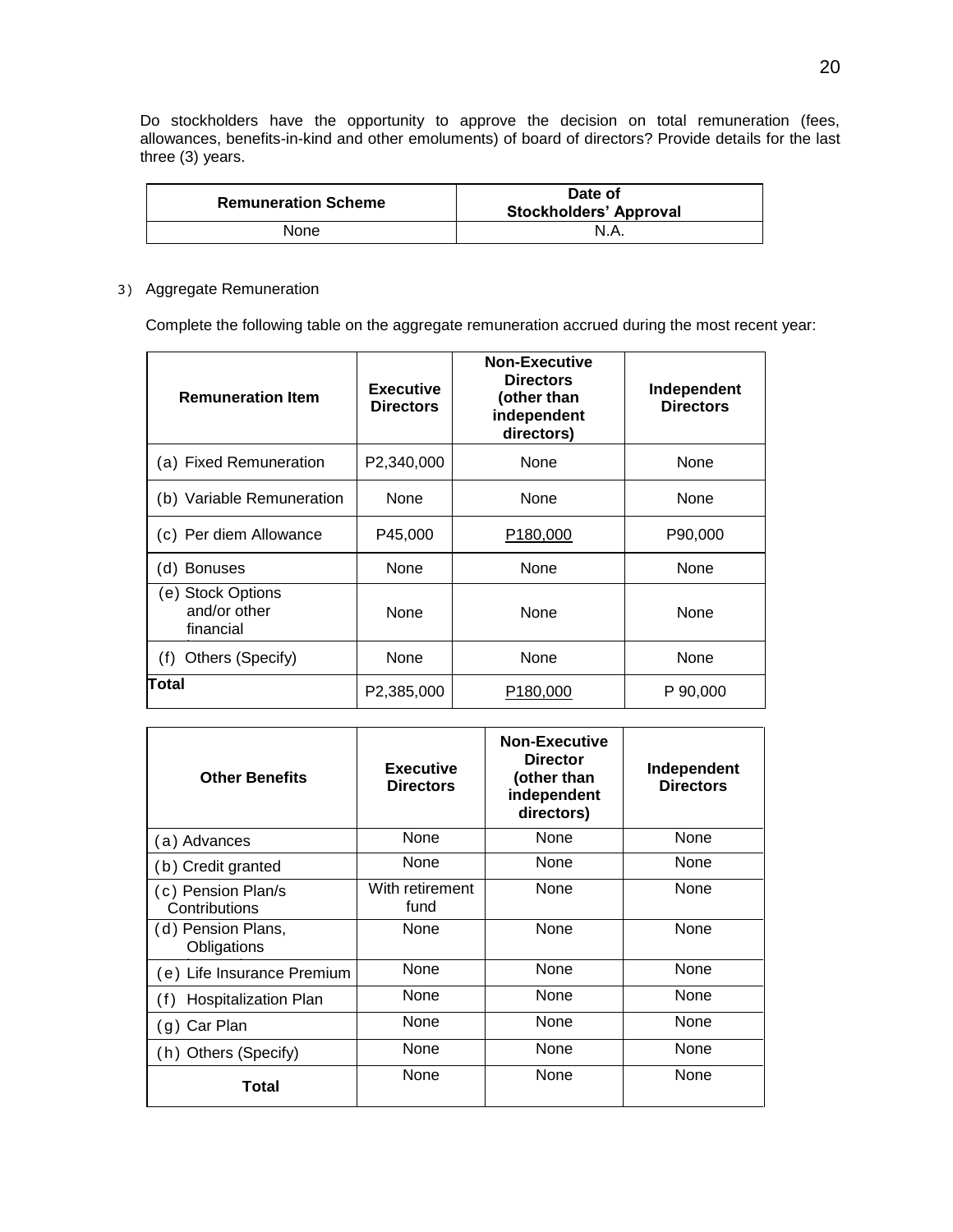#### 4) Stock Rights, Options and Warrants

#### (a) Board of Directors

Complete the following table, on the members of the company's Board of Directors who own or are entitled to stock rights, options or warrants over the company's shares:

| Director's Name | Number of<br><b>Direct</b><br><b>Option/Rights/</b><br><b>Warrants</b> | Number of<br>Indirect<br>Option/Rights/<br><b>Warrants</b> | <b>Number of</b><br><b>Equivalent</b><br><b>Shares</b> | Total % from<br><b>Capital Stock</b> |
|-----------------|------------------------------------------------------------------------|------------------------------------------------------------|--------------------------------------------------------|--------------------------------------|
| None            | N.A.                                                                   | N.A.                                                       | N.A.                                                   | N.A.                                 |

#### (b) Amendments of Incentive Programs

Indicate any amendments and discontinuation of any incentive programs introduced, including the criteria used in the creation of the program. Disclose whether these are subject to approval during the Annual Stockholders' Meeting:

| <b>Incentive Program</b> | <b>Amendments</b> | Date of<br><b>Stockholders' Approval</b> |  |
|--------------------------|-------------------|------------------------------------------|--|
| None                     | N.A.              | N.A.                                     |  |

### 5) Remuneration of Management

Identify the five (5) members of management who are not at the same time executive directors and indicate the total remuneration received during the financial year:

| <b>Name of Officer/Position</b> | <b>Total Remuneration</b> |
|---------------------------------|---------------------------|
| None                            | N.A.                      |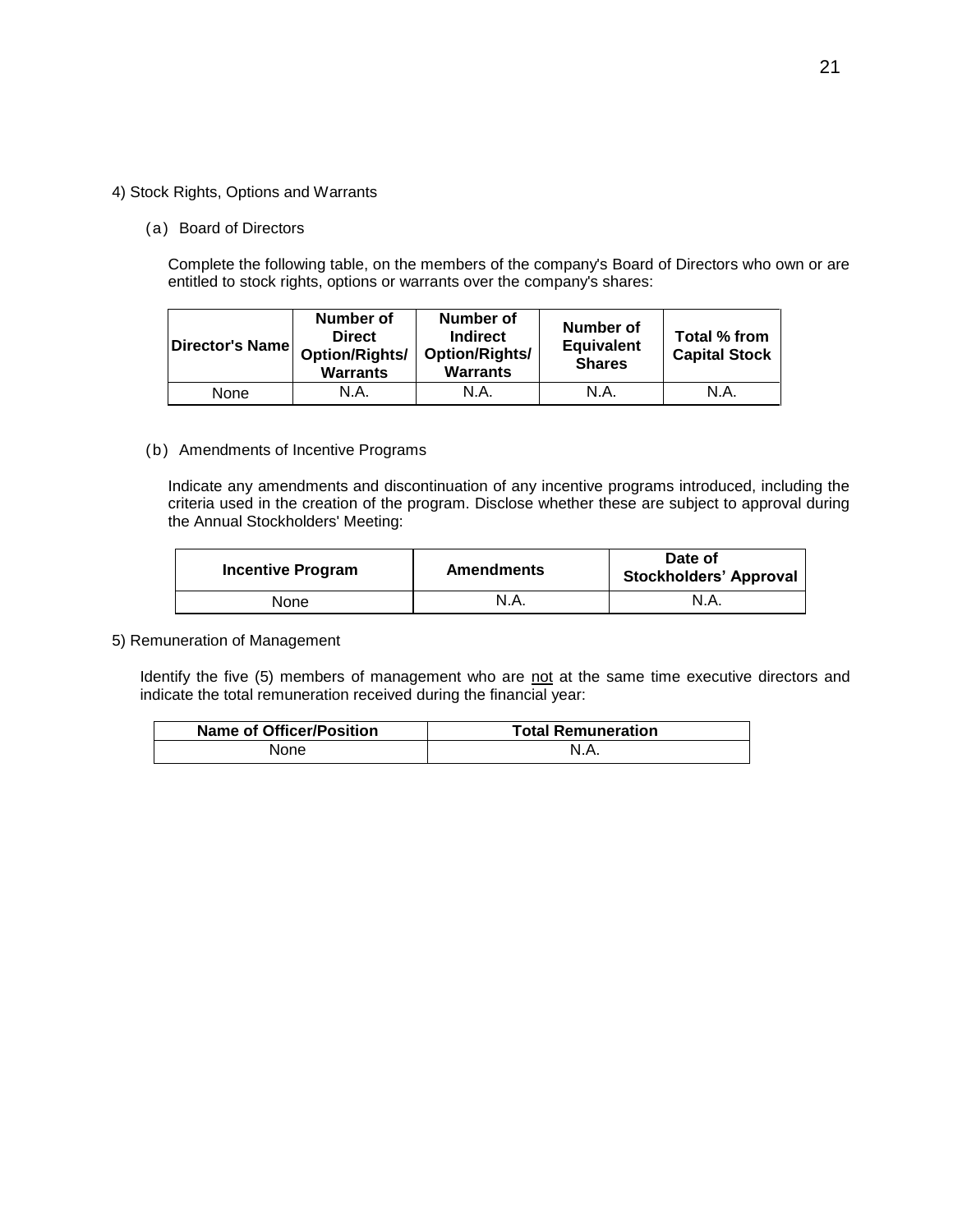### **E. BOARD COMMITTEES**

1) Number of Members, Functions and Responsibilities

Provide details on the number of members of each committee, its functions, key responsibilities and the power/authority delegated to it by the Board:

|            | No. of Members                              |                                               |                                        |                                                                        |                                                                                                                                                                                                                                                                                                               |                                |                                  |
|------------|---------------------------------------------|-----------------------------------------------|----------------------------------------|------------------------------------------------------------------------|---------------------------------------------------------------------------------------------------------------------------------------------------------------------------------------------------------------------------------------------------------------------------------------------------------------|--------------------------------|----------------------------------|
| Committee  | <b>Executive</b><br><b>Director</b><br>(ED) | Non-<br>executive<br><b>Director</b><br>(NED) | Independent<br><b>Director</b><br>(ID) | Committee<br>Charter                                                   | <b>Functions</b>                                                                                                                                                                                                                                                                                              | Key<br><b>Responsibilities</b> | Power                            |
| Audit      | 1                                           | 1                                             | $\mathbf{1}$                           | There is an<br>existing<br>Board-<br>approved<br>Committee<br>Charter. | Assist the<br>Board in the<br>performance of<br>its oversight<br>responsibility<br>for the financial<br>reporting<br>process,<br>system of<br>internal<br>control, audit<br>process, and<br>monitoring of<br>compliance<br>with applicable<br>laws, rules and<br>regulations                                  | Please see previous<br>column  | Please see<br>previous<br>column |
| Nomination | $\mathbf 0$                                 | $\overline{2}$                                | $\mathbf{1}$                           | None                                                                   | to review and<br>evaluate the<br>qualifications<br>of all persons<br>nominated to<br>the Board and<br>other<br>appointments<br>that require<br>Board<br>approval, and<br>to assess the<br>effectiveness<br>of the Board's<br>processes and<br>procedures in<br>the election or<br>replacement of<br>directors | Please see previous<br>column  | Please see<br>previous<br>column |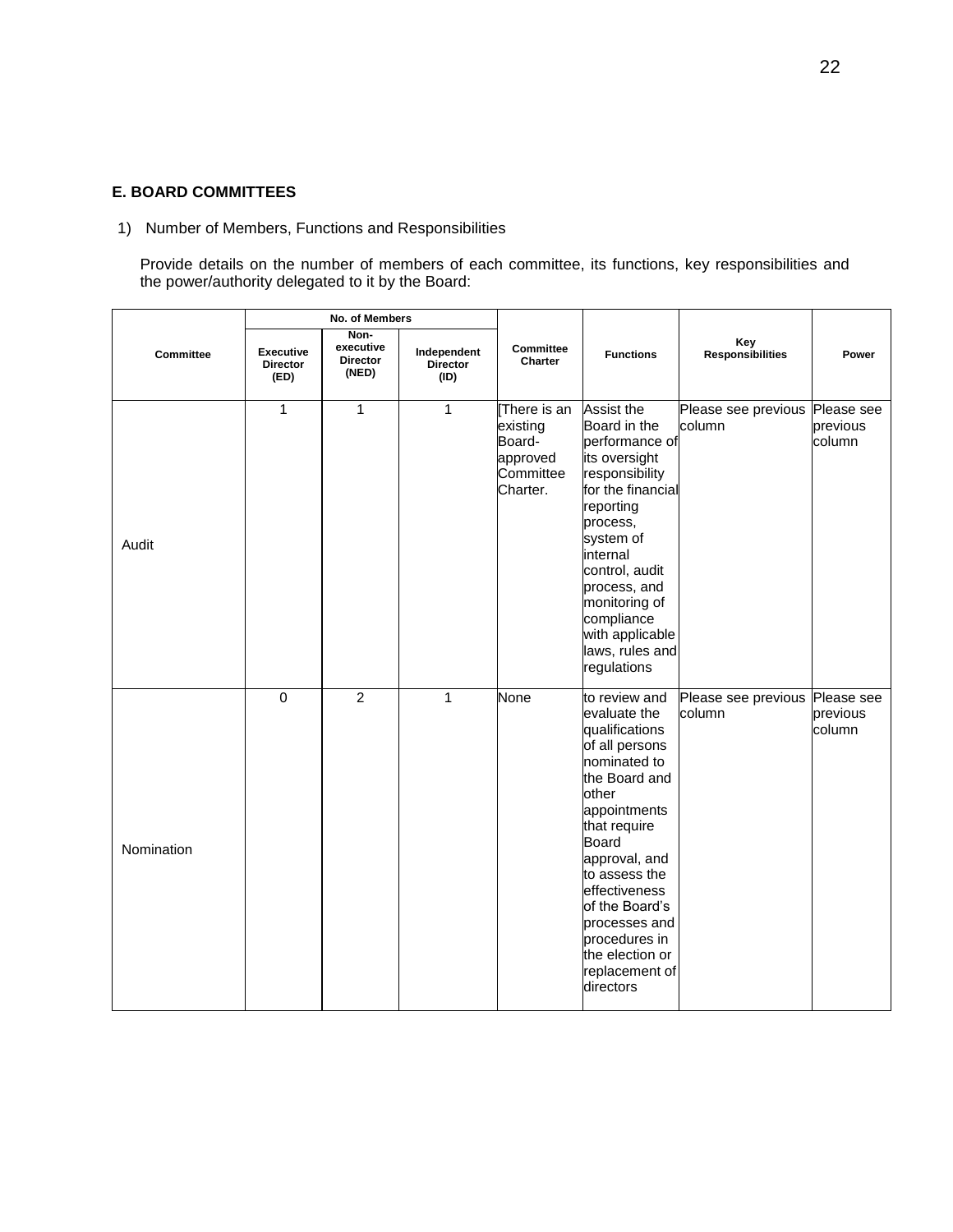| Remuneration    | 1    | 1    |      | <b>None</b> | to establish a  | Please see previous | Please see |
|-----------------|------|------|------|-------------|-----------------|---------------------|------------|
|                 |      |      |      |             | formal and      | column              | previous   |
|                 |      |      |      |             | transparent     |                     | column     |
|                 |      |      |      |             | procedure for   |                     |            |
|                 |      |      |      |             | developing a    |                     |            |
|                 |      |      |      |             | policy on       |                     |            |
|                 |      |      |      |             | remuneration    |                     |            |
|                 |      |      |      |             | of directors    |                     |            |
|                 |      |      |      |             | and officers to |                     |            |
|                 |      |      |      |             | ensure that     |                     |            |
|                 |      |      |      |             | their           |                     |            |
|                 |      |      |      |             | compensation    |                     |            |
|                 |      |      |      |             | is consistent   |                     |            |
|                 |      |      |      |             | with the        |                     |            |
|                 |      |      |      |             | corporation's   |                     |            |
|                 |      |      |      |             | culture,        |                     |            |
|                 |      |      |      |             | strategy and    |                     |            |
|                 |      |      |      |             | the business    |                     |            |
|                 |      |      |      |             | environment in  |                     |            |
|                 |      |      |      |             | which it        |                     |            |
|                 |      |      |      |             | operates.       |                     |            |
| Others(specify) | none | none | none |             |                 |                     |            |
|                 |      |      |      |             |                 |                     |            |

#### (a) Audit Committee

| <b>Office</b>              | <b>Name</b>             | Date of<br><b>Appointment</b> | No. of<br><b>Held</b> | No. of<br><b>Meetings Meetings</b><br><b>Attended</b> | %    | Length of<br><b>Service In</b><br>the<br><b>Committee</b> |
|----------------------------|-------------------------|-------------------------------|-----------------------|-------------------------------------------------------|------|-----------------------------------------------------------|
| Chairman (ID)              | Caly D. Ang             | November 23, 2016             |                       |                                                       | 100% |                                                           |
| Member (ED)                | Dionisio E. Carpio, Jr. | November 23, 2016             |                       |                                                       | 100% |                                                           |
| Member (NED) Edna D. Reyes |                         | November 23, 2016             |                       |                                                       | 100% |                                                           |

Disclose the profile or qualifications of the Audit Committee members. The Audit Committee shall consist of at least three (3) directors, who shall preferably have an accounting and finance backgrounds, one of whom shall be an independent director and another with audit experience. The chairperson of the Audit Committee should be an independent director

`experience in banking, particularly in international and correspondent banking as well as foreign operations. She has a Bachelor of Science degree in Commerce from the University of Santo Tomas.

Describe the Audit Committee's responsibility relative to the external auditor.

- Prior to the commencement of the audit, discuss with the external auditor the nature, scope and expenses of the audit, and ensure proper coordination if more than one audit firm is involved in the activity to secure the proper coverage and minimize duplication of efforts.
- Review the reports submitted by the external auditors.
- (b) Nomination Committee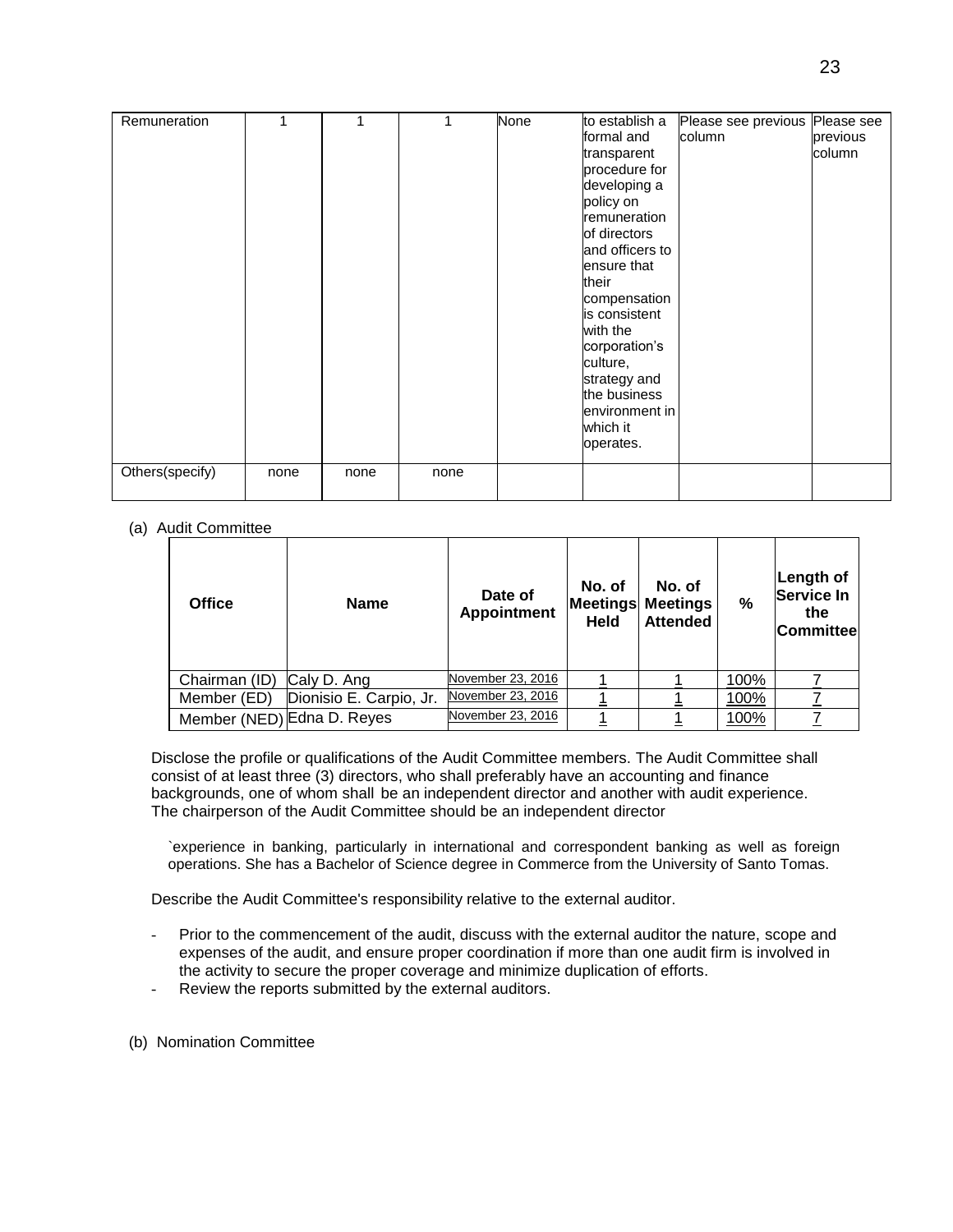| <b>Office</b> | <b>Name</b>          | Date of<br><b>Appointment</b> | No. of<br><b>Held</b> | No. of<br><b>Meetings Meetings</b><br><b>Attended</b> | %    | Length of<br><b>Service In</b><br>the<br>Committee |
|---------------|----------------------|-------------------------------|-----------------------|-------------------------------------------------------|------|----------------------------------------------------|
| Chairman (ID) | Solomon R. B. Castro | November 23, 2016             |                       |                                                       | 100% |                                                    |
| Member (NED)  | Sai Chong Cheng      | November 23, 2016             |                       |                                                       | 100% |                                                    |
| Member (NED)  | Edna D. Reyes        | November 23, 2016             |                       |                                                       | 100% |                                                    |

### (c) Remuneration Committee

| <b>Office</b>             | <b>Name</b>                         | Date of<br><b>Appointment</b> | No. of<br><b>Held</b> | No. of<br><b>Meetings Meetings</b><br><b>Attended</b> | $\frac{9}{6}$ | Length of<br>Service In<br>the<br><b>Committee</b> |
|---------------------------|-------------------------------------|-------------------------------|-----------------------|-------------------------------------------------------|---------------|----------------------------------------------------|
| Chairman (ID) Caly D. Ang |                                     | November 23, 2016             |                       |                                                       | 100%          |                                                    |
|                           | Member (ED) Dionisio E. Carpio, Jr. | November 23, 2016             |                       |                                                       | 100%          |                                                    |
|                           | Member(NED) Sai Chong Cheng         | November 23, 2016             |                       |                                                       | 100%          |                                                    |

### (d) Others (Specify)

Provide the same information on all other committees constituted by the Board of Directors: *NONE.*

| <b>Office</b> | <b>Name</b> | Date of<br>Appointment | No. of<br><b>Held</b> | No. of<br><b>Meetings Meetings</b><br><b>Attended</b> | %    | Length of<br><b>Service In</b><br>the<br><b>Committee</b> |
|---------------|-------------|------------------------|-----------------------|-------------------------------------------------------|------|-----------------------------------------------------------|
| N.A.          | N.A.        | N.A.                   | N.A.                  | N.A.                                                  | N.A. | N.A.                                                      |

3) Changes in Committee Members

Indicate any changes in committee membership that occurred during the year and the reason for the changes: *NONE.*

| Name of<br><b>Committee</b> | <b>Name</b> | Reason |
|-----------------------------|-------------|--------|
| Executive                   | N.A.        | N.A.   |
| Audit                       | N.A.        | N.A.   |
| Nomination                  | N.A.        | N.A.   |
| Remuneration                | N.A.        | N.A.   |
| Others (specify)            | N.A         | N.A    |

4) Work Done and Issues Addressed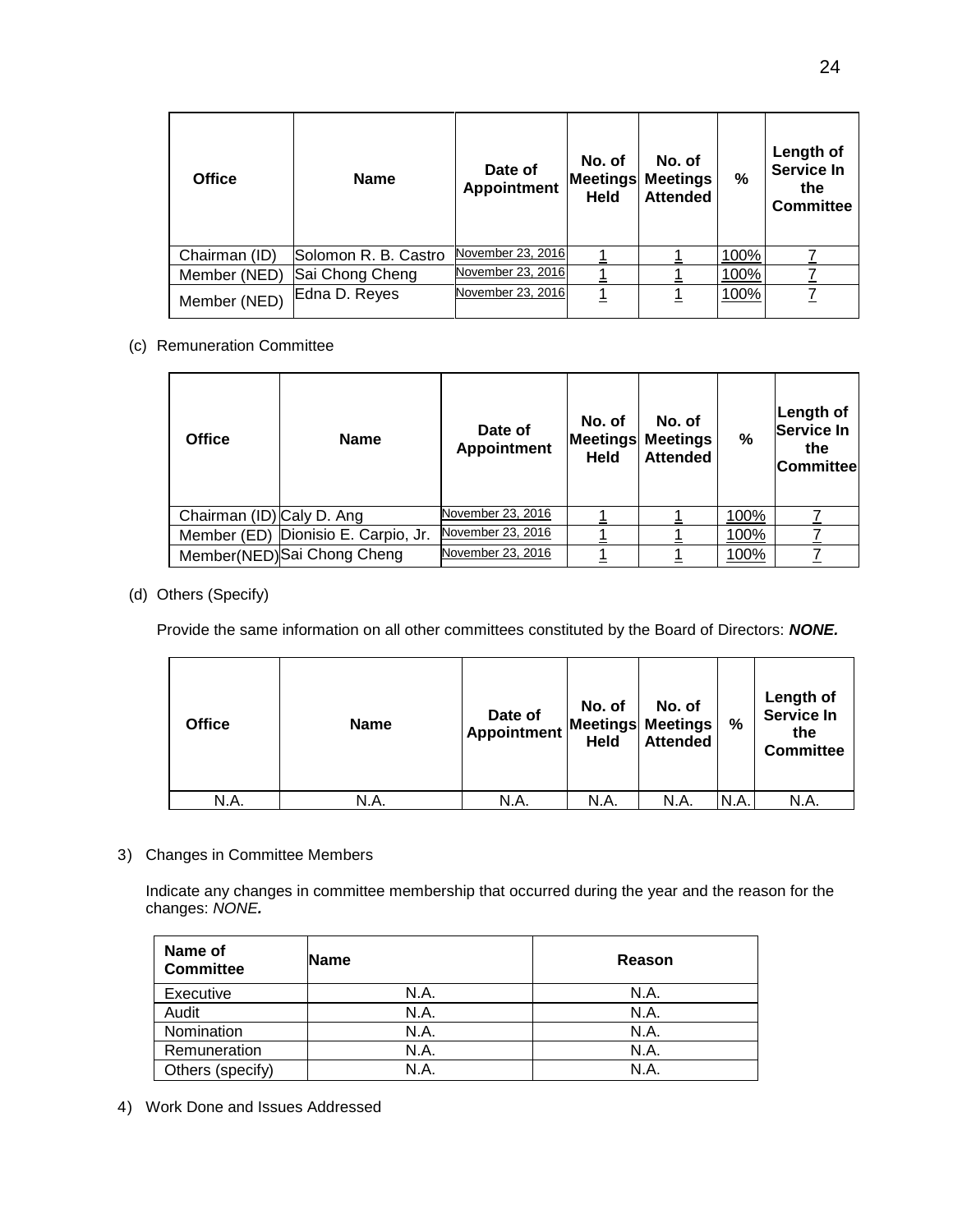Describe the work done by each committee and the significant issues addressed during the year.

| Name of<br><b>Committee</b> | <b>Work Done</b>                                 | <b>Issues Addressed</b> |
|-----------------------------|--------------------------------------------------|-------------------------|
| Executive                   | N.A.                                             | N.A.                    |
| Audit                       | Review of financial statements                   | <b>None</b>             |
| Nomination                  | Reviewed nomination of<br>Directors and Officers | <b>None</b>             |
| Remuneration                | None                                             | None                    |
| Others (specify)            | N.A.                                             | N.A                     |

### 5) Committee Program

Provide a list of programs that each committee plans to undertake to address relevant issues in the improvement or enforcement of effective governance for the coming year.

| Name of<br>Committee | <b>Planned Programs</b> | <b>Issues to be Addressed</b> |
|----------------------|-------------------------|-------------------------------|
| Executive            | None                    | None                          |
| Audit                | None                    | None                          |
| Nomination           | None                    | None                          |
| Remuneration         | None                    | None                          |
| Others (specify)     | None                    | None                          |

### **F. RISK MANAGEMENT SYSTEM**

The Corporation is exposed to certain risks which result from both its operating and investing activities. The Corporation's risk management is coordinated with the Board of Directors (BOD), and focuses on actively securing the Corporation's short to medium-term cash flows by minimizing the exposure to financial markets. The BOD reviews the effectiveness of the system annually.

The Corporation does not engage in the trading of financial assets for speculative purposes nor does it write options. The most significant risks to which the Group is exposed to are described below.

#### *Foreign Currency Risk*

Most of the Corporation's transactions are carried out in Philippine pesos, its functional currency. Exposures to currency exchange rates mainly arise from United States (U.S.) dollar-denominated bank deposits and short-term investments.

To mitigate the Group's exposure to foreign currency risk, non-Philippine peso cash flows are monitored.

#### *Interest Rate Risk*

The Corporation monitors interest rate movements and makes adjustments on its financial assets and financial liabilities as may be deemed necessary. The Company is exposed to changes in market interest rates of its bank placements which are subject to variable interest rates.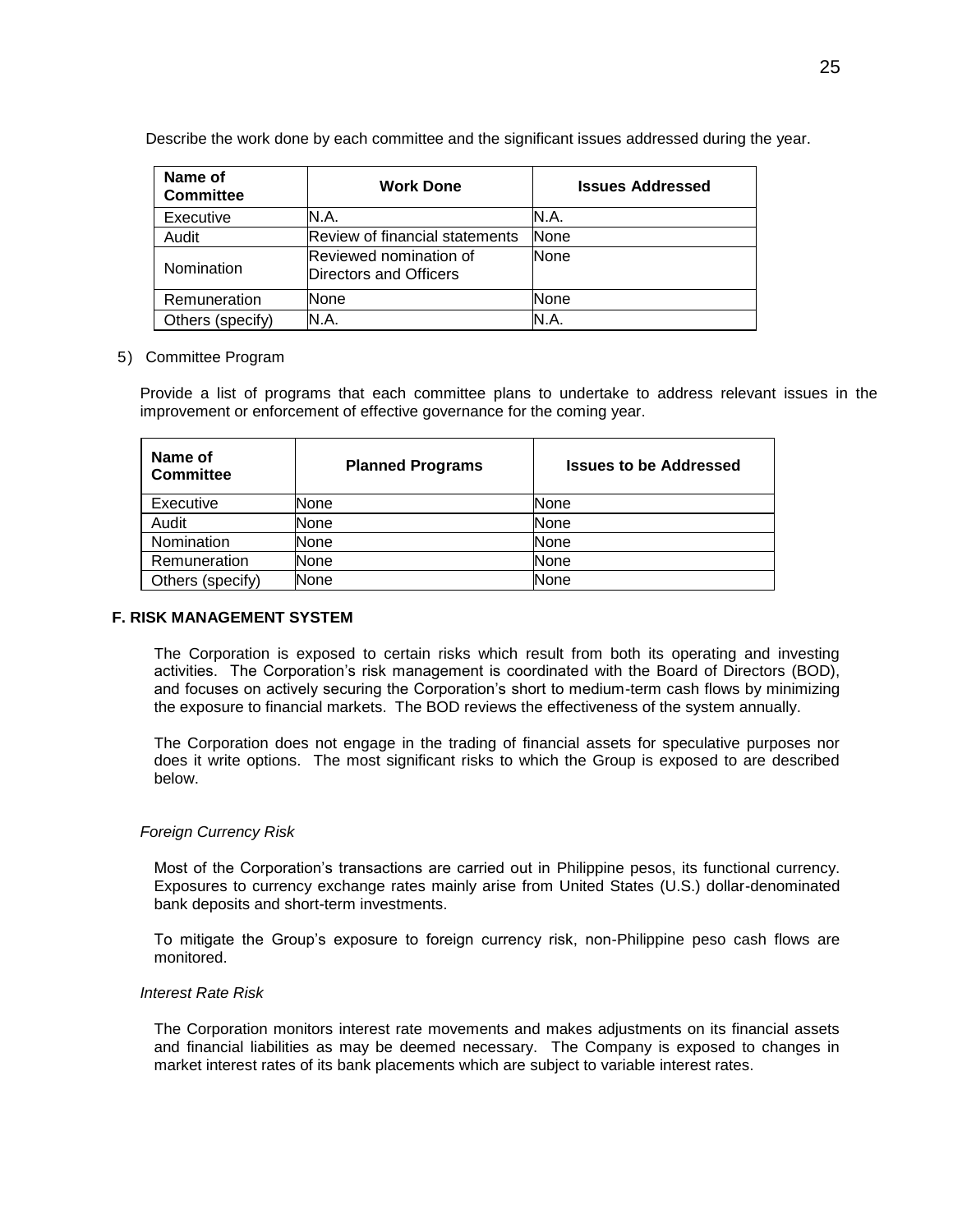#### *Liquidity Risk*

The Corporation sets limit on the minimum proportion of maturing funds available to meet such calls and on the minimum level of borrowing facilities that should be in place to cover unexpected liabilities falling due.

Credit risk is the risk that counterparty may fail to discharge an obligation to the Corporation. The Corporation is exposed to this risk for various financial instruments from granting receivables to customers including related parties and placing deposits with banks.

The Corporation continuously monitors defaults of customers and other counterparty, and incorporates this information into its credit risk controls. The Corporation's policy is to deal only with creditworthy counterparties.

### **G. INTERNAL AUDIT AND CONTROL**

#### 1) Internal Control System

Being a holding company, the Corporation's transactions are mainly on recording equity investments in its subsidiary and also transactions involving disbursements of operating expenses. Thus, the Corporation's internal control system are focused on its cash receipts and cash disbursements, valuation of its equity investments, and related party transactions.

- 2) Internal Audit
	- (a) Role, Scope and Internal Audit Function

In view of the non-complex nature of the Corporation's business, the small volume and size of the transactions, the low degree of risk in terms of number of employees, as well for the purpose of avoiding unnecessary expenses, the Corporation does not see the need for creating the position of internal auditor.

Give a general description of the role, scope of internal audit work and other details of the internal audit function. N/A

| Role | <b>Scope</b> | Indicate whether<br>in-house or<br><b>Outsource</b><br><b>Internal Audit</b><br><b>Function</b> | <b>Name of Chief</b><br><b>Internal</b><br><b>Auditor/Auditing</b><br><b>Firm</b> | Reporting<br><b>Process</b> |
|------|--------------|-------------------------------------------------------------------------------------------------|-----------------------------------------------------------------------------------|-----------------------------|
| N.A  | N.A.         | N.A.                                                                                            | N.A                                                                               | N.A.                        |

- (b) Do the appointment and/or removal of the Internal Auditor or the accounting /auditing firm or corporation to which the internal audit function is outsourced require the approval of the audit committee? N.A.
- (c) Discuss the internal auditor's reporting relationship with the audit committee. Does the internal auditor have direct and unfettered access to the board of directors and the audit committee and to all records, properties and personnel? N.A.
- (d) Resignation, Re-assignment and Reasons

Disclose any resignation/s or re-assignment of the internal audit staff (including those employed by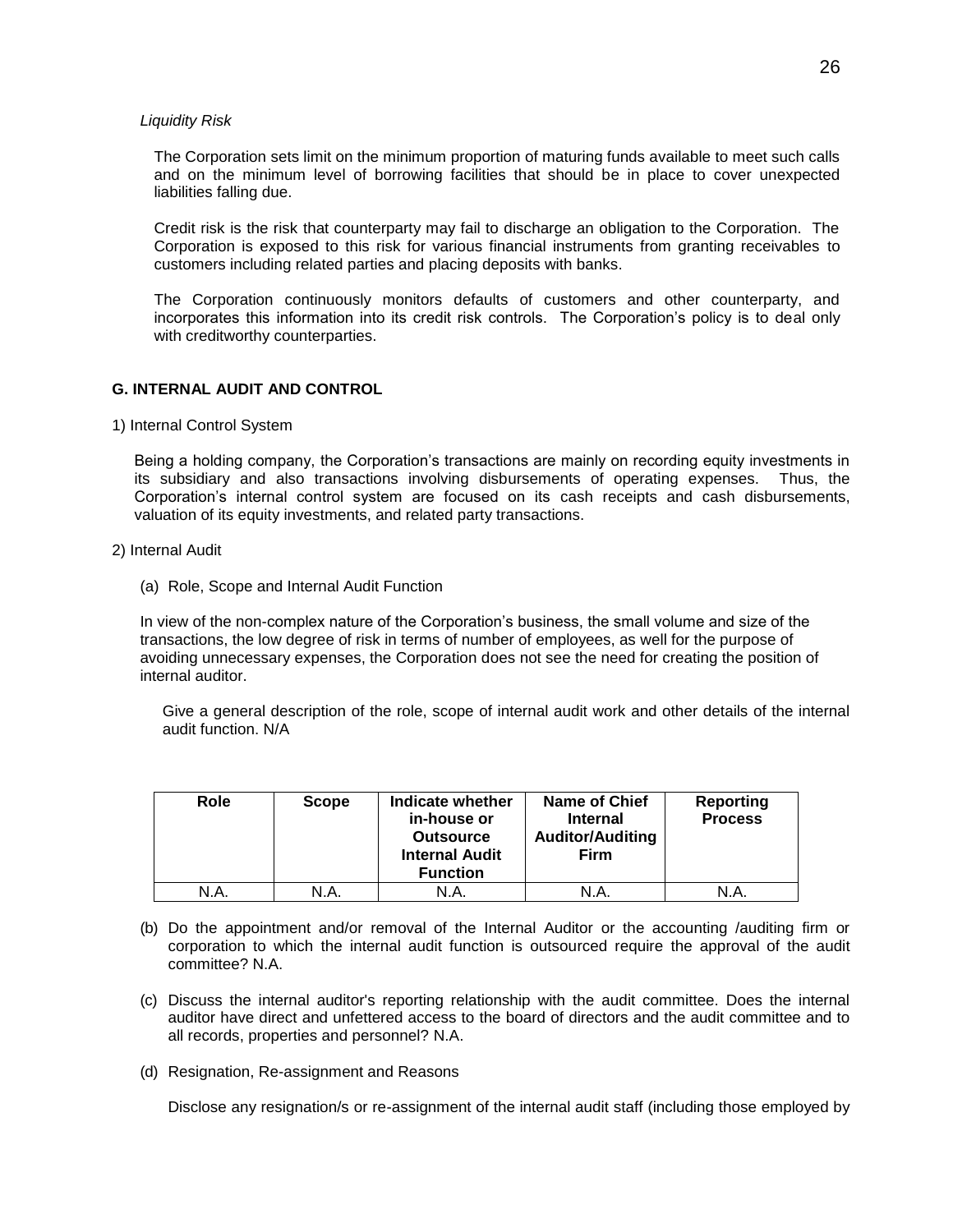the third-party auditing firm) and the reason/s for them. N.A.

| <b>Name of Audit Staff</b> | Reason |
|----------------------------|--------|
| N.A.                       | N.A    |
|                            |        |
|                            |        |

(e) Progress against Plans, Issues, Findings and Examination Trends

State the internal audit's progress against plans, significant issues, significant findings and examination trends. N.A.

| <b>Progress Against Plans</b> | N.A. |
|-------------------------------|------|
| <b>Issues</b> <sup>8</sup>    | N.A. |
| <b>Findings</b> <sup>9</sup>  | N.A. |
| <b>Examination Trends</b>     | N.A  |

[The relationship among progress, plans, issues and findings should be viewed as an internal control review cycle which involves the following step-by-step activities:

- 1) Preparation of an audit plan inclusive of a timeline and milestones;
- 2) Conduct of examination based on the plan;
- 3) Evaluation of the progress in the implementation of the plan;
- 4) Documentation of issues and findings as a result of the examination;
- 5) Determination of the pervasive issues and findings ("examination trends") based on single year result and/or year-to-year results;
- 6) Conduct of the foregoing procedures on a regular basis.
- (f) Audit Control Policies and Procedures

Disclose all internal audit controls, policies and procedures that have been established by the company and the result of an assessment as to whether the established controls, policies and procedures have been implemented under the column "Implementation."

| <b>Policies &amp; Procedures</b>                                                                                                                                                                                                                                              | Implementation    |
|-------------------------------------------------------------------------------------------------------------------------------------------------------------------------------------------------------------------------------------------------------------------------------|-------------------|
| <b>CONTROL PROCEDURES ON CASH RECEIPTS &amp; DISBURSEMENTS</b>                                                                                                                                                                                                                |                   |
| Payments/Checks should be prepared on the basis<br>the<br>of<br>٠<br>billings/statements of account/invoices from suppliers. For reimbursements,<br>checks should be prepared once request for reimbursement is approved by<br>the President or the Treasurer of the Company. | Fully implemented |
| .Approved Check requisitions are given to the Accounting Assistant, for<br>preparation of vouchers and checks.                                                                                                                                                                |                   |
| Checks and vouchers are checked by the Chief Accountant and approved<br>by the Treasurer.                                                                                                                                                                                     |                   |
| Checks should be signed by any two of the following signatories: DN, PCT,<br>SCC and JL. If only one signatory is available, the check is regularized once<br>the other signatories are present.                                                                              |                   |
| Checks are released only when the supplier gives an official receipt or                                                                                                                                                                                                       |                   |

<sup>&</sup>lt;sup>8</sup> "Issues" are compliance matters that arise from adopting different interpretations.

 $\overline{a}$ 

<sup>&</sup>lt;sup>9</sup> "Findings" are those with concrete basis under the company's policies and rules.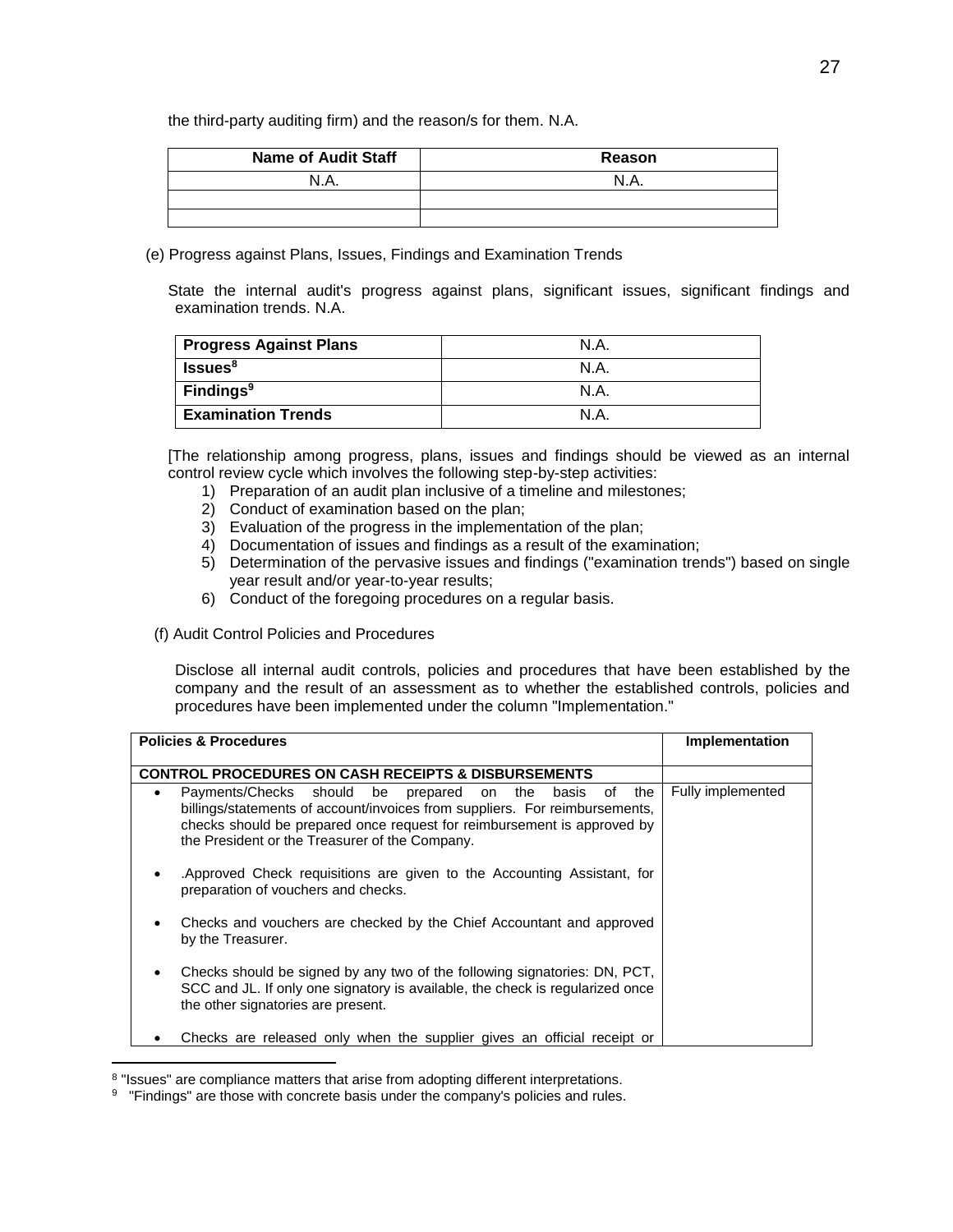| Payments collected before bank clearing are deposited within the day and<br>those after clearing are to be deposited early on the following day.<br><b>CONTROL PROCEDURES ON PETTY CASH FUND</b><br>Expenses amounting to P1,000 and below shall be paid out of the petty<br>Fully implemented<br>$\bullet$<br>cash fund.<br>A request form for cash advances shall be filled out and approved before<br>$\bullet$<br>any cash can be granted. Cash advance shall be approved by either the<br>Chief Accountant or the Treasurer.<br>No additional advances to a staff shall be granted if there are still<br>unliquidated advances under his/her name.<br>Every reimbursement for expenses incurred and liquidation of advances<br>$\bullet$<br>shall be properly documented and supported. Petty cash vouchers shall<br>be completely filled out and signed. Official Receipts shall be attached to<br>the vouchers. In cases there are no ORs, a list of expenses should be<br>attached and signed by the staff asking for reimbursement/or preparing<br>the liquidation.<br>All payments from the petty cash fund shall be approved by either the<br>Chief Accountant or the Treasurer. No cash shall be released unless the |
|----------------------------------------------------------------------------------------------------------------------------------------------------------------------------------------------------------------------------------------------------------------------------------------------------------------------------------------------------------------------------------------------------------------------------------------------------------------------------------------------------------------------------------------------------------------------------------------------------------------------------------------------------------------------------------------------------------------------------------------------------------------------------------------------------------------------------------------------------------------------------------------------------------------------------------------------------------------------------------------------------------------------------------------------------------------------------------------------------------------------------------------------------------------------------------------------------------------------------------|
|                                                                                                                                                                                                                                                                                                                                                                                                                                                                                                                                                                                                                                                                                                                                                                                                                                                                                                                                                                                                                                                                                                                                                                                                                                  |
|                                                                                                                                                                                                                                                                                                                                                                                                                                                                                                                                                                                                                                                                                                                                                                                                                                                                                                                                                                                                                                                                                                                                                                                                                                  |
|                                                                                                                                                                                                                                                                                                                                                                                                                                                                                                                                                                                                                                                                                                                                                                                                                                                                                                                                                                                                                                                                                                                                                                                                                                  |
| voucher has been properly filled out, checked and approved.<br>A spot audit shall be conducted. This audit shall check on the validity of<br>expenses incurred and completeness and authenticity of documentation<br>and attachments. At any point in time the sum of expenses incurred<br>(PCVs), cash advances and cash on hand shall equal the amount of petty<br>cash fund.<br>All paid receipts and bills are stamped "paid" by the petty cash custodian<br>$\bullet$<br>as soon as replenished and liquidated, to avoid double payment.                                                                                                                                                                                                                                                                                                                                                                                                                                                                                                                                                                                                                                                                                    |
| <b>CONTROL PROCEDURES ON EQUITY INVESTMENTS</b>                                                                                                                                                                                                                                                                                                                                                                                                                                                                                                                                                                                                                                                                                                                                                                                                                                                                                                                                                                                                                                                                                                                                                                                  |
| This represents the carrying value/cost of investments in shares of stock including<br>Fully implemented<br>any unpaid subscriptions, of domestic corporations as allowed under the existing<br>laws, rules and regulations.                                                                                                                                                                                                                                                                                                                                                                                                                                                                                                                                                                                                                                                                                                                                                                                                                                                                                                                                                                                                     |
| Assess if the investment at any point in time still qualifies under the equity<br>method of investment.                                                                                                                                                                                                                                                                                                                                                                                                                                                                                                                                                                                                                                                                                                                                                                                                                                                                                                                                                                                                                                                                                                                          |
| Obtain financial statements of subsidiary and affiliate and compute the<br>$\bullet$<br>company's share of the subsidiary/affiliate's net income (loss).<br>Assess all investments for any permanent decline in value. Indication of<br>permanent decline may include continuous losses, illiquidity, presence of                                                                                                                                                                                                                                                                                                                                                                                                                                                                                                                                                                                                                                                                                                                                                                                                                                                                                                                |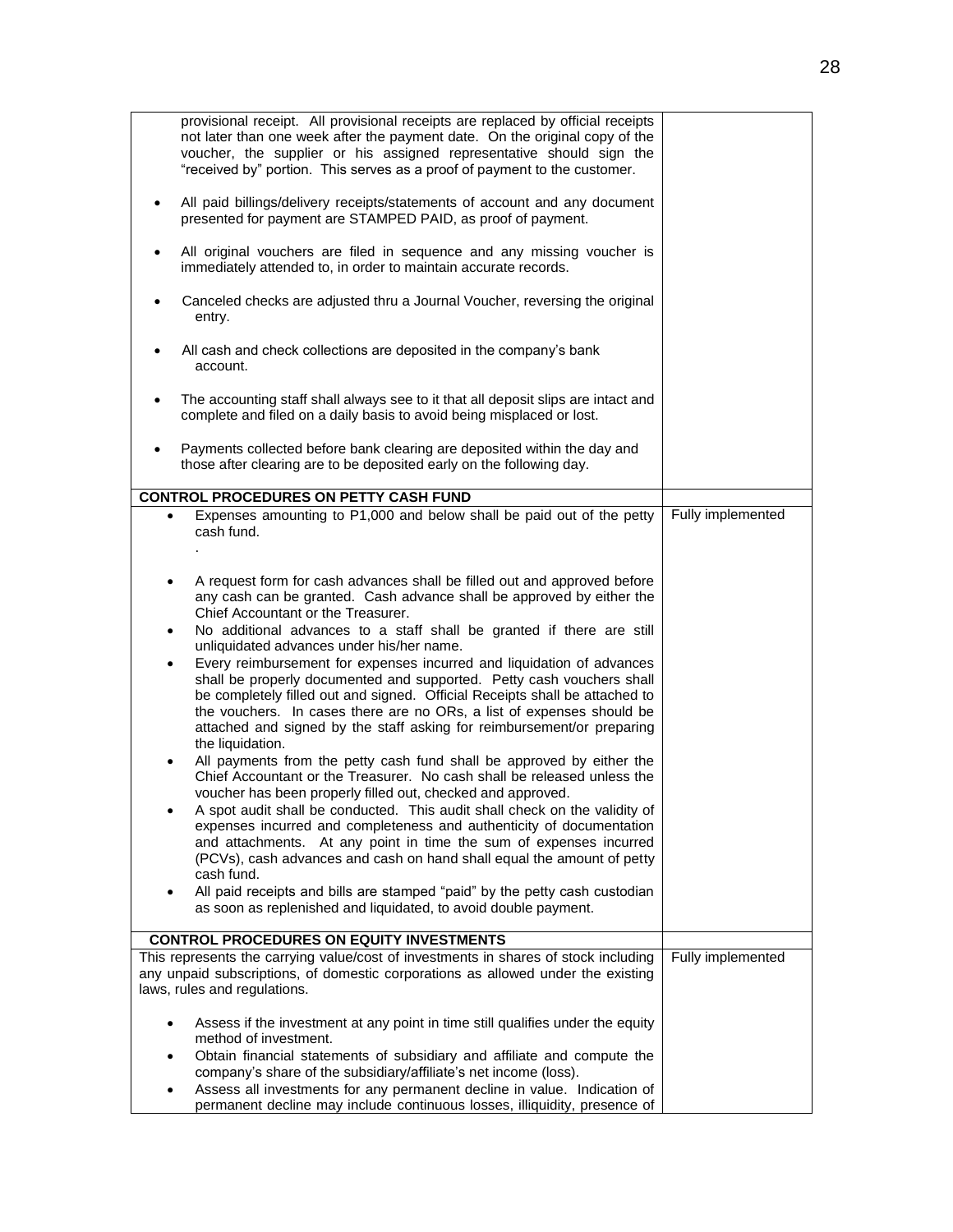| lawsuit that threaten the ability of the Company to continue as going<br>concern, foreclosure of assets, among others.                                                                                                                                                                                                                                                                                                                                                                                                                                                                                                        |                   |
|-------------------------------------------------------------------------------------------------------------------------------------------------------------------------------------------------------------------------------------------------------------------------------------------------------------------------------------------------------------------------------------------------------------------------------------------------------------------------------------------------------------------------------------------------------------------------------------------------------------------------------|-------------------|
| <b>CONTROL PROCEDURES ON DUE TO9 FROM) AFFLIATES ACCOUNT</b>                                                                                                                                                                                                                                                                                                                                                                                                                                                                                                                                                                  |                   |
| In the ordinary course of business, the Company has transactions with its<br>subsidiary and affiliates consisting of advances.<br>All advances should be supported by documents<br>٠<br>A reconciliation should be done every end of the month to ensure that the<br>$\bullet$<br>balances agree with the books of each subsidiary and affiliates.<br>Advances should be paid or should be maintained at a minimum balance<br>$\bullet$<br>of One Million Hong Kong Dollars (HKD1m)<br>Significant intercompany transactions and outstanding balances of the<br>$\bullet$<br>Group should be eliminated in the consolidation. | Fully implemented |

(g) Mechanism and Safeguards

State the mechanism established by the company to safeguard the independence of the auditors, financial analysts, investment banks and rating agencies (example, restrictions on trading in the company's shares and imposition of internal approval procedures for these transactions, limitation on the non-audit services that an external auditor may provide to the company):

| <b>Auditors</b><br>(Internal and<br>External) | <b>Financial Analysts</b> | <b>Investment Banks</b> | <b>Rating Agencies</b> |
|-----------------------------------------------|---------------------------|-------------------------|------------------------|
| None                                          | N.A.                      | N.A.                    | N.A.                   |

(h) State the officers (preferably the Chairman and the CEO) who will have to attest to the company's full compliance with the SEC Code of Corporate Governance. Such confirmation must state that all directors, officers and employees of the company have been given proper instruction on their respective duties as mandated by the Code and that internal mechanisms are in place to ensure that compliance. *The Chairman and the CEO/President.*

### **H. ROLE OF STAKEHOLDERS**

1) Disclose the company's policy and activities relative to the following:

|                                                | <b>Policy</b> | <b>Activities</b> |
|------------------------------------------------|---------------|-------------------|
| Customers' welfare                             | None          | None              |
| Supplier/contractor<br>selection practice      | None          | None              |
| <b>Environmentally friendly</b><br>value-chain | None          | None              |
| Community interaction                          | None          | None              |
| Anti-corruption programs and<br>procedures?    | None          | None              |
| Safeguarding creditors' rights                 | None          | None              |

2) Does the company have a separate corporate responsibility (CR) report/section or sustainability report/section? *NONE.*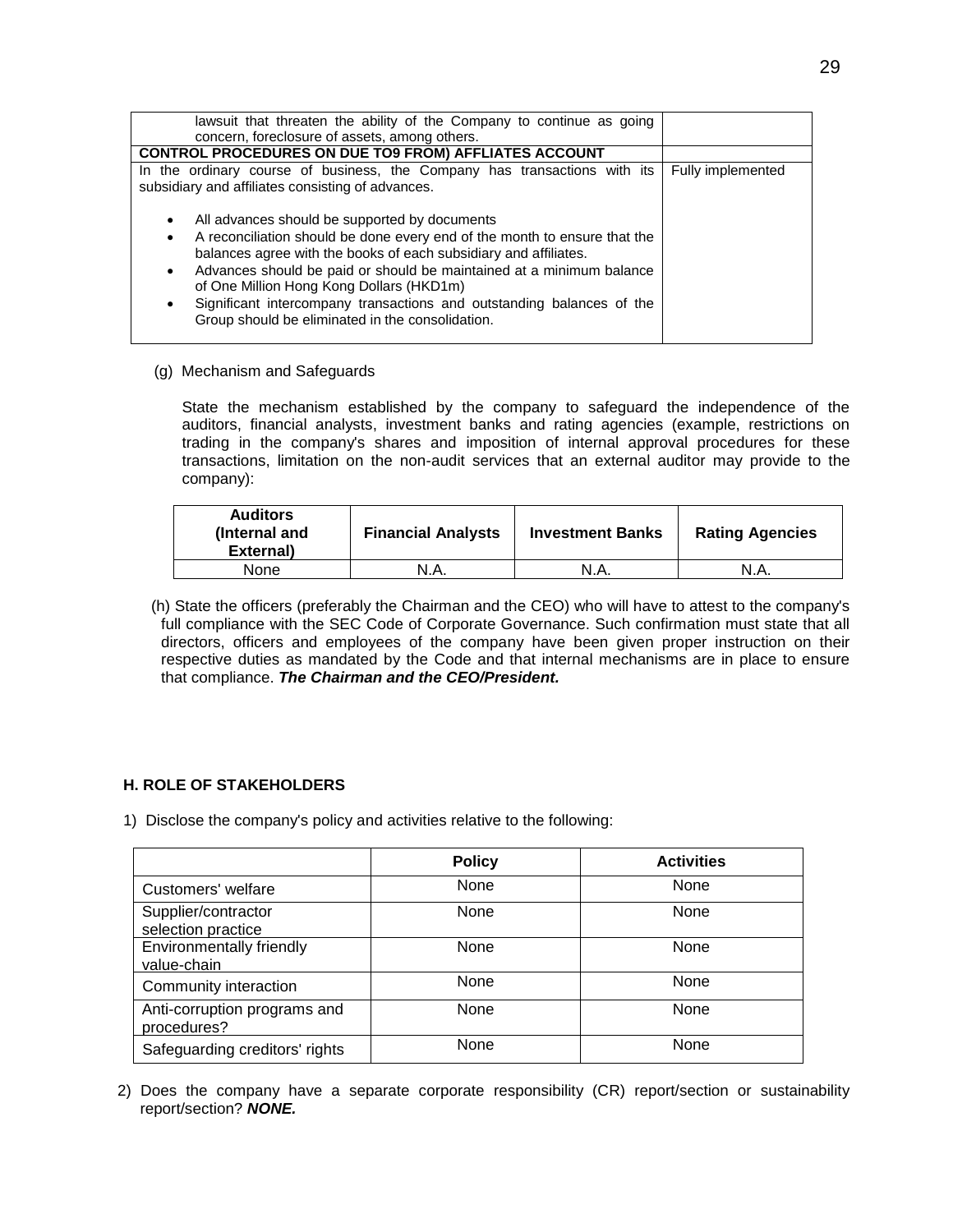- 3) Performance-enhancing mechanisms for employee participation.
	- (a)What are the company's policy for its employees' safety, health, and welfare? *The Corporation strictly complies with the requirements of the Labor Code.*

(b)Show data relating to health, safety and welfare of its employees. *Employee safety has never been a problem as the company maintains a safe working place. As for its employees' health, any potential problems are immediately addressed inasmuch as the company provides medical insurance to all its employees.*

- (c) State the company's training and development programs for its employees. *None.* Show the data.
- (d)State the company's reward/compensation policy that accounts for the performance of the company beyond short-term financial measures *There is an existing performance appraisal system.*
- 4) What are the company's procedures for handling complaints by employees concerning illegal (including corruption) and unethical behavior? *The Corporation complies with the requirements of the Labor Code.* Explain how employees are protected from retaliation. *Such protection is readily provided by the management and the Board.*

### **I. DISCLOSURE AND TRANSPARENCY**

- 1) Ownership Structure
	- (a) Holding 5% shareholding or more

| Shareholder           | Number of<br><b>Shares</b> | <b>Percent</b> | <b>Beneficial Owner</b>      |
|-----------------------|----------------------------|----------------|------------------------------|
| Citivest Asia Limited | 322.314.901                | 46.04%         | <b>Citivest Asia Limited</b> |
|                       |                            |                |                              |

| <b>Name of Senior</b><br><b>Management</b> |       | Number of<br>Number of Direct shares Indirect shares /Through<br>(name of record owner) | $%$ of<br><b>Capital</b><br><b>Stock</b> |
|--------------------------------------------|-------|-----------------------------------------------------------------------------------------|------------------------------------------|
| Dionisio E. Carpio, Jr.                    | 1.008 | None                                                                                    | nil                                      |
| Pauline C. Tan                             |       | None                                                                                    | nil                                      |
| TOTAL                                      | 1.009 |                                                                                         | nil                                      |

2) Does the Annual Report disclose the following:

| Key risks                            | <b>ves</b> |
|--------------------------------------|------------|
| Corporate objectives                 | yes        |
| Financial performance indicators     | yes        |
| Non-financial performance indicators | yes        |
| Dividend policy                      | ves        |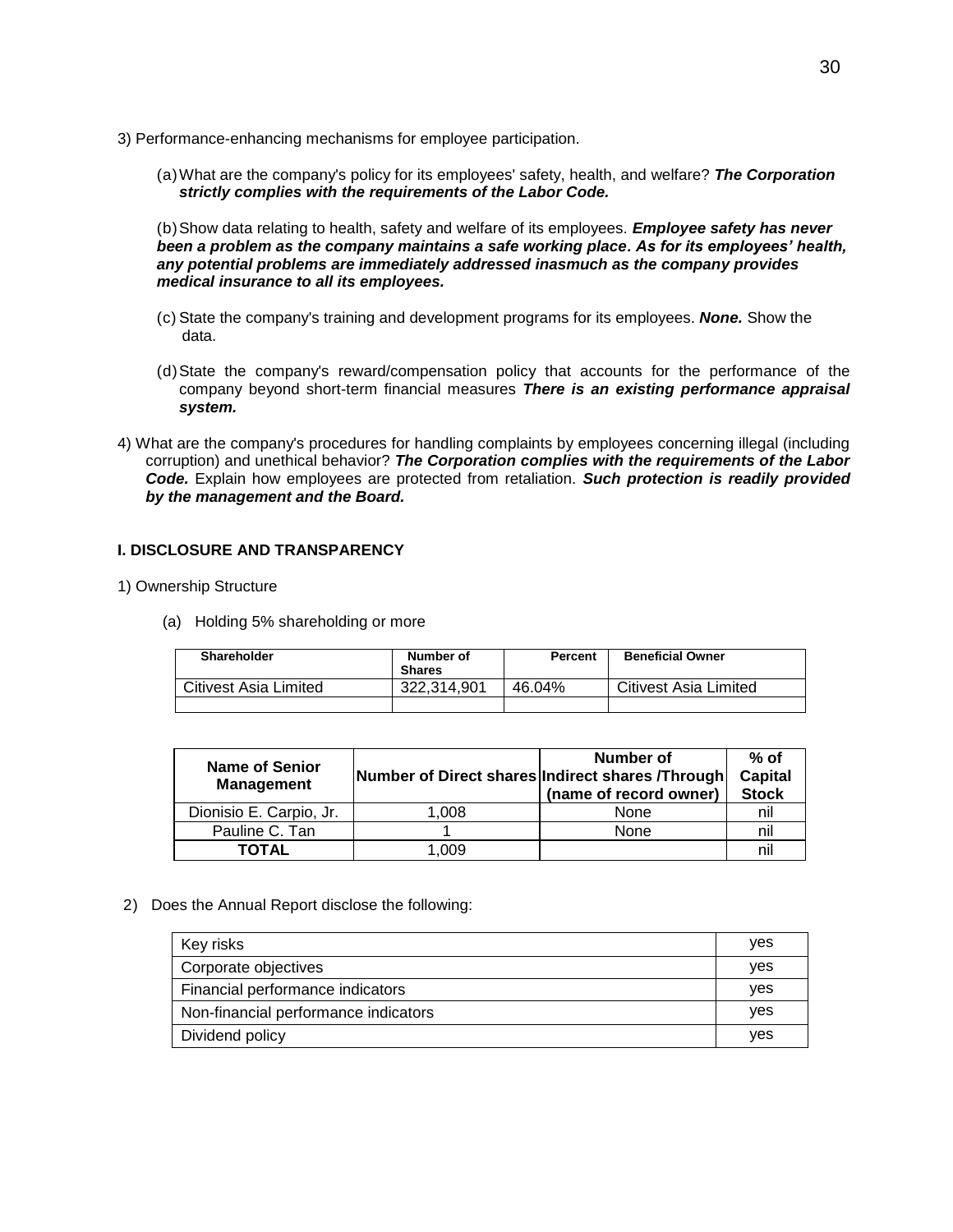|                                                                                | None, SEC   |
|--------------------------------------------------------------------------------|-------------|
| Details of whistle-blowing policy                                              |             |
|                                                                                | does not    |
|                                                                                | require it. |
| Biographical details (at least age, qualifications, date of first appointment, | yes         |
| relevant experience, and any other directorships of listed companies) of       |             |
| Training and/or continuing education program attended by each                  | yes         |
| director/commissioner                                                          |             |
| Number of board of directors/commissioners meetings held during the year       | ves         |
| Attendance details of each director/commissioner in respect of meetings held   | yes         |
| Details of remuneration of the CEO and each member of the board of             | yes         |
| directors/commissioners                                                        |             |

Should the Annual Report not disclose any of the above, please indicate the reason for the nondisclosure. *Not required by SEC Form 17-A.*

3) External Auditor's fee

| Name of auditor       | <b>Audit Fee</b>      | <b>Non-audit Fee</b> |
|-----------------------|-----------------------|----------------------|
| Punongbayan & Araullo | P605,000 in year 2016 | None                 |

- 4) Medium of Communication
	- a) Through its website: http://www.medco.com.ph
	- b) Publication in the newspaper
	- c) Disclosure to PSE which is posted at the PSE website
- 5) Date of release of audited financial report: *March 28, 2017*
- 6) Company Website

Does the company have a website disclosing up-to-date information about the following?

| <b>Business operations</b>                                                            | yes |
|---------------------------------------------------------------------------------------|-----|
| Financial statements/reports (current and prior years)                                | yes |
| Materials provided in briefings to analysts and media                                 | yes |
| Shareholding structure                                                                | yes |
| Group corporate structure                                                             | yes |
| Downloadable annual report                                                            | yes |
| Notice of AGM and/or EGM                                                              | yes |
| Company's constitution (company's by-laws, memorandum and articles<br>of association) | yes |

Should any of the foregoing information be not disclosed, please indicate the reason thereto.

### 7)Disclosure of RPT (as of December 31, 2016- audited figures)

| <b>RPT</b>                             | Relationship                              | <b>Nature</b>            | Value        |
|----------------------------------------|-------------------------------------------|--------------------------|--------------|
| <b>Related parties</b><br>under common | A related party under<br>common ownership | Lease of office<br>space | Php1,531,384 |
| ownership with<br>interlocking         | of Lippo Group in<br>Hong Kong            |                          |              |
| directors and                          | Officers and                              | Cash advance             | Php82,231    |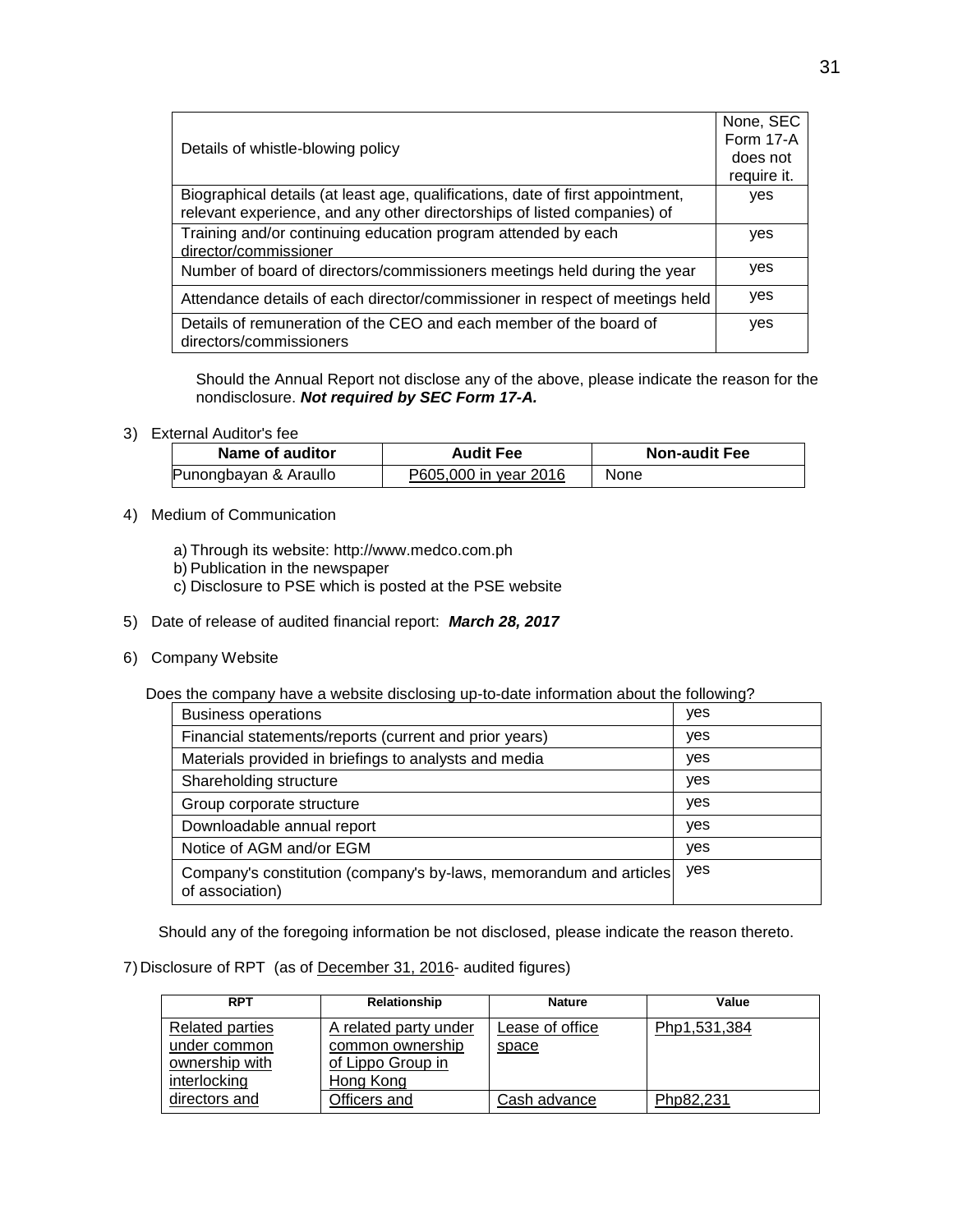| officers                    | employees of the                   | granted (net)                  |              |
|-----------------------------|------------------------------------|--------------------------------|--------------|
|                             | Company                            | Cash advance<br>obtained (net) | Php4,829,899 |
| Key management<br>personnel | Key management<br>Personnel of the | Salaries and other<br>benefits | Php5,900,640 |
|                             | Company                            |                                |              |

### **J. RIGHTS OF STOCKHOLDERS**

1) Right to participate effectively in and vote in Annual/Special Stockholders' Meetings

( a ) Quorum

Give details on the quorum required to convene the Annual/Special Stockholders' Meeting as set forth in its By-laws.

| <b>Quorum Required</b> | Holder(s) of a majority of the |  |
|------------------------|--------------------------------|--|
|                        | subscribed capital             |  |

( b ) System Used to Approve Corporate Acts

Explain the system used to approve corporate acts.

| <b>System Used</b> | voting                                                                   |
|--------------------|--------------------------------------------------------------------------|
| <b>Description</b> | Majority of stockholders forming a quorum can<br>approve corporate acts. |

#### (c) Stockholders' Rights

List any Stockholders' Rights concerning Annual/Special Stockholders' Meeting that differ from those laid down in the Corporation Code. *None.*

| <b>Stockholders' Right under</b> | Stockholders' Rights not in |
|----------------------------------|-----------------------------|
| <b>The Corporation Code</b>      | <b>The Corporation Code</b> |
| None                             | N.A.                        |

#### Dividends

| <b>Declaration Date</b> | <b>Record Date</b> | <b>Payment Date</b> |
|-------------------------|--------------------|---------------------|
| None                    | N.A.               |                     |

#### ( d ) Stockholders' Participation

1. State, if any, the measures adopted to promote stockholder participation in the Annual/Special Stockholders' Meeting, including the procedure on how stockholders and other parties interested may communicate directly with the Chairman of the Board, individual directors or board committees. Include in the discussion the steps the Board has taken to solicit and understand the views of the stockholders as well as procedures for putting forward proposals at stockholders' meetings.

| <b>Measures Adopted</b>  | <b>Communication Procedure</b> |
|--------------------------|--------------------------------|
| Microphones are provided | Open forum                     |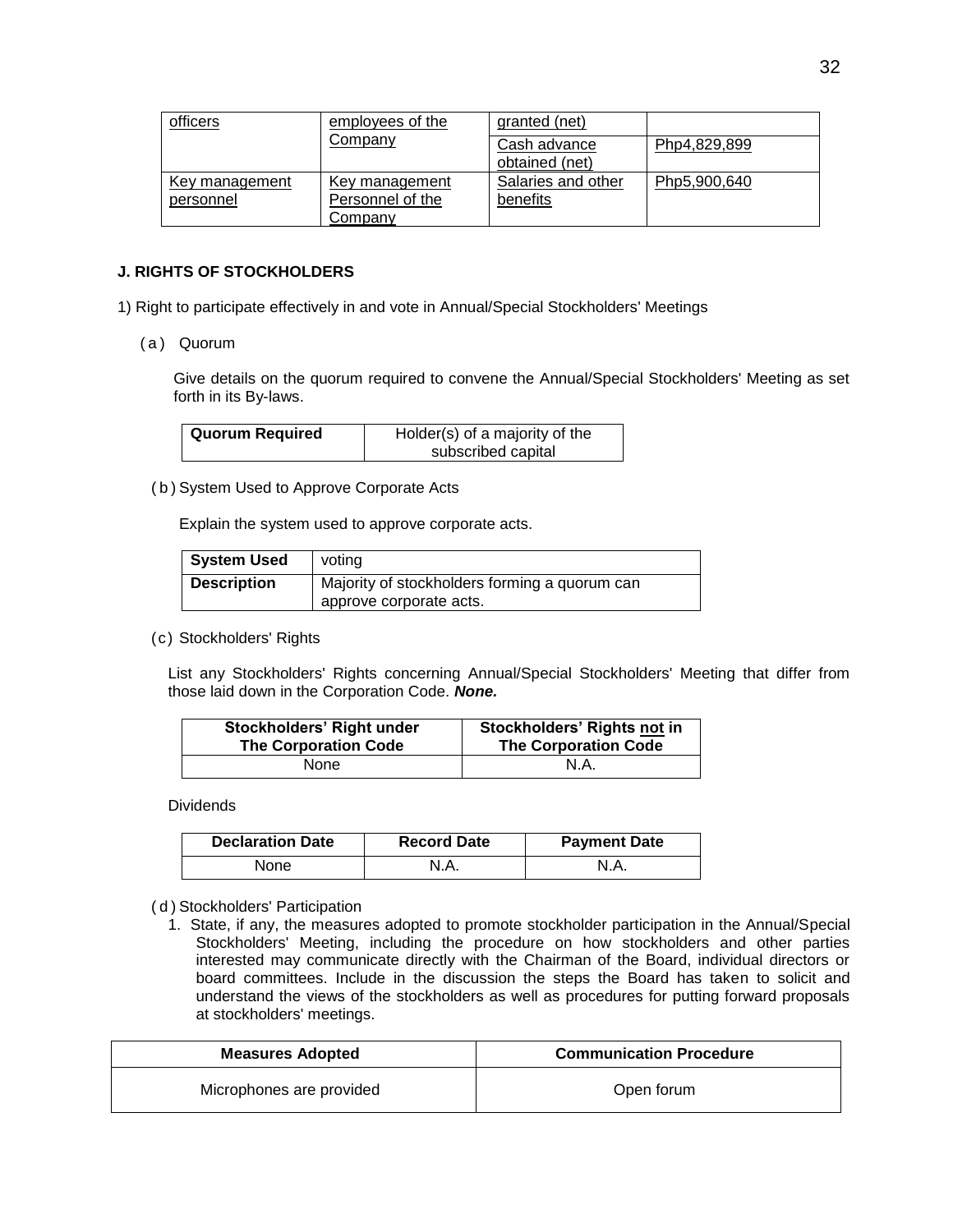- 2. State the company policy of asking shareholders to actively participate in corporate decisions regarding:
	- a. Amendments to the company's constitution

This matter is required to be taken up in stockholder meetings and approved by stockholders

b. Authorization of additional shares

Increases in authorized capital is required to be taken up in stockholder meetings and approved by stockholders

c. Transfer of all or substantially all assets, which in effect results in the sale of the company

This matter is required to be taken up in stockholder meetings and approved by stockholders

- 3. Does the company observe a minimum of 21 business days for giving out of notices to the AGM where items to be resolved by shareholders are taken up? *No. The SRC only requires 15 business days.*
	- *a. Date of sending out notices: November 2, 2016*
	- *b. Date of the Annual/Special Stockholders' Meeting: November 23, 2016*
- 4. State, if any, questions and answers during the Annual/Special Stockholders' Meeting. Various
- 5. Result of Annual/Special Stockholders' Meeting's Resolutions

| Resolution                         | Approving | Dissenting | Abstaining |
|------------------------------------|-----------|------------|------------|
| 1. Approval of the minutes of the  | Unanimous |            |            |
| previous annual meeting of         |           |            |            |
| stockholders                       |           |            |            |
| Approval of the annual report      | Unanimous |            |            |
| and the audited financial          |           |            |            |
| statements as December 31,         |           |            |            |
| 2015                               |           |            |            |
| Approval and ratification of acts, | Unanimous |            |            |
| contracts, investments and         |           |            |            |
| resolutions of the board and       |           |            |            |
| management of he Corporation       |           |            |            |
| since the last annual meeting      |           |            |            |
| Election of the members of the     | Unanimous |            |            |
| board of the directors for 2014    |           |            |            |
| Re-appointment of Punongbayan      | Unanimous |            |            |
| & Araullo as external auditors of  |           |            |            |
| the Corporation for 2016           |           |            |            |

6. Date of publishing of the result of the votes taken during the most recent AGM for all resolutions: November 23, 2016.

(e) Modifications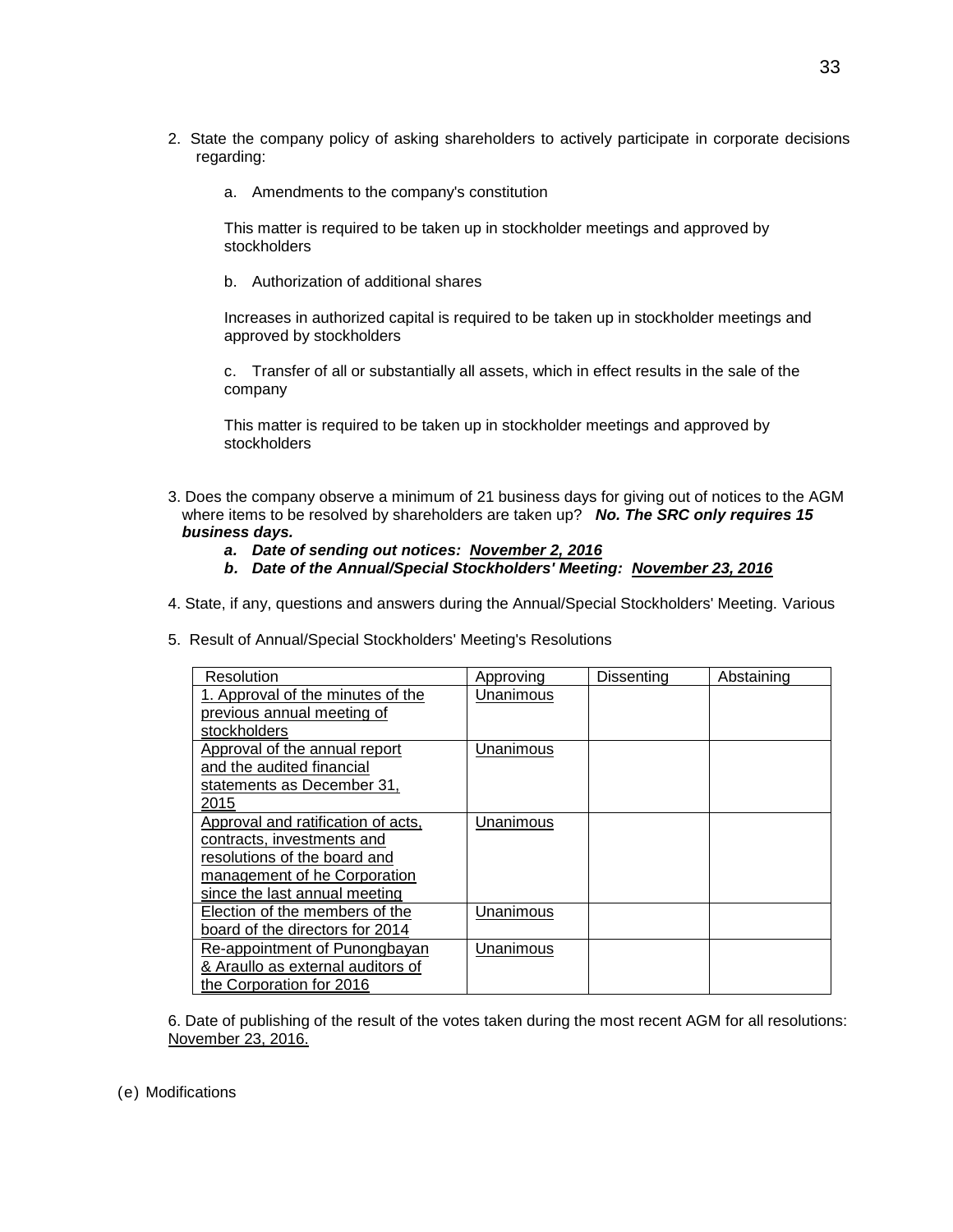State, if any, the modifications made in the Annual/Special Stockholders' Meeting regulations during the most recent year and the reason for such modification:

| <b>Modifications</b> | <b>Reasons for Modification</b> |  |
|----------------------|---------------------------------|--|
| None                 | N.A.                            |  |

- (f) Stockholders' Attendance
	- (i) Details of Attendance in the Annual/Special Stockholders' Meeting Held:

| Type of<br><b>Meeting</b> | Names of<br><b>Board</b><br>members<br><b>Officers</b><br>present                                                                                                         | Date of<br><b>Meeting</b> | Voting<br><b>Procedure</b><br>(by Poll,<br>show of<br>hands,<br>etc.la | $%$ of SH<br><b>Attending</b><br>In Person | % of<br>SH in<br><b>Proxy</b><br>attendance | Total % of SH<br>attendance |
|---------------------------|---------------------------------------------------------------------------------------------------------------------------------------------------------------------------|---------------------------|------------------------------------------------------------------------|--------------------------------------------|---------------------------------------------|-----------------------------|
| Annual                    | <u>Sai</u><br>Chong<br>Cheng,<br>Dionisio<br>E. Carpio,<br>Jr., Edna<br>D. Reyes,<br>Pauline<br><u>C. Tan, </u><br>Solomon<br>R.B.<br>Castro<br>Pedro<br>Cadavida,<br>Jr. | November<br>23, 2016      | Show of<br>hands                                                       | 0.0043%                                    | 65.7594%                                    | 65.7638%                    |

- (ii) Does the company appoint an independent party (inspectors) to count and/or validate the votes at the ASM/SSMs? *No.*
- (iii) Do the company's common shares carry one vote for one share? *Yes.* If not, disclose and give reasons for any divergence to this standard. Where the company has more than one class of shares, describe the voting rights attached to each class of shares.
- (g) Proxy Voting Policies

State the policies followed by the company regarding proxy voting in the Annual/Special Stockholders' Meeting.

|                                        | <b>Company's Policies</b>                                                                                               |
|----------------------------------------|-------------------------------------------------------------------------------------------------------------------------|
| Execution and acceptance of<br>proxies | Proxies which are compliant with the Corporation Code and<br>by-laws of the Corporation are accepted by the Corporation |
| Notary                                 | Not required                                                                                                            |
| Submission of Proxy                    | Proxies which are compliant with the Corporation Code and<br>by-laws of the Corporation are accepted by the Corporation |
| <b>Several Proxies</b>                 | Proxies which are compliant with the Corporation Code and<br>by-laws of the Corporation are accepted by the Corporation |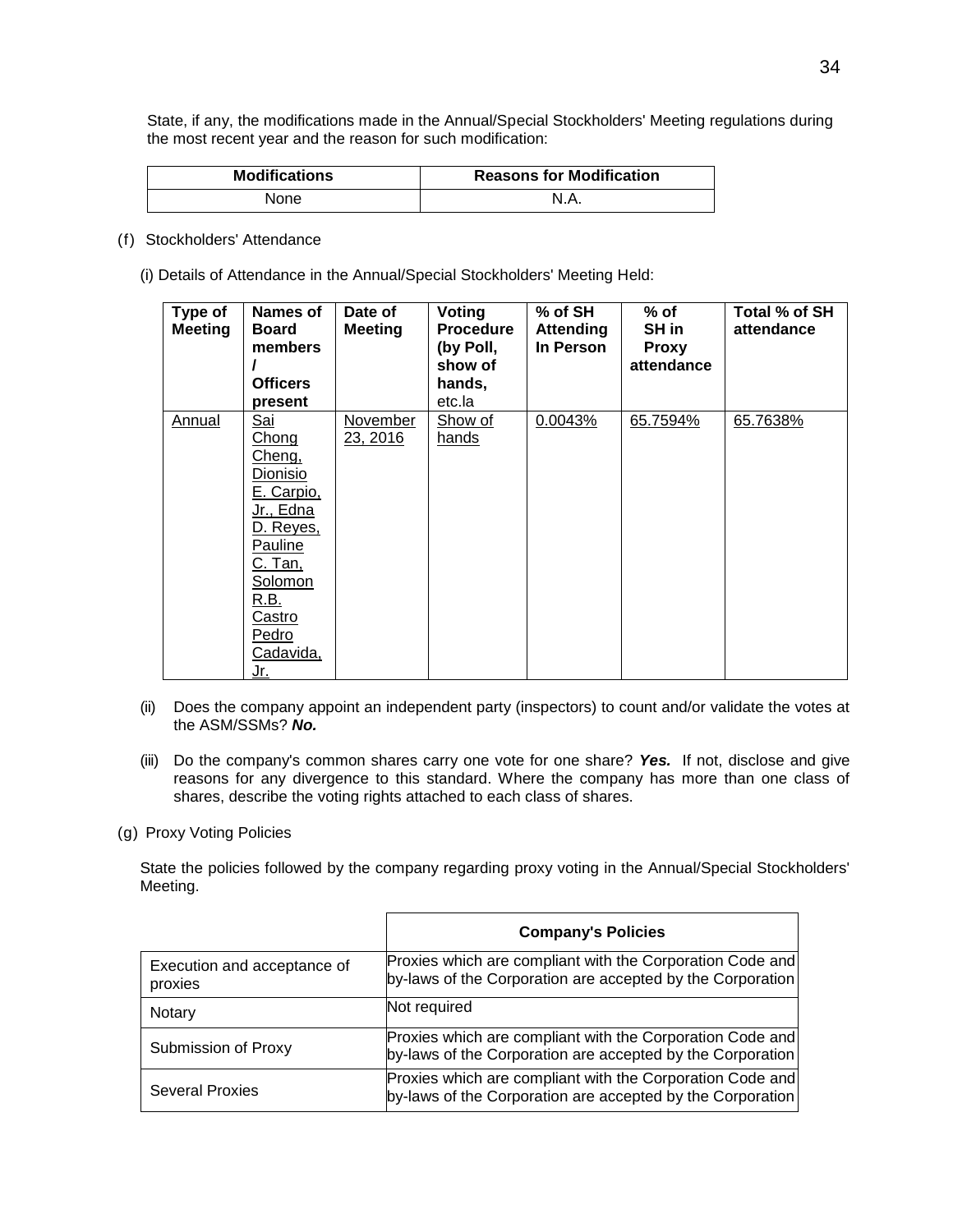| Validity of Proxy        | Proxies which are compliant with the Corporation Code and<br>by-laws of the Corporation are accepted by the Corporation |
|--------------------------|-------------------------------------------------------------------------------------------------------------------------|
| Proxies executed abroad  | Proxies which are compliant with the Corporation Code and<br>by-laws of the Corporation are accepted by the Corporation |
| <b>Invalidated Proxy</b> | These are not recognized by the Corporation                                                                             |
| Validation of Proxy      | <b>SEC</b> rules are followed                                                                                           |
| Violation of Proxy       | <b>SEC rules are followed</b>                                                                                           |

# (h) Sending of Notices

State the company's policies and procedure on the sending of notices of Annual/Special Stockholders' Meeting.

| <b>Policies</b>                          | <b>Procedures</b>                              |
|------------------------------------------|------------------------------------------------|
| Notices must be received by stockholders | I Notices are personally delivered and/ or are |
| as of record date prior to any meeting   | mailed to the stockholders as of record date   |

(i) Definitive Information Statements and Management Report

| Number of Stockholders entitled to<br>receive Definitive information<br><b>Statements and Management Report</b><br>and Other Materials                                             | 679              |
|------------------------------------------------------------------------------------------------------------------------------------------------------------------------------------|------------------|
| Date of Actual Distribution of Definitive<br>Information Statement and Management<br><b>Report and Other Materials held by</b><br>market participants/certain beneficial<br>owners | November 2, 2016 |
| Date of Actual Distribution of Definitive<br>Information Statement and Management<br><b>Report and Other Materials held by</b><br>stockholders                                     | November 2, 2016 |
| State whether CD format or hard<br><b>Copies were distributed</b>                                                                                                                  | СD               |
| If yes, indicate whether requesting<br>stockholders were provided hard copies                                                                                                      | Yes              |

(j) Does the Notice of Annual/Special Stockholders' Meeting include the following:

| Each resolution to be taken up deals with only one item.                                                                                                                          | Yes            |
|-----------------------------------------------------------------------------------------------------------------------------------------------------------------------------------|----------------|
| Profiles of directors (at least age, qualification, date of first<br>appointment, experience, and directorships in other listed<br>companies) nominated for election/re-election. | Yes            |
| The auditors to be appointed or re-appointed.                                                                                                                                     | Yes            |
| An explanation of the dividend policy, if any dividend is to be<br>declared.                                                                                                      | Yes            |
| The amount payable for final dividends.                                                                                                                                           | None declared. |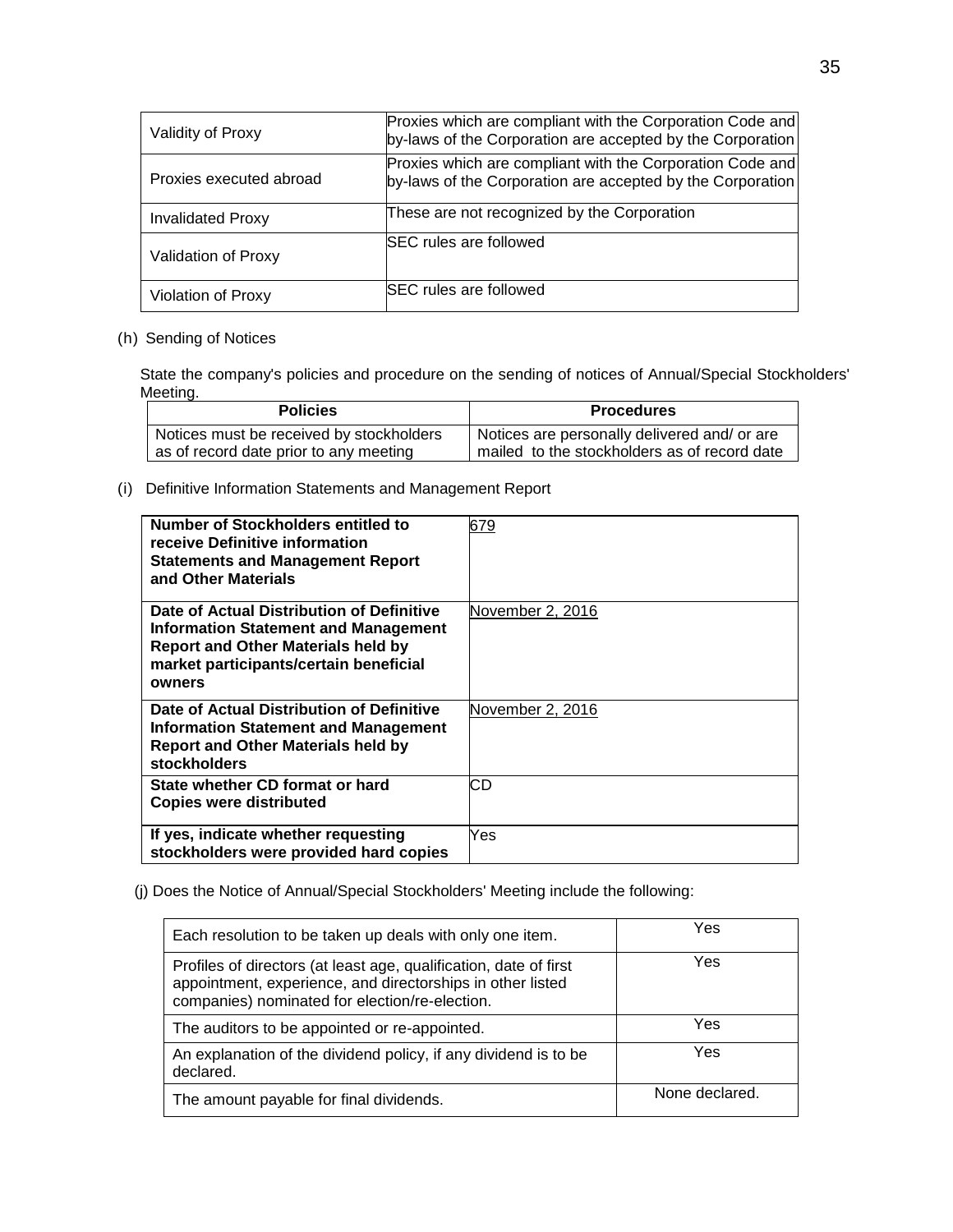| Documents required for proxy vote. | 'es |
|------------------------------------|-----|
|------------------------------------|-----|

Should any of the foregoing information be not disclosed, please indicate the reason thereto.

- 2) Treatment of Minority Stockholders
	- (a) State the company's policies with respect to the treatment of minority stockholders.

| <b>Policies</b>                                                                                                                                                       | Implementation                                          |
|-----------------------------------------------------------------------------------------------------------------------------------------------------------------------|---------------------------------------------------------|
| Minority Shareholders have the same voting<br>rights, power of inspection, right to<br>information, right to dividends, and<br>appraisal right as other shareholders. | Minority shareholders are given notices of<br>meetings. |

(b) Do minority stockholders have a right to nominate candidates for board of directors? *Yes.*

#### **K. INVESTORS RELATIONS PROGRAM**

1) Discuss the company's external and internal communications policies and how frequently they are reviewed. Disclose who reviews and approves major company announcements. Identify the committee with this responsibility, if it has been assigned to a committee.

It is the company's external communications policy to strictly comply with the pertinent SRC disclosure rules as well as the disclosure regulations of the PSE and to keep informed about any revisions and updates to such rules. Major company announcements are reviewed and approved by the Board.

As for its internal communications policy, the Board regularly disseminates relevant information on its plans, actions, decisions and directives to those concerned within the organization through company management.

2) Describe the company's investor relations program including its communications strategy to promote effective communication with its stockholders, other stakeholders and the public in general. Disclose the contact details (e.g. telephone, fax and email) of the officer responsible for investor relations.

|                                 | <b>Details</b>                                                                   |
|---------------------------------|----------------------------------------------------------------------------------|
| Objectives                      | Full disclosure of material information                                          |
| (2) Principles                  | In accordance with SRC and PSE rules and guidelines                              |
| (3) Modes of Communication      | Uploading to PSE website and posting at company<br>website                       |
|                                 | Dionisio E. Carpio, Jr.<br><b>Corporate Information Officer</b>                  |
| (4) Investors Relations Officer | Tel Nos. 811-0465 to 66<br>Fax No. 840-35-49<br>Email: denniscarpio@medco.com.ph |

3) What are the company's rules and procedures governing the acquisition of corporate control in the capital markets, and extraordinary transactions such as mergers, and sales of substantial portions of corporate assets? *NONE.*

Name of the independent party the board of directors of the company appointed to evaluate the fairness of the transaction price. *NONE.*